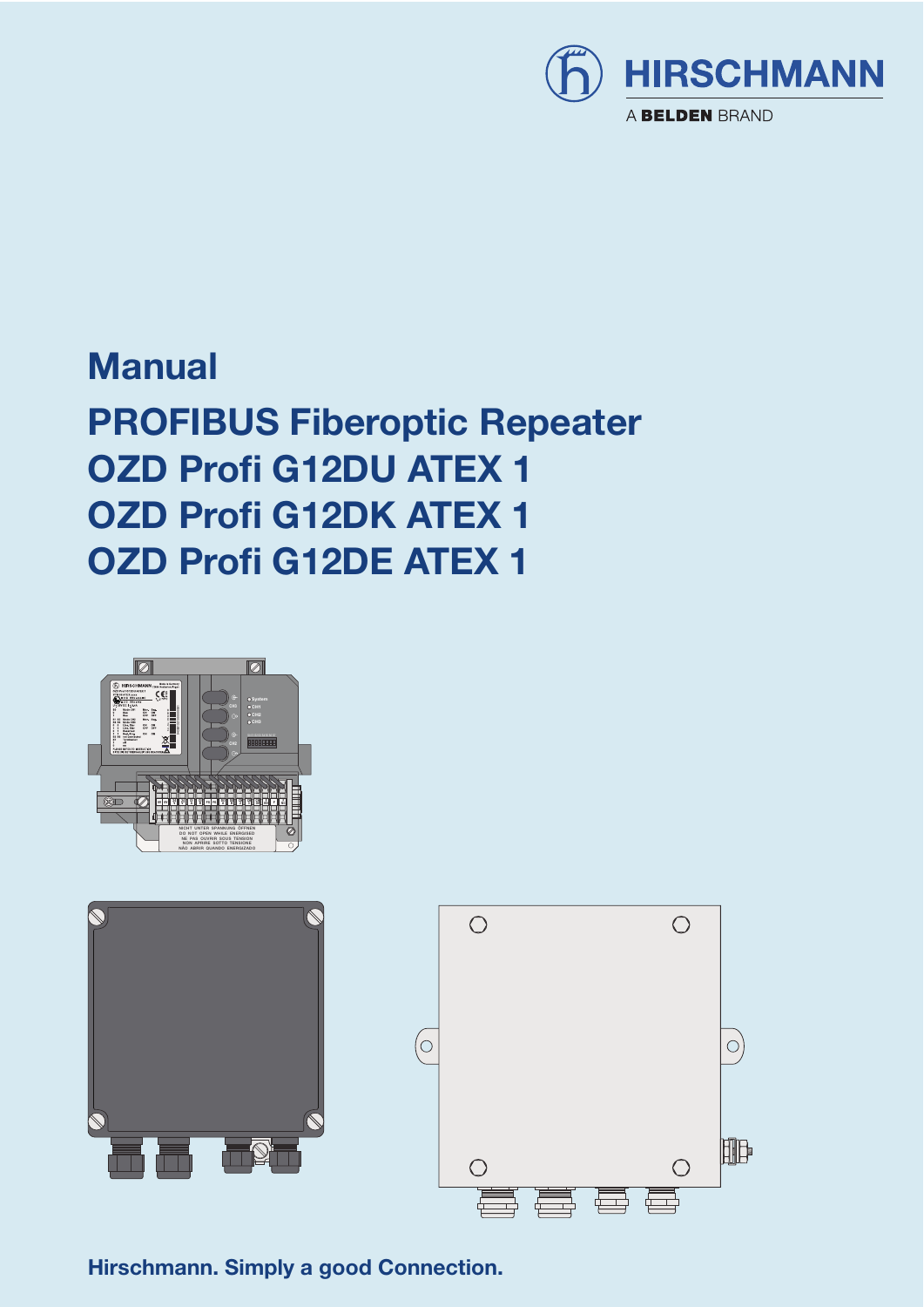# **Order numbers**

| OZD Profi G12DU ATEX 1                                                                                                      | 943 881-321 |
|-----------------------------------------------------------------------------------------------------------------------------|-------------|
| OZD Profi G12DK ATEX 1                                                                                                      | 943 882-321 |
| OZD Profi G12DE ATEX 1                                                                                                      | 943 883-321 |
| Manual<br><b>PROFIBUS Fiberoptic Repeater</b><br>OZD Profi G12DU ATEX 1<br>OZD Profi G12DK ATEX 1<br>OZD Profi G12DE ATEX 1 | 039 677-001 |

The specified performance characteristics are binding only if these have been expressly agreed at the time of contract conclusion. We have checked the contents of the brochure for compliance with the specified hardware and software. However, deviations cannot be ruled out. we hence do not guarantee complete compliance. Details in the brochure are checked regularly. Necessary corrections are included in the subsequent editions. Suggestions for improvement are welcome.

Technical changes reserved.

Transfer and copying of this documment, utilisation and disclosure of the contents is not permitted, unless expressly conceded. Contraventions are liable for compensation. All rights reserved, particularly for the case of granting of patents or regsitration of utility model.

© Hirschmann Automation and Control GmbH

All Rights Reserved

## **Note**

We would like to emphasise that the contents of this operating manual are not a part of an earlier or existing agreement, commitment or legal relationship or an amendment thereof. All obligations of Hirschmann arise from the purchase contract, which also include the complete and exclusively applicable guarantee regulations. These contractual warranty agreements are neither extended or limited by the versions of this operating manual.

Moreover, we would like to emphasise that in the interest of clarity in this operating manual, not every imaginable problem related to the use of this device can be described. Should you require more information or should other problems occur, which have not been dealt with in detail in the operating manual, you can get the required information about the Hirschmann partner in your vicinity or directly request the same from Hirschmann (see address in section "information on CE marking".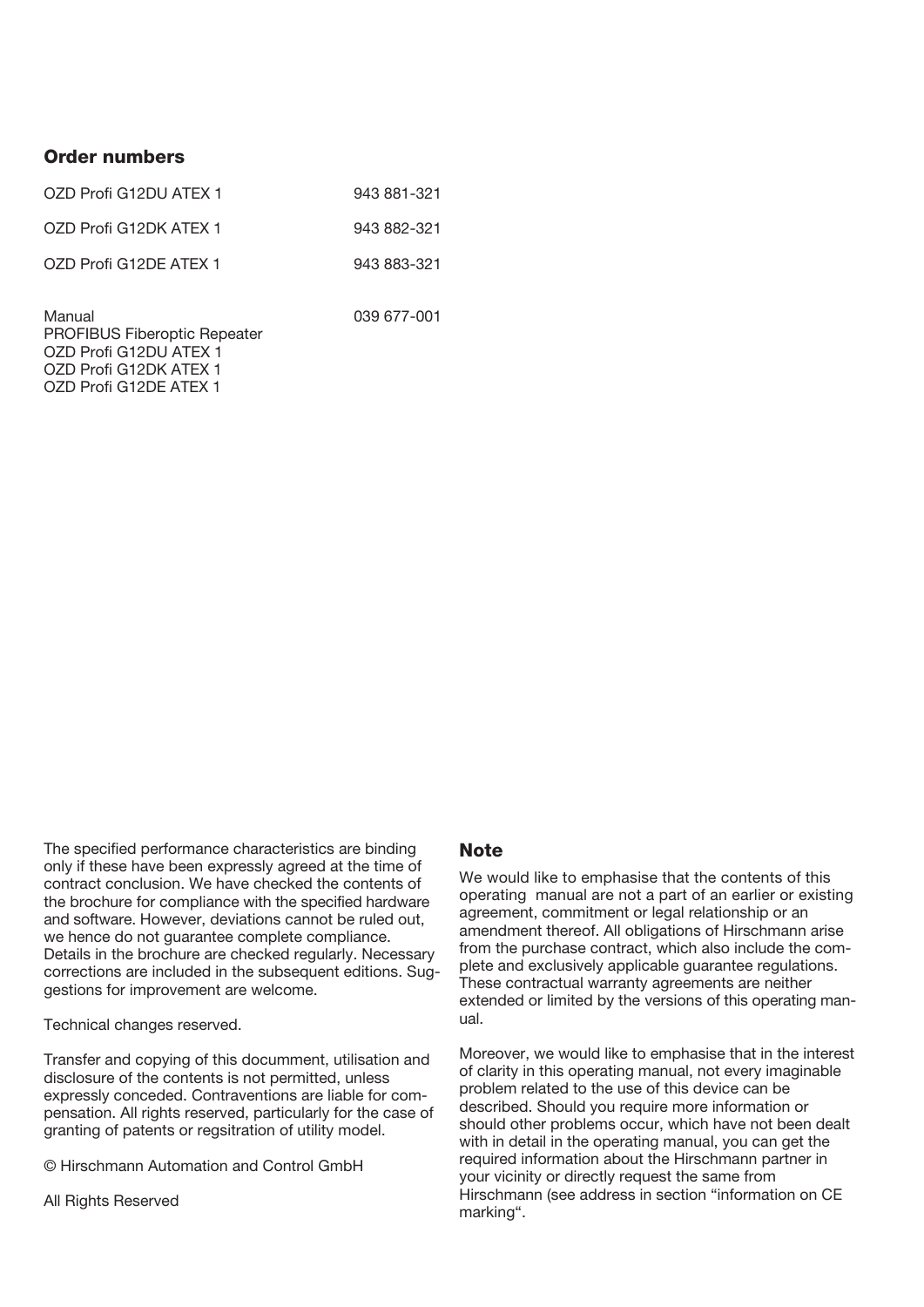# **Contents**

| 1 Safety  |                                        |                                                                                  |  |
|-----------|----------------------------------------|----------------------------------------------------------------------------------|--|
|           | 1.1<br>1.2<br>1.3<br>1.4<br>1.5<br>1.6 | 5<br>5<br>Relevant laws, standards, guidelines and other documentation<br>6<br>6 |  |
|           | 1.7                                    |                                                                                  |  |
|           | 1.8<br>1.9                             | 9                                                                                |  |
|           |                                        |                                                                                  |  |
|           |                                        |                                                                                  |  |
|           |                                        |                                                                                  |  |
|           | 3.1<br>3.2                             |                                                                                  |  |
|           |                                        |                                                                                  |  |
|           | 4.1<br>4.2<br>4.3<br>4.4               |                                                                                  |  |
| 5 Startup |                                        |                                                                                  |  |
|           | 5.1                                    | 26                                                                               |  |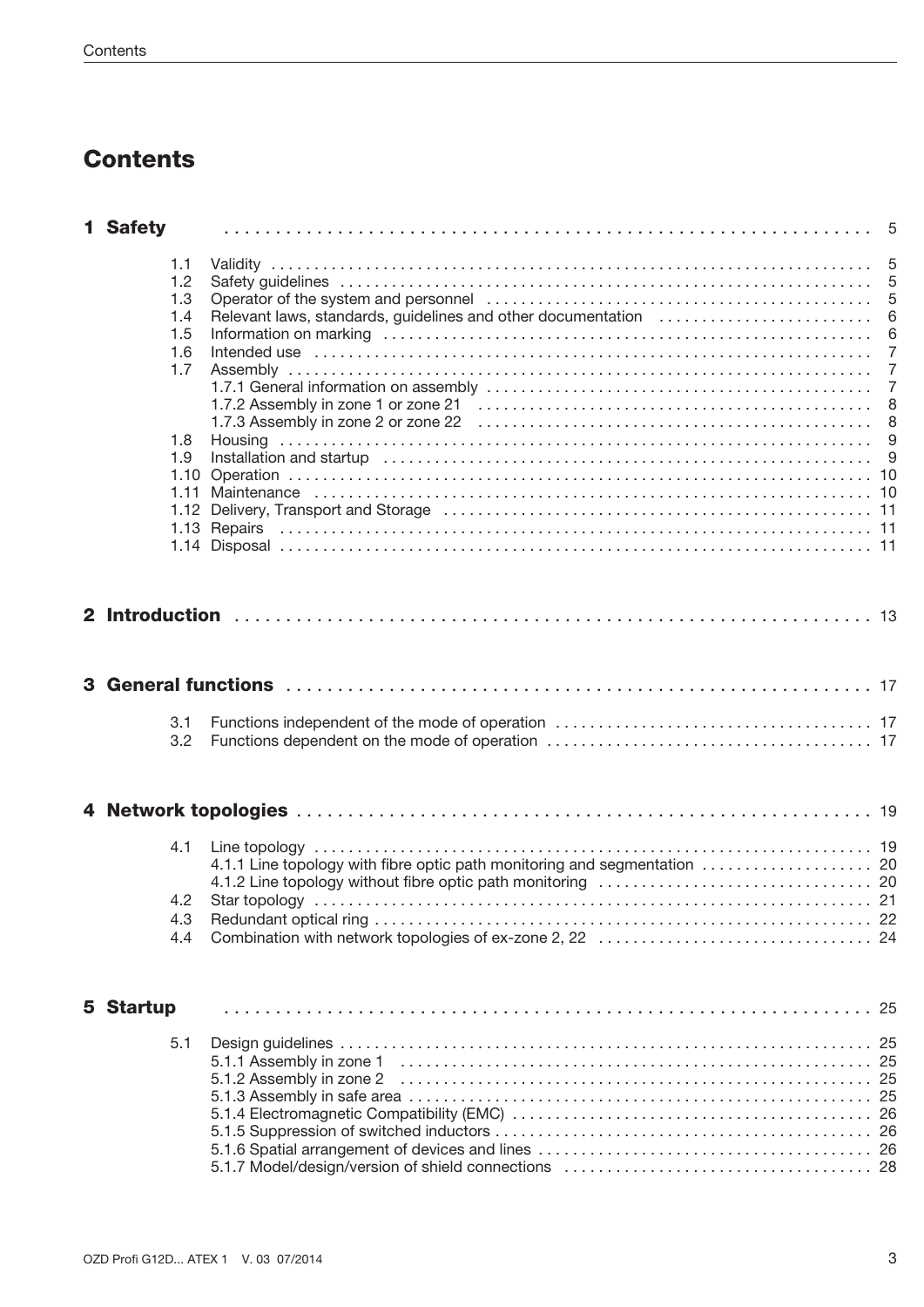|  | 5.2<br>5.3               |                                                                      |  |
|--|--------------------------|----------------------------------------------------------------------|--|
|  | 5.4                      | 5.4.2 Connection/disconnection of internal terminating resistors  35 |  |
|  | 5.5                      |                                                                      |  |
|  | 5.6                      |                                                                      |  |
|  | 5.7                      |                                                                      |  |
|  | 5.8<br>5.9               |                                                                      |  |
|  |                          |                                                                      |  |
|  |                          |                                                                      |  |
|  |                          |                                                                      |  |
|  | 6.1<br>6.2<br>6.3<br>6.4 |                                                                      |  |
|  |                          |                                                                      |  |
|  | 7.1                      |                                                                      |  |
|  |                          |                                                                      |  |
|  |                          |                                                                      |  |
|  |                          |                                                                      |  |
|  | A.1                      |                                                                      |  |
|  |                          |                                                                      |  |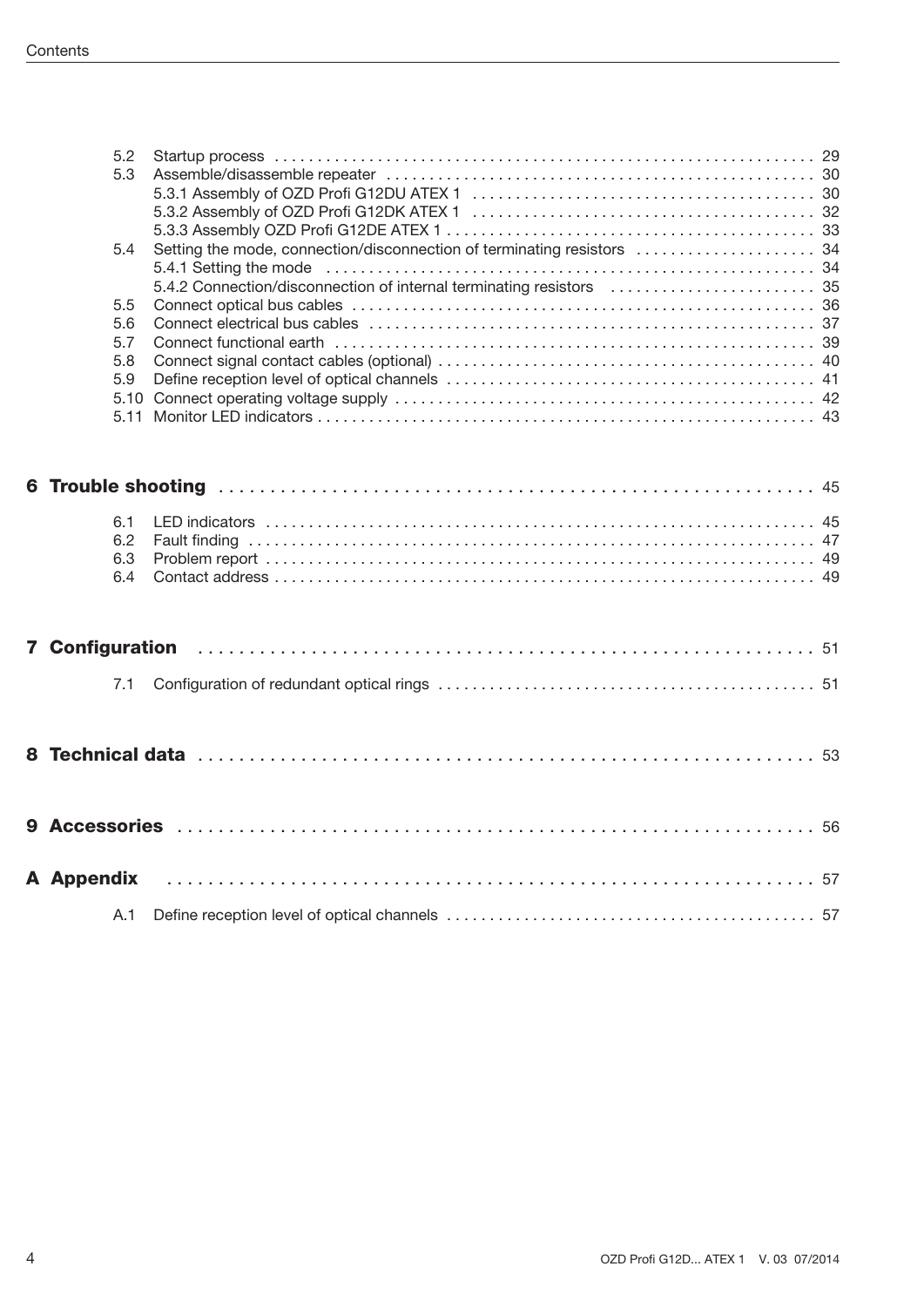# **1 Safety**

# **1.1 Validity**

The safety chapter is applicable as an operating manual Different procedures and instructions in this operating manual require special precautionary measures for ensuring safety of the involved persons.

# **1.2 Safety guidelines**

This manual contains guidelines, which must be observed for your personal safety and for avoiding property damage. The information is highlighted by a warning triangle and depending upon the degree of risk is presented as follows:



# Danger!

means death, seriousinjury or extensive damage to property may **occur**, if the appropriate precautions are not taken.

# z **Warning!**

means death, seriousinjury or extensive damage **to property may** occur, if appropriate precautions are not taken.



# **Caution!**

means a minor injury or property damage may occur, if appropriate precautions are not taken.

#### **Note:**

is important information on the product, handling of the product or the respective part of documentation, which must be paid special attention.

# **1.3 Operator of the system and personnel**

Responsibility with respect to planning, assembly, startup, operation and maintenance is that of the operator of the system.

Assembly, installation, startup, maintenance and operation of all devices must be done by qualified personnel only. The operating manual must be read and understood.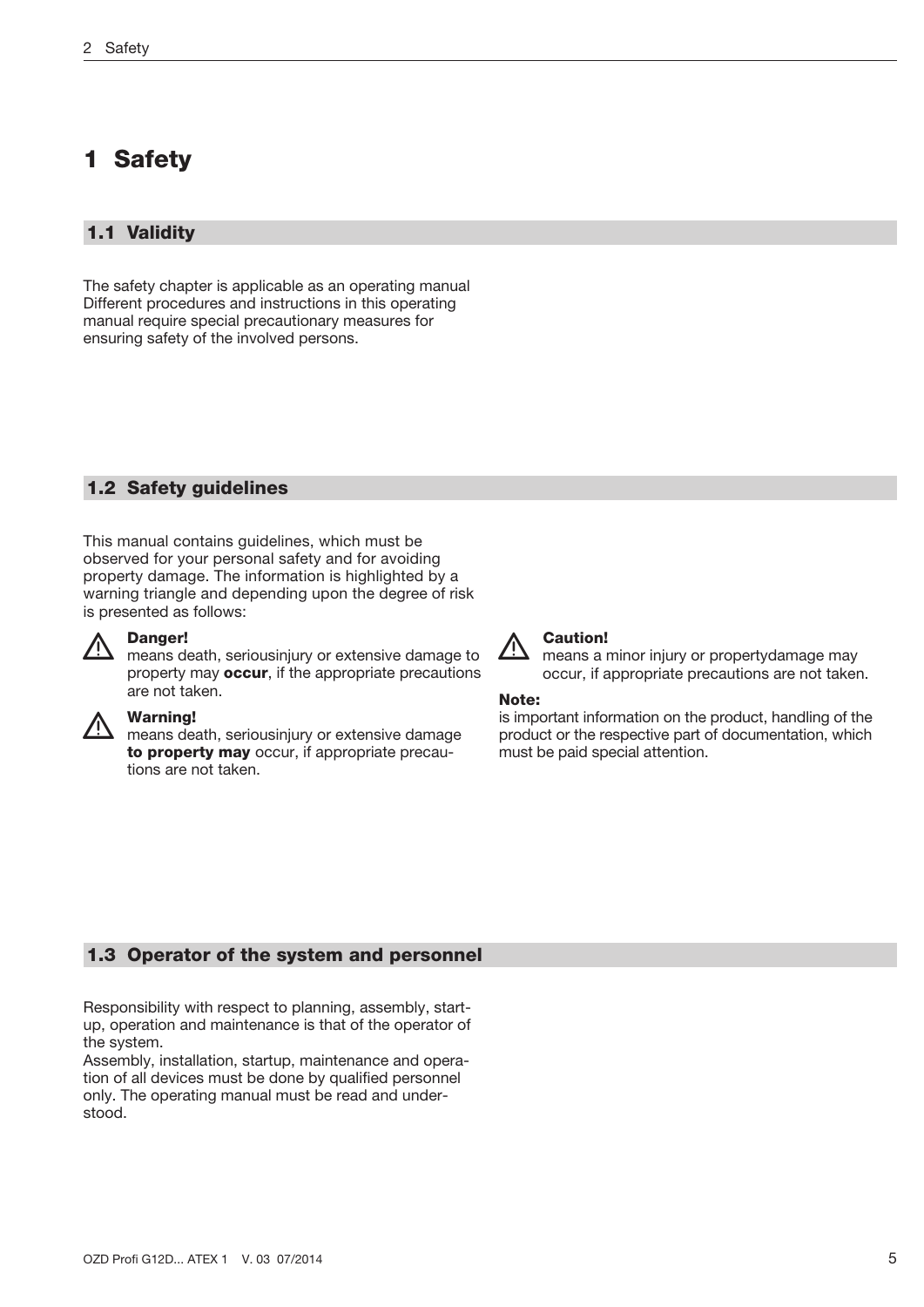# **1.4 Relevant laws, standards, guidelines and other documentation**

Laws, standards or guidelines applicable for the usage and/or the planned intended use must be complied with just like the appropriate data sheets, declarations of conformity, EC-type examination certificates and certificates where applicable.

Guideline 94/9 EC must be observed for explosive hazardous areas.

# **1.5 Information on marking**

 $\mathcal{C} \in \mathcal{C}$  The devices comply with the regulations of the following European directive:

# 89/336/EEC

Council directive for approximation of legal provisions of member states for electromagnetic compatibility (changed by directive 91/263/EEC, 92/31/EEC and 93/68/EEC).

Prerequisite for the compliance of EMC limits is the strict compliance of guidelines specified in the description and operating manual.

Records of the EC declarations of conformity are kept in accordance with the above mentioned EC directive for the competent authorities at:

Hirschmann Automation and Control GmbH Stuttgarter Strasse 45-51 72654 Neckartenzlingen Germany Telefon +49 (0)1805 14-1538 E-Mail HAC.Support@Belden.com

The product is usable in the residential area (residential area, business and commercial areas, smallenterprises) as well as in the industrial area.

- Interference immunity:
- EN 61000-6-2:2001
- Emitted immunity: EN 55022:1998+A1:2000+A2:2003 Class A

**A Note!**<br>This equipment belongs to class A. This may cause radio interference in the residential area. In this case the operator may request execution of appropriate measures and pay for the same.

# **Marking of devices**

OZD Profi G12DU devices are marked as per EU-type examination certificate PTB 09 ATEX 2044 X as follows:



II 2 G Ex e mb op is [ib] IIC T4 Gb

OZD Profi G12DK and OZD Profi G12DE devices are marked as per EU-type examination certificate PTB 09 ATEX 2045 as follows:



 $\langle \xi x \rangle$  II 2 G Ex e mb [ib] op is IIC T4

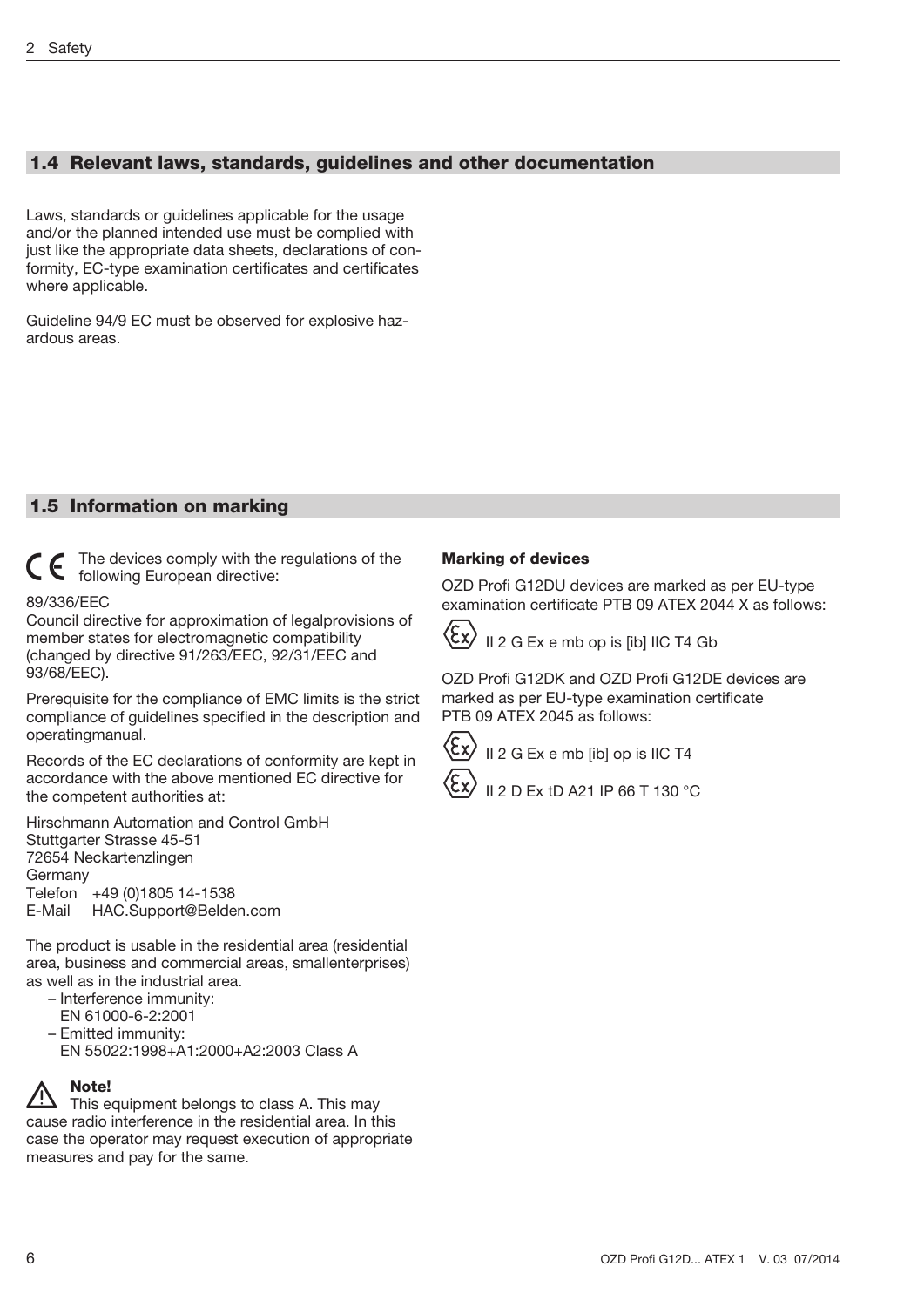# **1.6 Intended use**

The PROFIBUS Fiberoptic Repeater in plastic or stainless steel protective housing is intended for use in explosive hazardous area.

The PROFIBUS Fiberoptic Repeater (DIN-rail module) without plastic or stainless steel protective housing must be used only as a replacement for a defective PROFIBUS Fiberoptic Repeater in plastic or stainless steel protective housing. Another use is possible after joint ATEX approval with an approved protective housing.

The PROFIBUS Fiberoptic Repeater is used as an inter face between electrical PROFIBUS signals from the explosive hazardous area (ex-area) and the safe area (non-ex-area). Bus and auxiliary power circuits are isolated galvanically.

PROFIBUS Fiberoptic Repeater are intended for use in the optical PROFIBUS networks. They enable implementation of electrical PROFIBUS interfaces (RS 485 level) in optical PROFIBUS interfaces and vice-versa.

By using the known advantages of the optical transmission technology, the devices can be integrated in the existing PROFIBUS fieldbus networks. Likewise, complete structure of a PROFIBUS fieldbus network with devices in line, star and ring topology is possible in any combination.

Applicable laws, standards or guidelines must be observed for usage or the planned purpose. The devices are approved only for proper and intended use. Any guarantee and producer responsibility becomes void in case of infringement.

The devices are not suitable for separation of signals in power measurement, unless stated specifically in the appropriate data sheet.

Protection of operating personnel and system is not guaranteed if the component is not used in accordance with its intended purpose.

# **1.7 Assembly**

# **1.7.1 General information on assembly**

Familiarise yourself with the device prior to assembly, installation and startup and read this manual carefully. The device must not be installed on places with aggressive vapours.

Observe BGR A3 (the Federal Institute for Geosciences and Natural Resources) when working under voltage. Installation requirements in accordance with IEC/EN 60079-14 / IEC/EN 60079-25 and national deviations must be complied with.

The devices are designed for use in pollution degree 1 and overvoltage category II as per IEC/EN 60664-1 .

If devices are used in general electrical systems, these must not be used thereafter in electrical systems, which are connected to explosive hazardous areas.

The in-built PROFIBUS Fiberoptic Repeater in ex-ehousing contains non-intrinsic circuits. The non-intrinsic circuits must be covered so that the optical fibre connections are accessible during ongoing operation. The cover must attain protection class IP30 as per IEC/EN 60529.

The devices are designed according to protection class encapsulation as per IEC/EN 60079-18. The housing, the seal and the sealing agent must not be damaged.

The equipment must not be operated with dust deposits  $\geq$  5 mm thickness as per IEC/EN 61241-1. Terminals in increased safety are covered. The cover may be removed any time during assembly in safe area.

The device types can be installed outside the ex-area. The housing cover may be opened for servicing during ongoing operation.

Non-used inlet openings are to be sealed securely with certified sealing plugs in order to comply with the IP protection class. Likewise, seal inserts appropriate for the respective cable diameter must be used.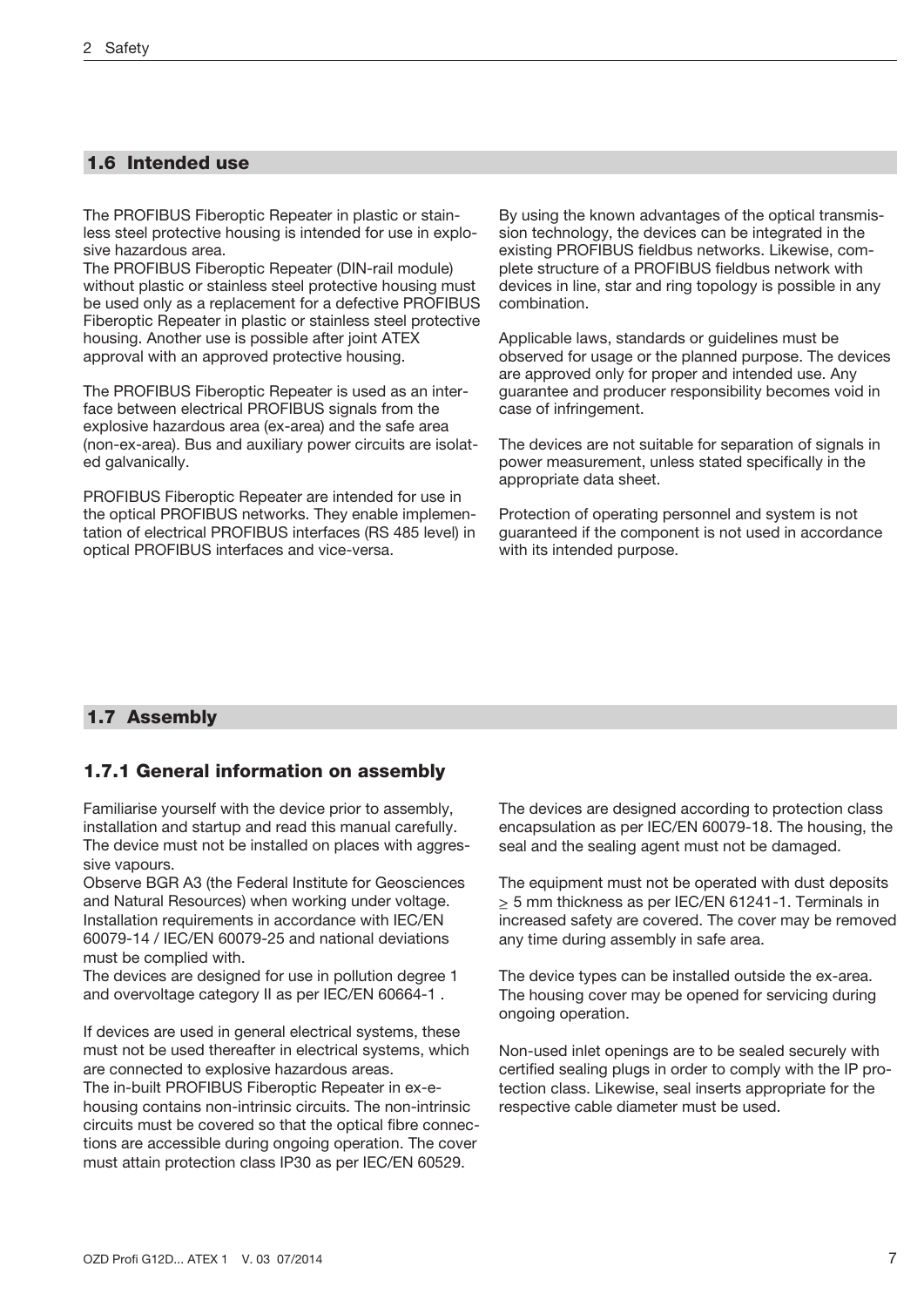Excessive force on the glands may endanger the protection class. For ensuring protection class IP 54:

all seals must be fitted intact and correctly,

- all screws of the housing/housing cover must be tightened with the appropriate torque,
- **IDE only cables of appropriate sizes must be used in the** cable glands.
- all cable glands must be tightened with the appropriate torque,
- $\triangleright$  all free cable glands must be sealed with sealing plugs.

The PROFIBUS Fiberoptic Repeater are delivered in housings of protection class IP 66. The same provisions are applicable for this.

# **1.7.2 Assembly in zone 1 or zone 21**

The devices must be installed in a housing with minimum protection class IP 54 as per gas-ex in zone 1.

IP 6\* must be complied for conductive and non-conductive dust.

Temperature class T4 specified in the EC-type examination certification PTB 04 ATEX 1030 must be maintained at maximum ambient temperature of the housing of  $<$  60  $^{\circ}$ C.

The housing cover may be opened in zone 1 for servicing during ongoing operation.

Terminals in increased safety are covered.

The cover may be removed only if there is no explosion hazard circuits are switched to zero potential beforehand.

# **1.7.3 Assembly in zone 2 or zone 22**

The devices must be installed in a housing with minimum protection class IP 54 as per gas-ex in zone 2. For the assembly, besides devices in housing design, even DIN rail modules are available as per the data sheet. The modules must be installed as associated equipment in safe area or in suitable housing in zone 2.

IP 6\* must be complied for conductive and non-conductive dust.

Temperature class T4 specified in the statement of conformity must be maintained at maximum ambienttemperature of the housing of  $\leq 60$  °C under normal operating conditions.

The housing cover may be opened in zone 2 for servicing during ongoing operation. In Zone 22 the housing cover may be opened only in the current-free state.

All terminals are covered.

The cover may be removed in zone 2 and also in the safe area for servicing. The terminals are then accessible.

Select the assembly location such that climatic limit values specified in the technical data are maintained.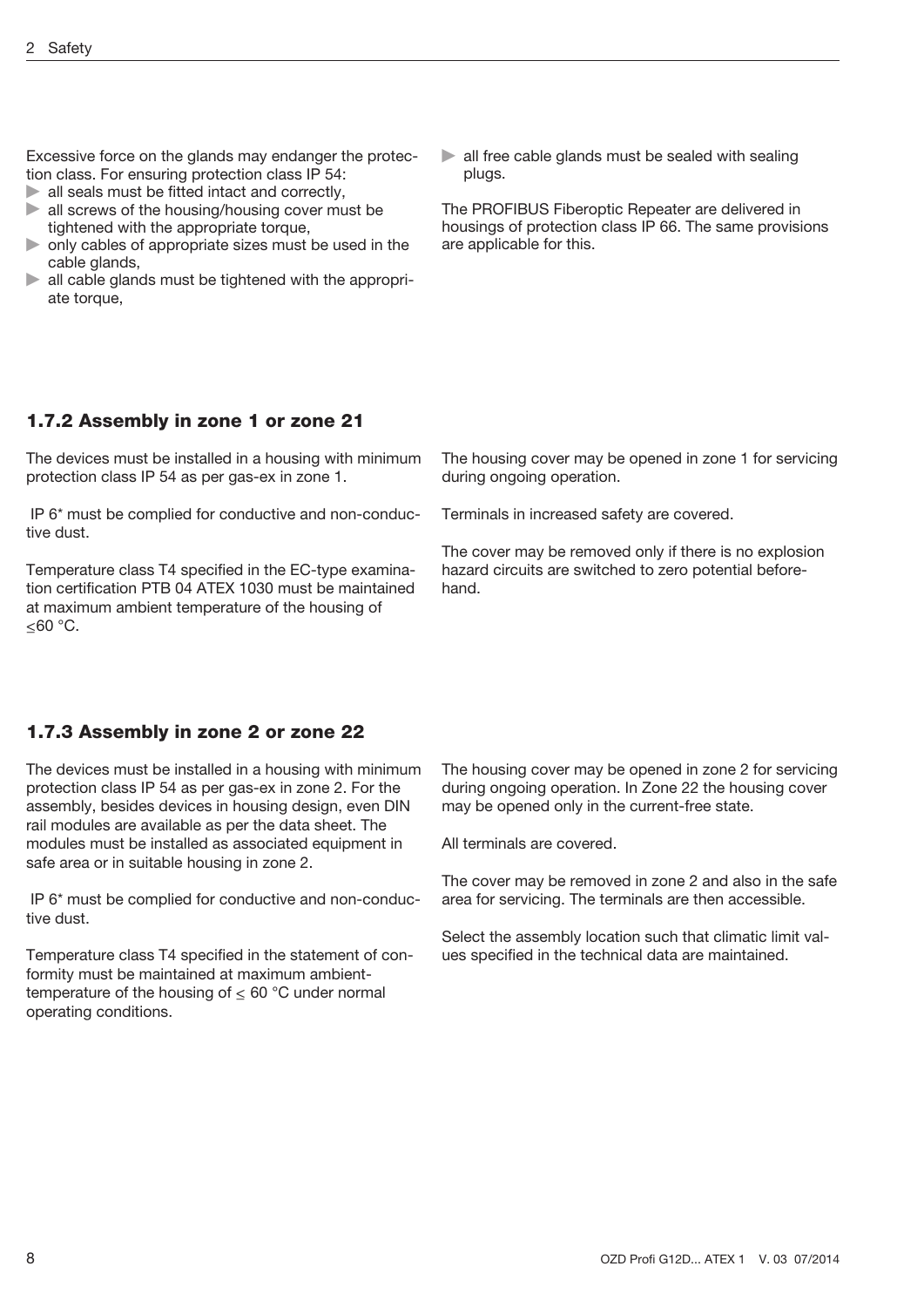# **1.8 Housing**

If the device is installed in zone 1, the housing, in which the device is installed, must be suitable for the intended use. Examination certificate as per directive 94/9/EC must be obtained for the housing.

Installation in housing not examined by Hirschmann together with the fibre optic coupler is not permitted. For this, separate certification of a notified body may be obtained. Following points must be observed/ evaluated: **IP protection class as per IEC/EN 60529** 

**Exercistance to light as per IEC/EN 60079-0** 

- impact strength as per IEC/EN 60079-0
- chemical resistance as per IEC/EN 60079-0
- heat resistance as per IEC/EN 60079-04
- electrostatics as per IEC/EN 60079-0

If the seal of the housing cover or a seal of the cable entry is damaged, it should be replaced with a new housing cover or cable entries of the manufacturer.

# **1.9 Installation and startup**

The device must be zero-potential during installation and maintenance. Voltage must be applied only after complete assembly and connection of all circuits required for the operation.

The devices must be connected only to the supply voltage printed on the type plate. The devices are designed only for operation with the safety low voltage. Accordingly, only PELV circuits or optionally SELV circuits with voltage restrictions as per IEC/EN 60950 must be connected to the supply voltage connections and the signalling contact. In case that you operate the module with external voltage: supply the system only with a safety low voltage as per IEC/EN 60950.

The optical fibres have an inherently safe optical radiation and must be interconnected only with other inherently safe optical equipment. For this, preferably a similar device of type OZD Profi G12D... ATEX 1 must be used.

Installation regulations as per IEC/EN 60079-14 (VDE 0165-1) for zone 1 or IEC/EN 60079-15 for zone 2 as well as directive 99/92 EC must be complied with.

The devices must be installed by a qualified electrician in consensus with the nationally applicable standards in zone 1 or zone 2 or zone 21 and zone 22.

Explosion group specified on the housing, the temperature class and special ambient conditions must be complied with!

Modifications and changes to the device are not permitted.

The device must be operated as per the intended purpose in undamaged and perfect condition!

Only original parts from the manufacturer must be used as spares.

If foreign bodies enter, these must be removed from the device before the initial startup!

When carrying any work on the device, observe the national safety and accident prevention regulations and warnings specially marked in the operating manual!

For installation and operation of associated equipment, comply with the applicable safety regulations as per the ordinance on industrial safety and health and equipment and Product Safety Act and the generally recognised rules of the technology!

Before starting the device with the help of technical data, convince yourself that the operating conditions have been complied with and all polarities of the connections have been selected correctly. Also check the auxiliary power supply and your work area.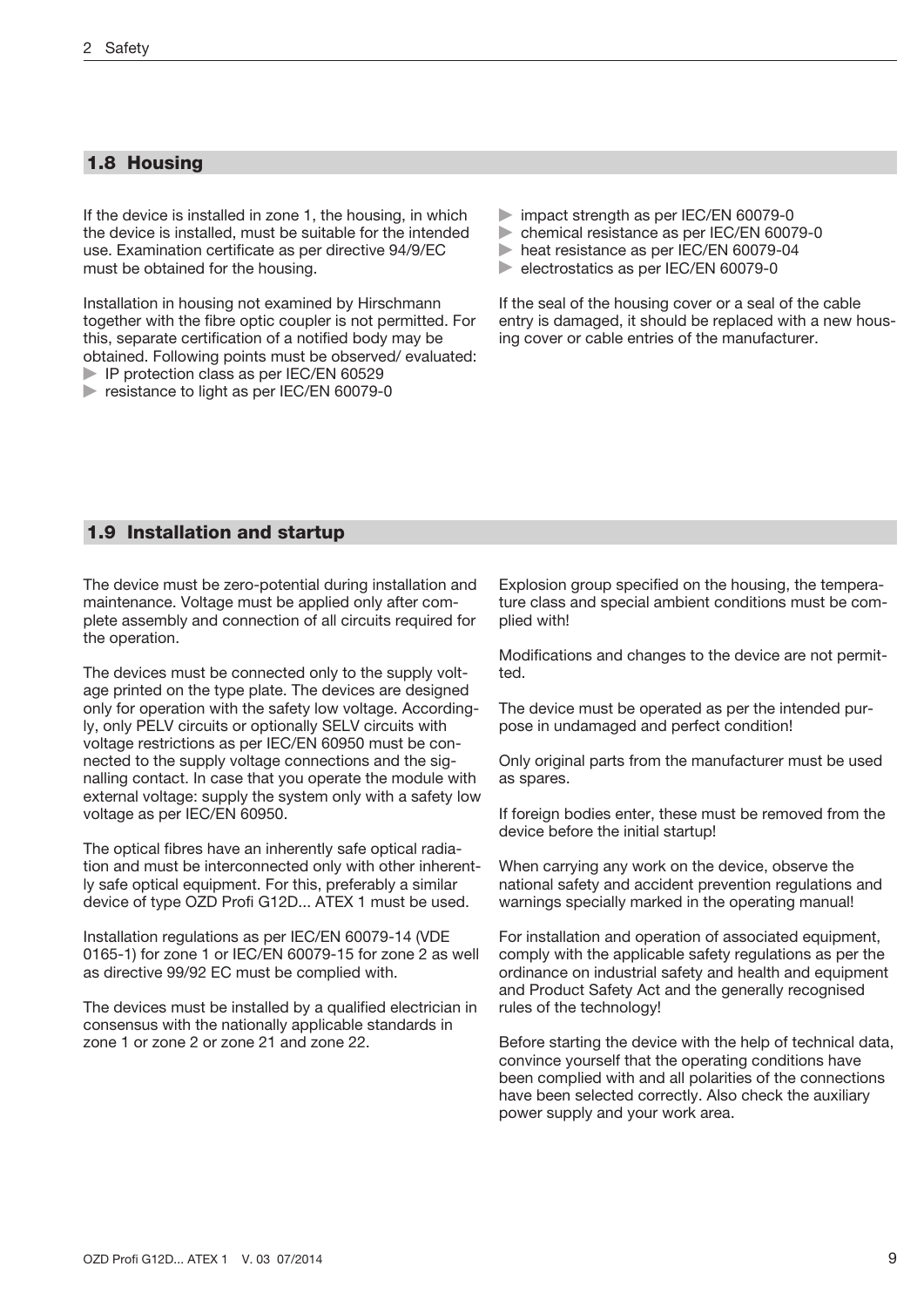# **1.10 Operation**

**Marning!**<br>
LASER CLASS 1 as per IEC/EN 60825-1 (2001).

The devices must not be repaired, changed or manipulated. In case of defect, the product must be always replaced by an original one.

If the seal of the housing cover or a seal of the cable entry is damaged, it should be replaced with a new housing cover or cable entries of the manufacturer.

The insulation must reach up to the terminal. The conductor itself must not be damaged.

Fine-wired cables must be secured with a cable lug. If two cables must be led to a common terminal, a double cable lug must be used.

Generally only certified cable entries and sealing plugs must be used. Trumpet shaped cable glands or other suitable entries with additional stress relief must be used for flexible cables. Assembly guidelines, which are significant for cable entries, must be observed. When using cable entry with an IP protection class, which is lower than the one applicable for the device, IP protection class of the entire device must be reduced. Non-used inlet openings must be sealed with a certified sealing plug for getting the minimum protection class. When installing the cable entries, ensure that seal inserts suitable for the cable diameter are used during installation. For excisable seal inserts ensure that the insert is suitable for the cable diameter.

All non-used cable entries must be sealed with sealing plugs certified for cable entries. The fibre optic cables are introduced through glands with slotted seals so that

pre-assembled fibre optic cables can be used. Permissible cladding diameter of the fibre optic cable must be complied with.

(for this see technical data, cable glands, page 54).

Cable entries must be tightened for ensuring the required minimum protection class (for this see technical data, test torque, page 55). Excessive tightening may impair the protection class.

When tightening the cap nut of the metal cable entries (type E1WF/e), the gland must be secured against rotation with the help of a suitable tool.

The device must be operated only at the specified ambient temperature and at the specified relative humidity (not condensing).

The housing may be opened under voltage in zone 1. The IP30 cover of the terminals must **not** be opened under voltage. The IP-30 cover

must be replaced after repairs or maintenance. All noncovered control elements such as switches may be actuated. The fibre optic cable may be plugged or removed under voltage.

The devices must not be repaired, changed or manipulated. In case of defect, the device must be always replaced by an original one.

For dust explosion protection, safety measures, which are same as gas explosion protection are applicable. The housing must **not** be opened under voltage if there is dust explosion hazard. Before opening the housing, the dust deposits must be removed and electric voltages must be switched off.

# **1.11 Maintenance**

The national regulations are applicable for service, maintenance and testing of associated equipment.

No maintenance is required if the device is operated properly taking into consideration the assembly instructions and ambient conditions.

According to the ordinance on industrial health and safety the operator of the electrical systems in explosion hazard areas is obliged to get these tested from a qualified electrician for their proper condition.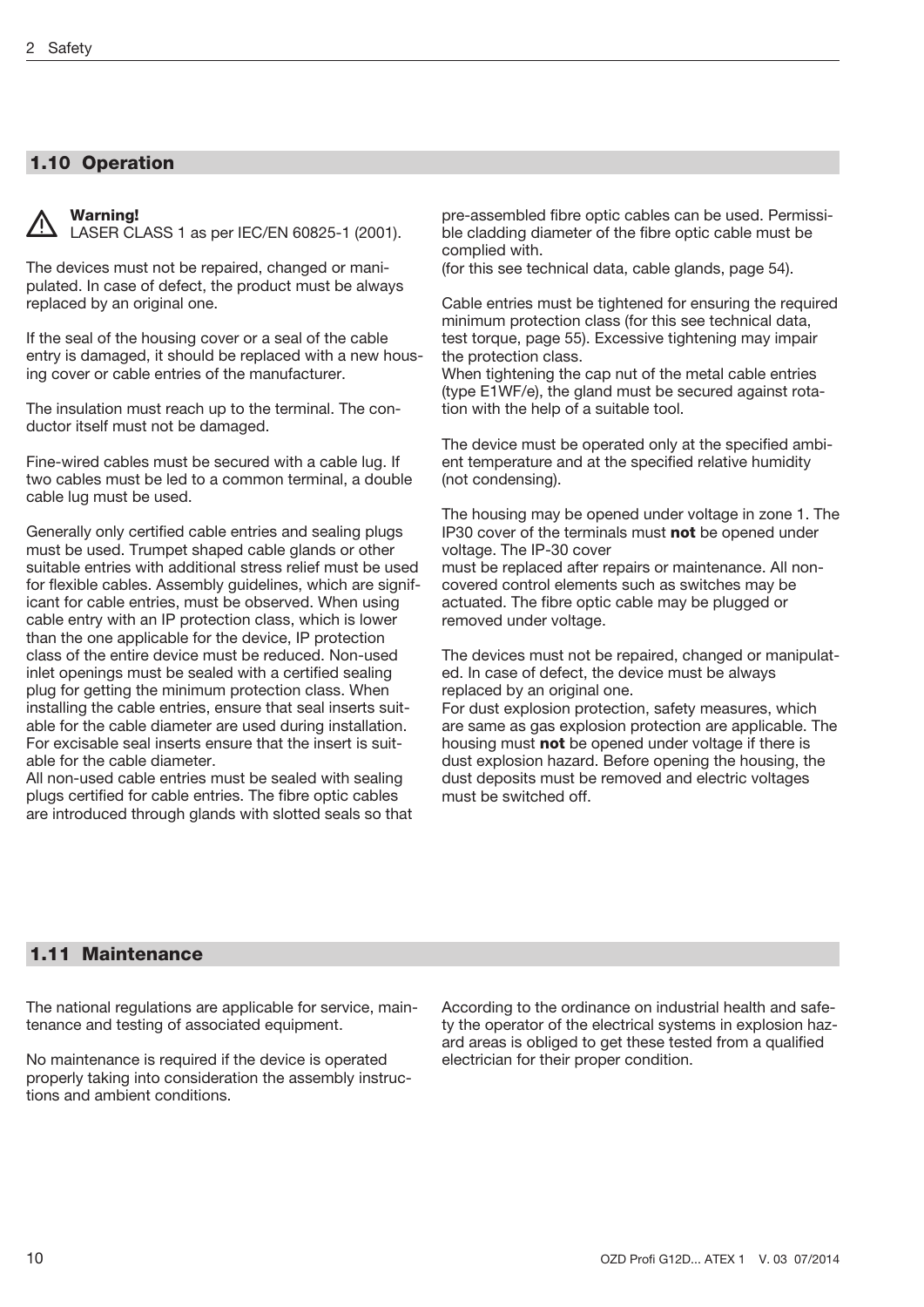National regulations applicable for the maintenance/ service of electrical equipment in explosion hazard areas must be complied with.

The required maintenance intervals are application-specific and hence must be determined depending upon the operating conditions. As part of maintenance, primarily parts on which the type of ignition protection is dependent, must be tested (e.g. intactness and tightness of the housing, integrity of the seals and the cable entries as well as the required potential equalisation).

If one determines the need for servicing during maintenance, kindly take the "Operation" chapter 1.10, page 10 into consideration.

The devices must not be repaired, changed or manipulated. In case of defect, the device must be always replaced by an original one.

# **1.12 Delivery, Transport and Storage**

Check the packaging and contents for damage. In case of damage, notify the post and/or the forwarding agent and the supplier.

Check the delivery scope based on the order and the delivery documents for completeness and correctness. Preserve the original packaging. The device should always be stored or transported in the original packaging. Always store the device in dry and clean surroundings. Note the permissible storage temperature (see technical data, page 54).

# **1.13 Repairs**

The devices must not be repaired, changed or manipulated. In case of defect, the product must be always replaced by an original one.

# **1.14 Disposal**

The devices and packaging material must be disposed in accordance with the relevant laws and regulations in the respective country. Batteries are not included in the devices, these must be

disposed off separately.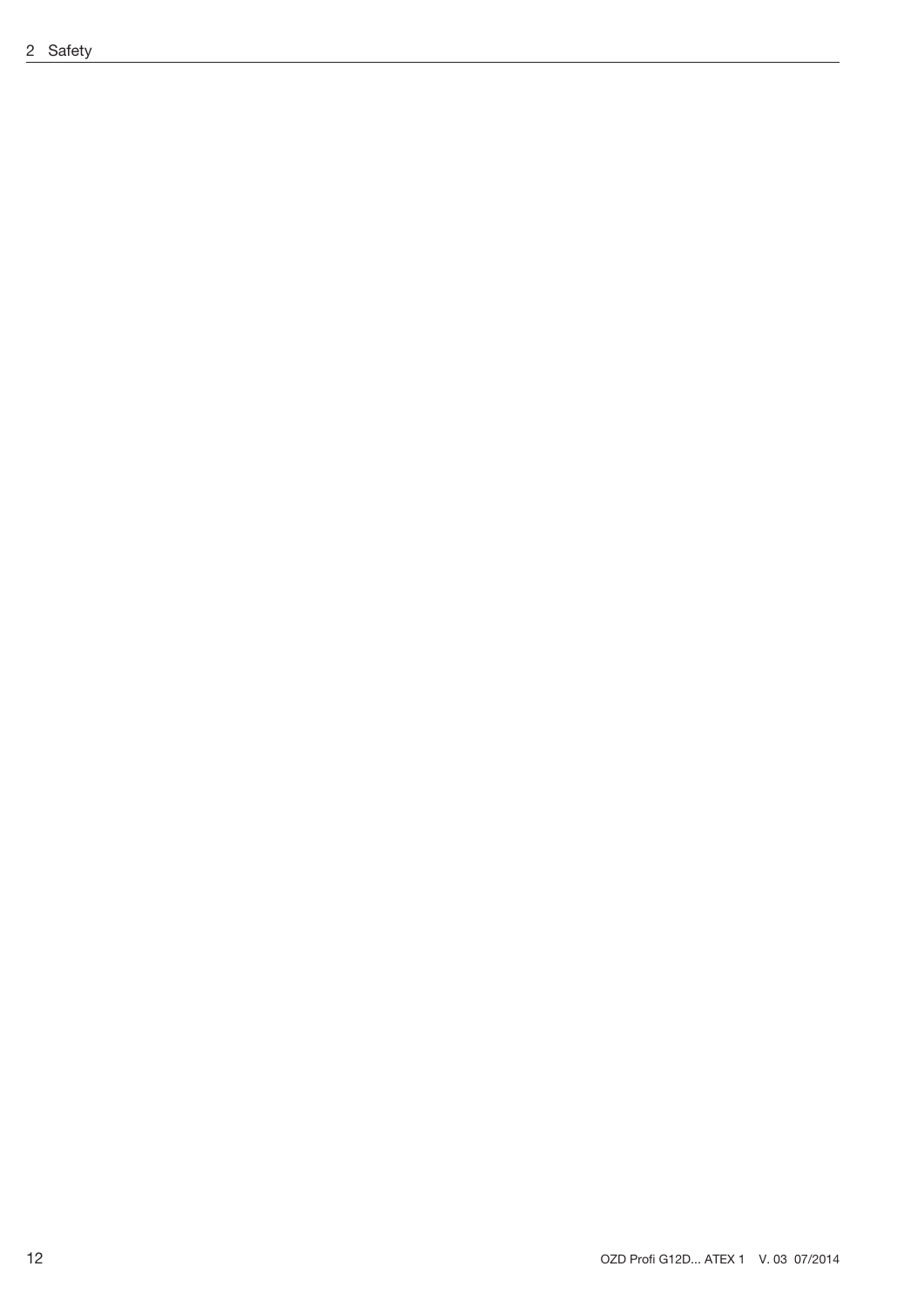# **2 Introduction**

PROFIBUS Fiberoptic Repeater

- **OZD Profi G12DU ATEX 1,**
- **OZD Profi G12DK ATEX 1** and
- **OZD Profi G12DE ATEX 1**

are planned for use in optical PROFIBUS fieldbus networks.

They enable implementation of electrical PROFIBUS interfaces (RS 485 level) in optical PROFIBUS interfaces and vice-versa.

By using the known advantages of the optical transmission technology, the devices can be integrated in the existing PROFIBUS fieldbus networks. Likewise, complete structure of a PROFIBUS fieldbus network with devices in line, star and ring topology is possible in any combination.

# **Explosion protection**

The devices have been approved for operation in the explosion protection zones 1, 21, 2 and 22 as per AT. They are thus interfaces between electrical Profibus-signals from the explosion hazard areas (ex-area) and the safe area (non-ex-area).

The electronic circuits are separated by encapsulation as per EN 50028/VDE 0170/0171 part 9 from the explosive atmosphere.

The electrical connections are lead from the electronic circuits through the encapsulation and placed on the



front side of the housing on the terminals of a terminal block.

# **Device variants**

The repeater

- OZD Profi G12DU ATEX 1 has no protective housing
- OZD Profi G12DK ATEX 1 has a plastic protective housing (i. e. it conforms to a OZD Profi G12DU ATEX 1 with plastic protective housing)
- OZD Profi G12DE ATEX 1 has stainless steel protective housing (i. e. it conforms to a OZD Profi G12DU ATEX 1 with stainless steel protective housing)

# **Application area**

The device has electromagnetic compatibility as per EN 61326 and NAMUR recommendation NE21. It is planned for use in the industrial area.

# **Channels**

Each device has three independent channels (ports), which in turn comprise a transmitter and receiver.

The electric channel (port 1) is placed on 4 terminals of the terminal block. For types OZD Profi … DK … and OZD Profi ... DE ... with connection cables are led outwards via PG cable glands.

*Fig. 1: OZD Profi G12DU ATEX 1 with location of each port, the terminal blocks and the LED indicators*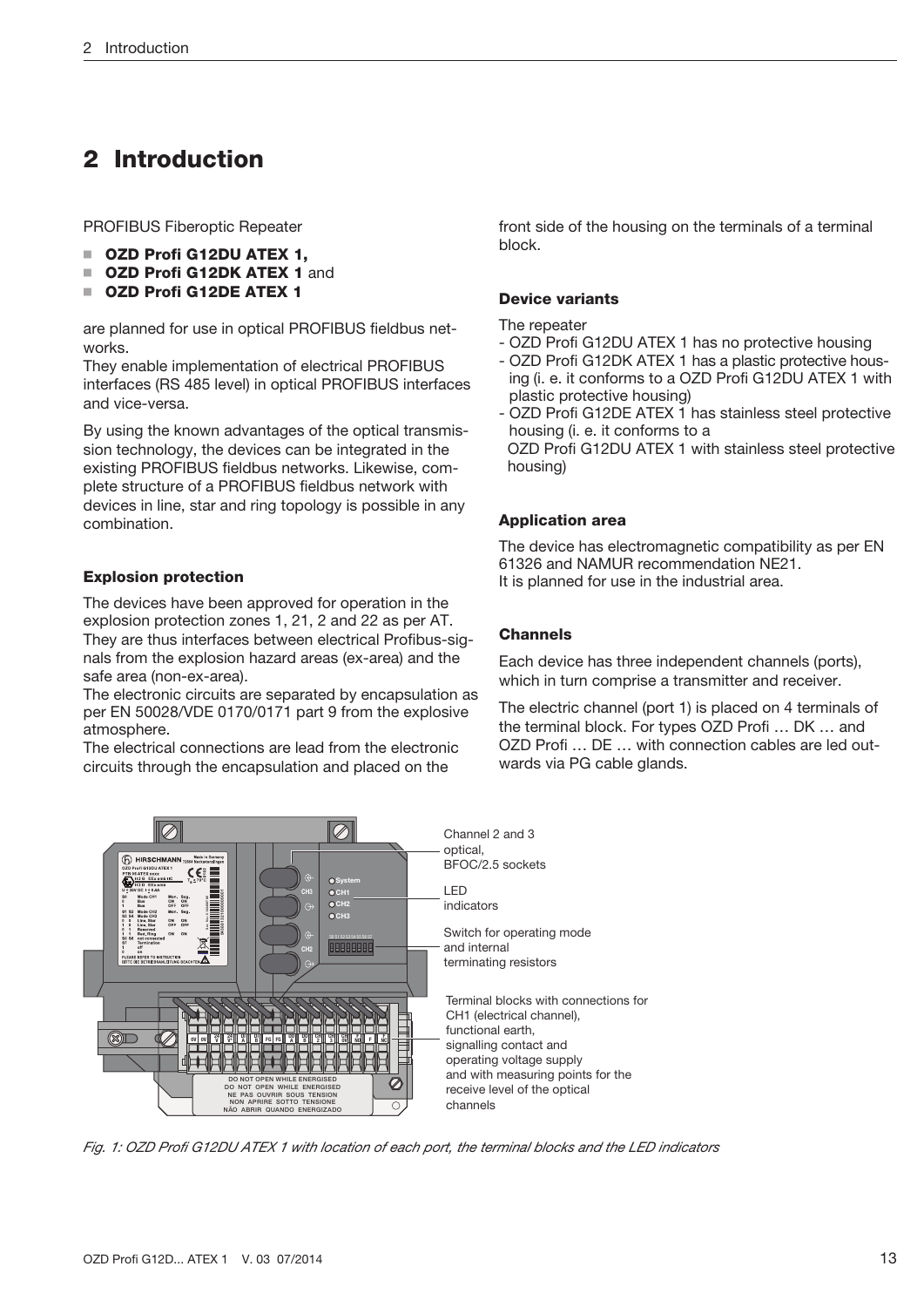

*Fig. 2: OZD Profi G12DK ATEX 1 with location of cable entries and grounding screw*



*Fig. 3: OZD Profi G12DE ATEX 1 with location of cable entries and grounding screw*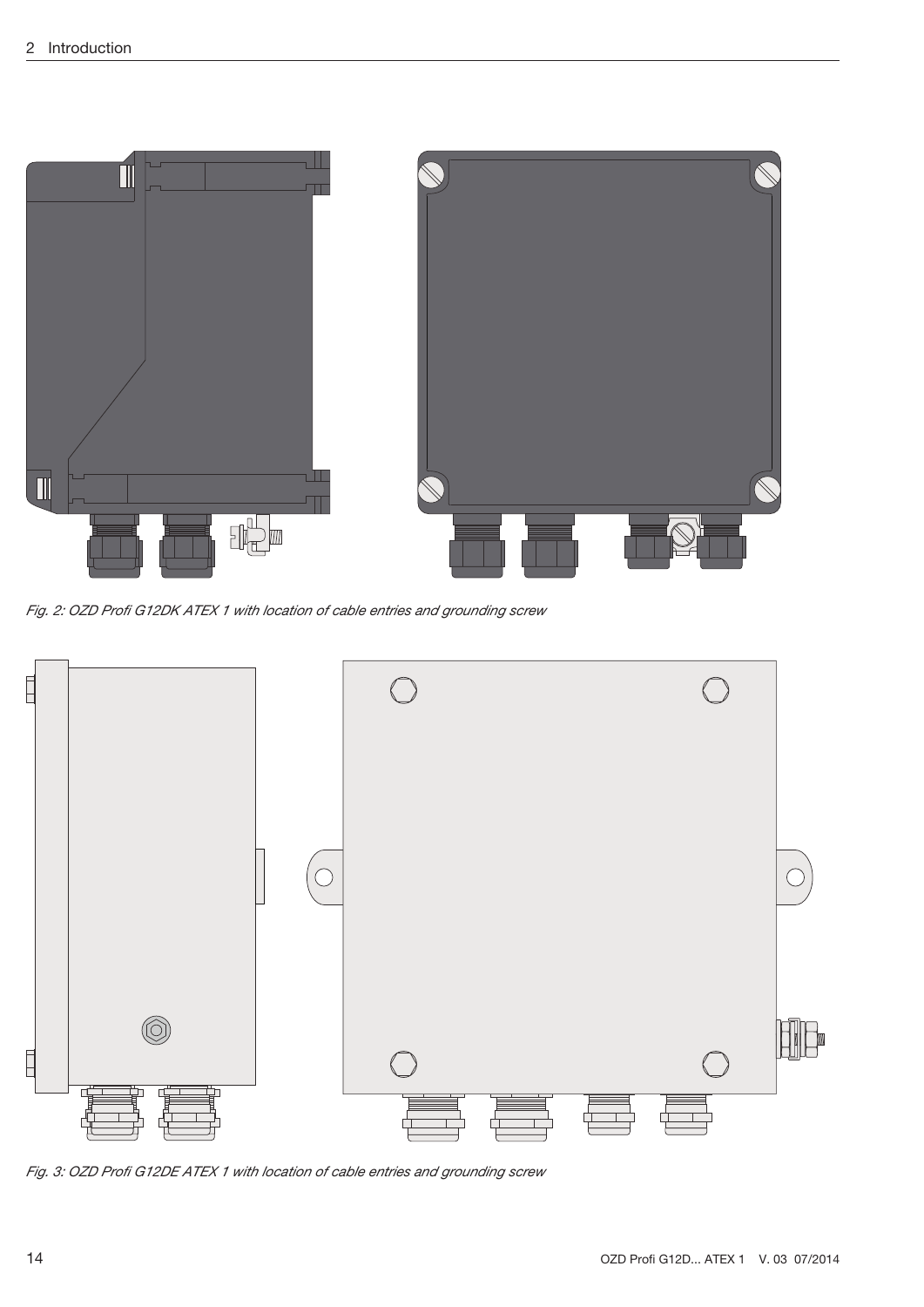A RS 485 bussegment as per PROFIBUS standard EN 50170 can be connected to the electrical channel.

The optical channels (CH2 and 3) are designed as optical BFOC/2.5 (ST ®) sockets.

For types OZD Profi … DK … and OZD Profi … DE …the fibre optics are led outwards via the PG cable glands. A slotted seal enables the installation of fibre optic cables with an add-on connector.

# **Voltage supply**

Operating voltage supply is through the 24 V d.c. voltage. A redundant power feed is available for increasing the operational safety.

The operating voltage supply is placed on 3 terminals of the terminal block. For types OZD Profi … DK … and OZD Profi ... DE ... with connection cables, these are led outwards via PG cable glands.

The operating voltage connections are beloweachother and are galvanically separated from the remaining electrical connections.

# **Signalling contact**

Various interferences of the repeater can be signaled through a signalling contact (relays with potential-free contacts) .

The signalling contact is placed on 3 terminals of the terminal block. For types OZD Profi … DK … and OZD Profi … DE … with connection cables are led outwards via PG cable glands.

The signalling contact connections are below each other and galvanically separated from the remaining electrical connections.

# **LEDs**

Four multi-coloured LEDs signalise the current operating status and possible malfunctions.

# **Configuration**

The device is configured with eight easily accessible switches.

# **Fibre optics**

Use of fibre optics allows very large ranges and ensure optimum protection from EMC influences not only on the transmission paths but also due to electrical isolation on the repeater itself.

# **Transmission speed**

The PROFIBUS Fiberoptic Repeater OZD Profi G12D… ATEX 1 supports data rates of 9.6 kbit/s to 12 MBit/s NRZ.

# **Network extension**

Permissible network extension for the line, ring or star topology is up to 3000 m.

# **Redundance**

Very high transmission security is ensured by the redundant ring.

Operational safety can be further increased by redundant operating voltage supply.

# **Measurement output**

A measurement output, on which the optical input power can be determined with a standard voltmeter, is available for every optical channel. For this, a hot work permit is required in the ex-area.

# **Standards/Directives**

OZD Profi G12D… ATEX 1 comply with the standard EN 50170 as well as the technical guideline "optical transmission technology for PROFIBUS" issued by the PROFIBUS user organisation PNO .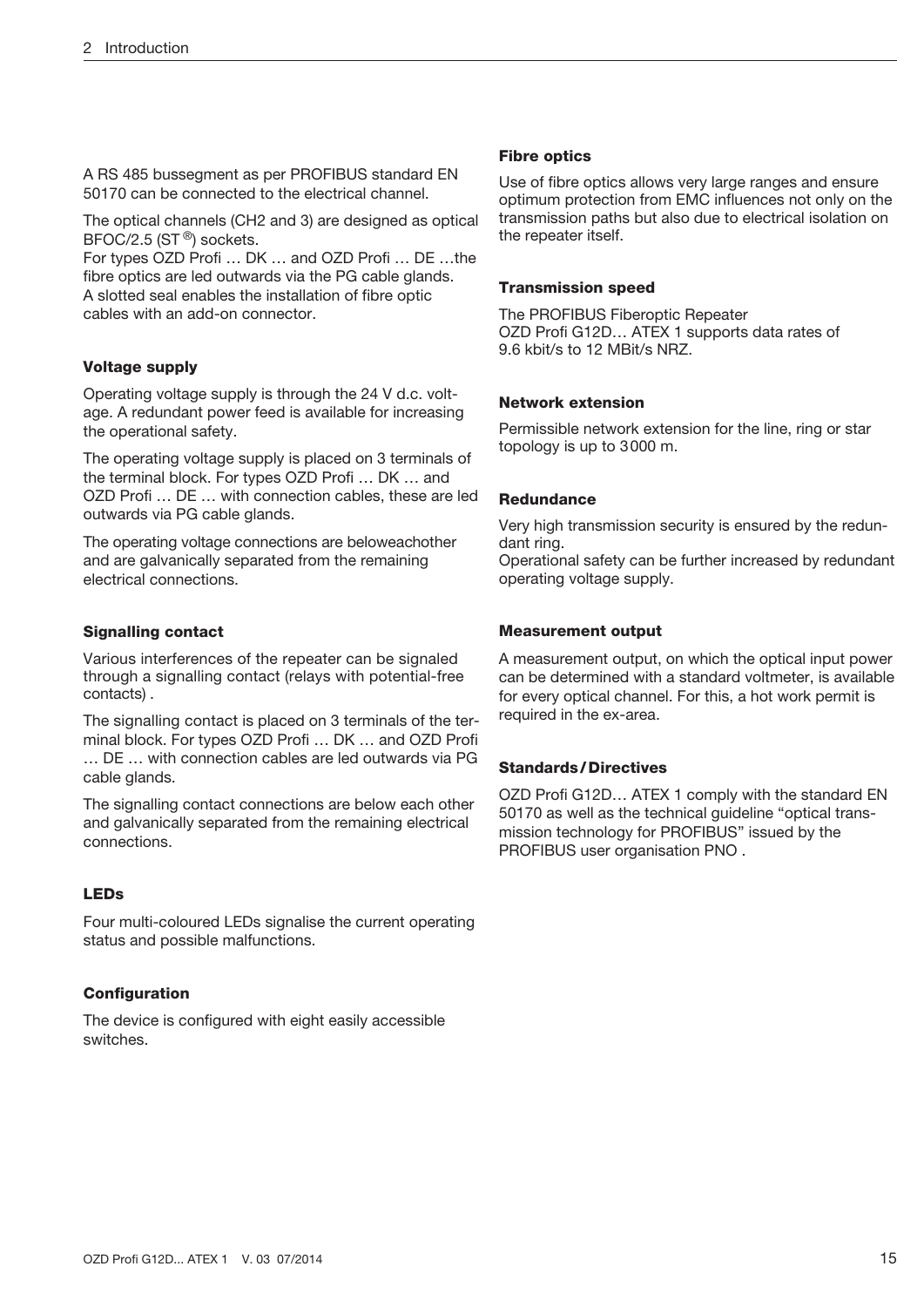2 Introduction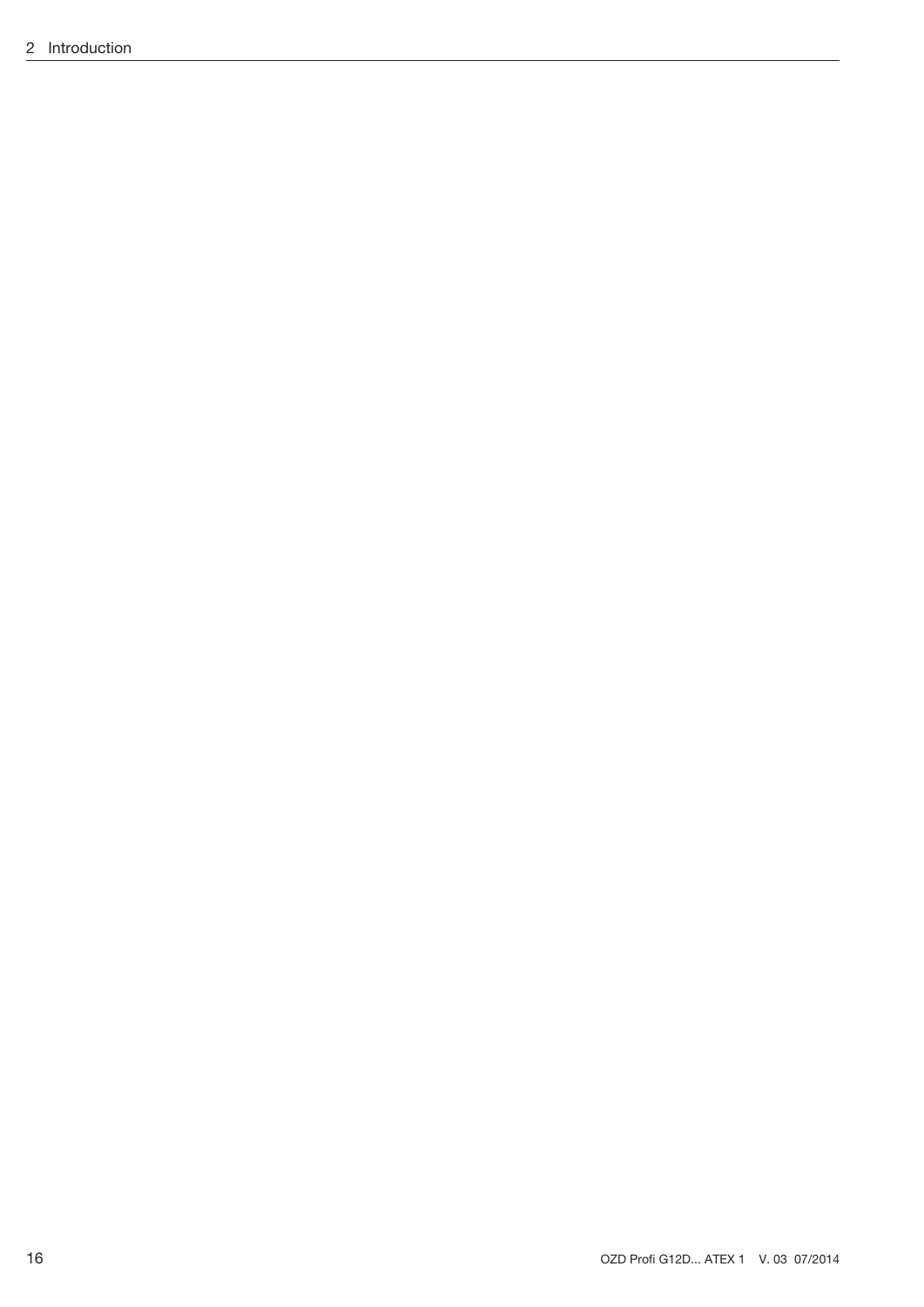# **3 General functions**

# **3.1 Functions independent of the mode of operation**

# **Transmission speed**

OZD Profi G12D... ATEX 1 supports all transmission speeds (transmission rates) defined in EN 50170:

9.6 kBit/s, 19.2 kBit/s, 45.45 kBit/s, 93.75 kBit/s, 187.5 kBit/s, 500 kBit/s, 1.5 MBit/s, 3 MBit/s, 6 MBit/s and 12 MBit/s.

Transmission speed is set automatically once OZD Profi G12D... ATEX 1 telegrams are received. Adjustment or conversion depends upon the transmission speed and the set operating mode and may last up to several seconds for each OZD Profi G12D...ATEX 1 .

If the transmission speed is not recognised, outputs are blocked for all channels. If the transmission speed changes during operation, the repeater recognises it and reconfigures the same. Brief transmission faults may occur during the changeover time.

## **Signal regeneration**

The repeater regenerates the signal form and amplitude of the received data. It is thus possible to cascade up to 122 OZD Profi G12D... ATEX 1 (limited by the address space for PROFIBUS networks).

# **Startup aid**

During the installation, at least one active bus station is required for checking the fibre optic connections. This bus station is used as a source for telegrams. After switching on, the OZD Profi G12D... ATEX 1 behave passively. You can recognise the transmission speed from the telegrams transmitted by the bus station. Optical startup aid is possible with the help of flashing channel LED.

# **3.2 Functions dependent on the mode of operation**

Operating mode for the

.

- OZD Profi G12DU ATEX 1 with DIP switches is set on the upper side of the repeater
- for OZD Profi G12DK ATEX 1 and OZD Profi G12DE ATEX 1 after opening the protective housing with DIP switches on the upper side of the repeater

Adjustment help is on the label besides the DIP switches.

# **Segment monitoring of the RS-485 channel**

If the operating mode "electrical channel with segment monitoring" is set, every receiver monitors each RS 485 bus segment connected to

it for erroneous telegrams or constant network allocation. If erroneous telegrams arrive at the receiver or allocations exceed the maximum permissible transmitting time,

transfer of received signals is blocked, till error-free telegrams are received again or no signal was received for a period of one second.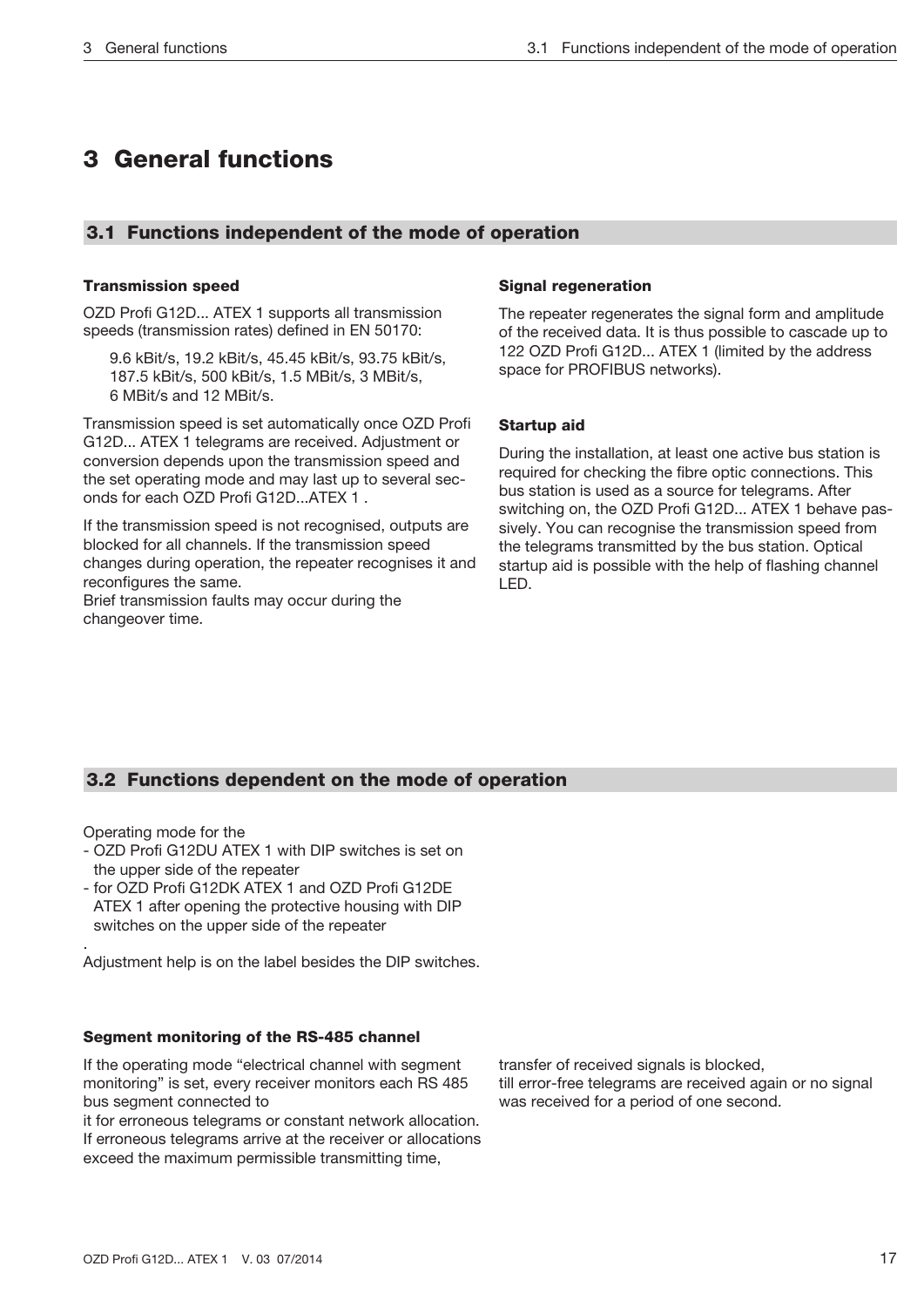In the operating mode "electrical channel without segment monitoring, connected RS 485 bus segments are not monitored. Interferences of the electrical segment affect the entire network.

Kindly observe the installation information in chapter 5.6 "Connect electrical bus cables" on page 37.

Following functions are available only for the optical channels. Activation of the functions is independent of the set operating mode.

Kindly refer to the following chapters for detailed information.

# **Line monitoring via Echo**

The repeater enables active monitoring of the connected optical paths for interruptions of the fibre optic cable through the "send echo", "monitor echo" and "suppress echo" functions.

# **Send echo**

If the repeater receives a telegram through any channel, the same is send to all other channels. If the receiver is an optical channel, the repeater sends the telegram back to the related optical transmitter.

## **Monitor echo**

If the repeater transmits a telegram - no echo! – to an optical channel, the Repeater expects an echo. If echo does not arrive after a specified time, echomonitoring error is signalled with a red LED belonging to a channel.

## **Suppress echo**

The relevant receiver is separated from he remaining channels from the start of transmission of the telegram up to complete reception of the echo.

## **Segmentation**

If an echo monitoring error or distortion occurs on an optical channel, the repeater assumes a line fault and blocks this channel for user data. The connected fieldbus subnetwork is thus segmented (detached). Due to this segmentation, the repeater on the opposite side of fibre optic is also segmented.

Both repeaters connected to the segmented fieldbus subnetwork transmit test telegrams to the segmented channel. Both repeaters can check the status of the fieldbus subnetwork through these test telegrams to be received regularly.

Segmentation is automatically cancelled as soon as both the repeaters detect the segmented fieldbus subnetwork with the help of test telegrams.

If all active bus stations in a previously active network are switched off, the repeaters are segmented in cycles for checking the fibre optic paths for neighbouring modules. In the absence of telegram traffic but intact fibre optic paths, the channel LEDs of the optical channels blink yellow in cycles.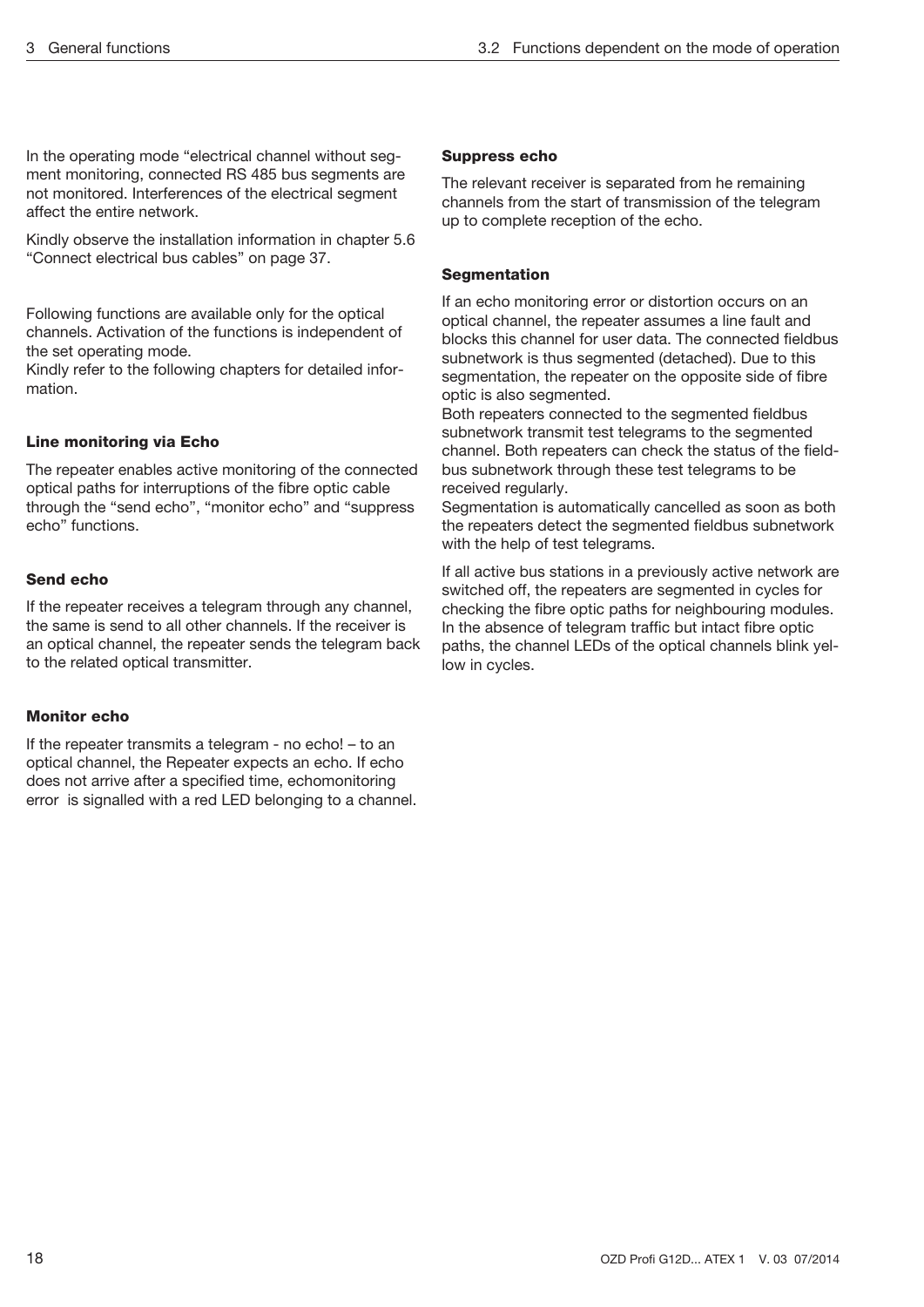# **4 Network topologies**

Following network topologies are possible with OZD Profi G12D... ATEX 1:

- Point to point connection
- Line topology
- Star topology
- Redundant optical ring

Even combinations from these basic types are possible. For building up fibre optic paths of these network topologies lines with two optical fibres are used.

If a fault occurs – e. g. breakage of fibre optic line – high failure safety of the fieldbus network is required, availability of the networkis increased by a redundant network configuration.

# **Kindly note:**

- Individual terminal equipments or complete PROFIBUS segments with max. 31 stations can be connected to OZD Profi G12D...ATEX 1.
- Lay only fibre optic cables in severe EMC-risk areas in order to rule out EMC influences in the entire network.
- Optical channels, which are connected to each other via fibre optic cable, must have the same operating mode set.

# **4.1 Line topology**



*Fig. 4: Network structure in the optical line topology*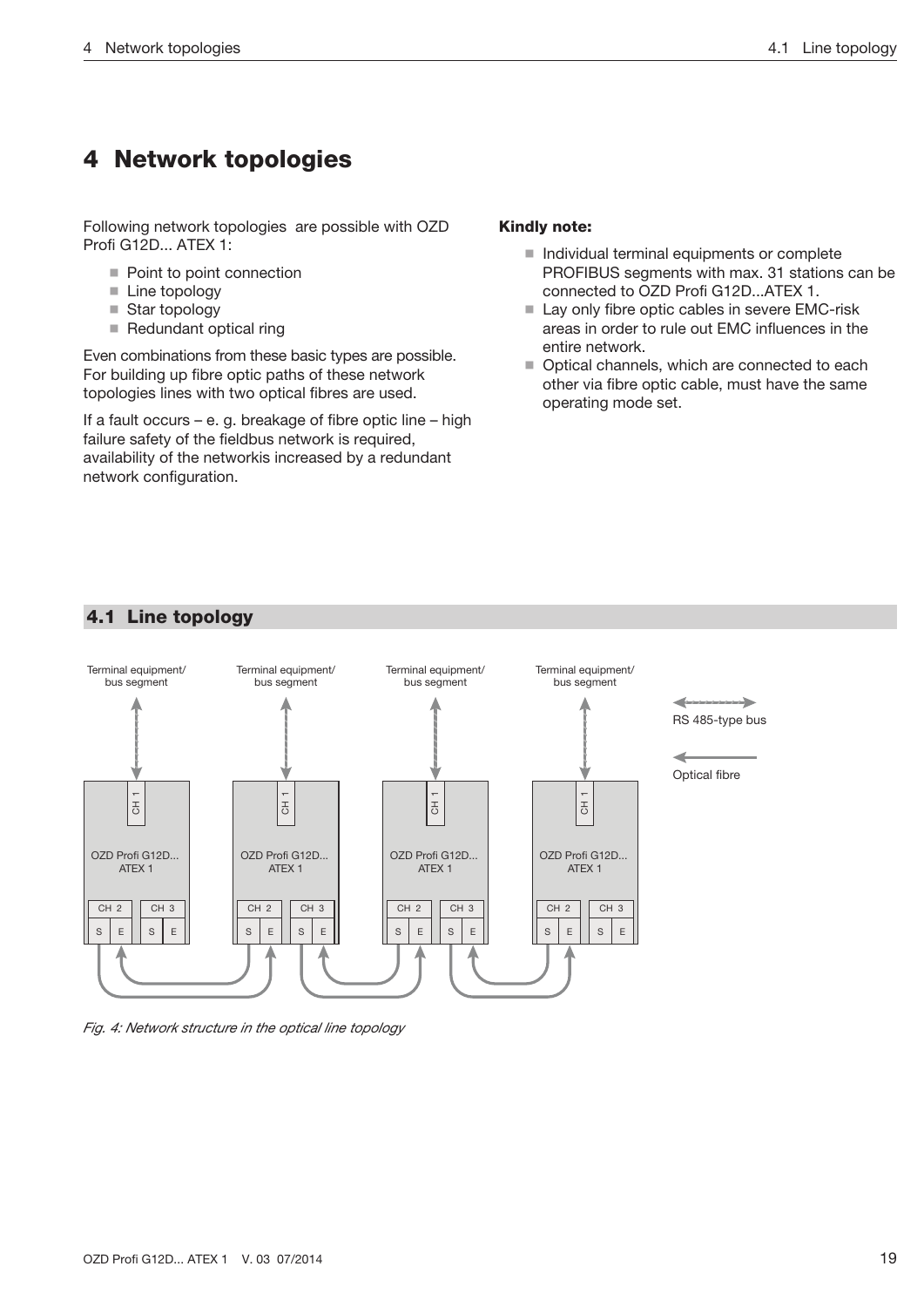Line topology can be implemented with and without fibre optic path monitoring. If both operating modes are used within a fibre optic line, the operating mode "line topology without fibre optic path monitoring" determines the availability of this fibre optic line. In homogenous OZD Profi networks, it is recommended to use the fibre optic path monitoring (factory setting).

Kindly note that following basic conditions must be complied with for a proper operation during network configuration:

- $\blacksquare$  Parameters MIN T<sub>SDR</sub> specified in the PROFIBUS standard EN 50170 must be set at value  $\geq$  11 for all terminal equipment. This is generally the case, however, it must be checked at occurrence of permanent communication interferences.
- When configuring your network, select possibly low bus station addresses, in order to keep potential master time-outs small.

For changing the settings, kindly refer to the manufacturers documentation related to connected terminal equipment.

# **4.1.1 Line topology with fibre optic path monitoring and segmentation**

Use this operating mode preferably if a faulty fibre optic segment should be separated from the remaining network.

# ■ Monitoring mechanisms:

| Transmit echo: | yes |
|----------------|-----|
| Monitor echo:  | yes |
| Suppress echo: | yes |
| Monitor:       | yes |
| Segmentation:  | yes |

In this operating mode, individual fibre optic paths are monitored by both the modules connected to it.

If a repeater breaks down or an optical fibre breaks or there is a fault in the optical transmission path, fibre optic path between both OZD Profi G12D... ATEX 1 is broken (segmented).

The PROFIBUS network disintegrates into two subnetworks, which each in itself - remains operational. Fault is signalled by switching the channel LED to red and activation of the signalling contact of both OZD Profi

**4.1.2 Line topology without fibre optic path monitoring**

Use this operating mode, if you connect a OZD Profi G12D... ATEX 1 with another fibre optic network component as per PROFIBUS directive (optical/electrical con verter), which does not transmit a telegram echo and does not expect or take any telegram echo.

G12D... connected to the faulty fibre optic path. Segmentation is automatically cancelled as soon as both the repeaters detect the uninterrupted segmented fieldbus subnetwork with the help of test telegrams.

Note that in case of fault, two logical token rings are formed for networks with several active bus stations. Each interconnection of the two subnetworks may thus lead to temporary network failure due to double token or telegram collisions.

## **Note:**

If a line repeater with two optical channels is used at the beginning or the end, the non-allocated optical channel must be switched to the operating mode "line without fibre optic path monitoring", so that it does not lead to a fibre breakage signalling.

Note that optical channels, which are not connected must be always protected with protective caps from external light incidence and dirt.

# **Monitoring mechanisms:**

| Transmit echo: | no |
|----------------|----|
| Monitor echo:  | no |
| Suppress echo: | no |
| Monitor:       | no |
| Segmentation:  | nn |

Individual fibre optic paths are not monitored in this operating mode.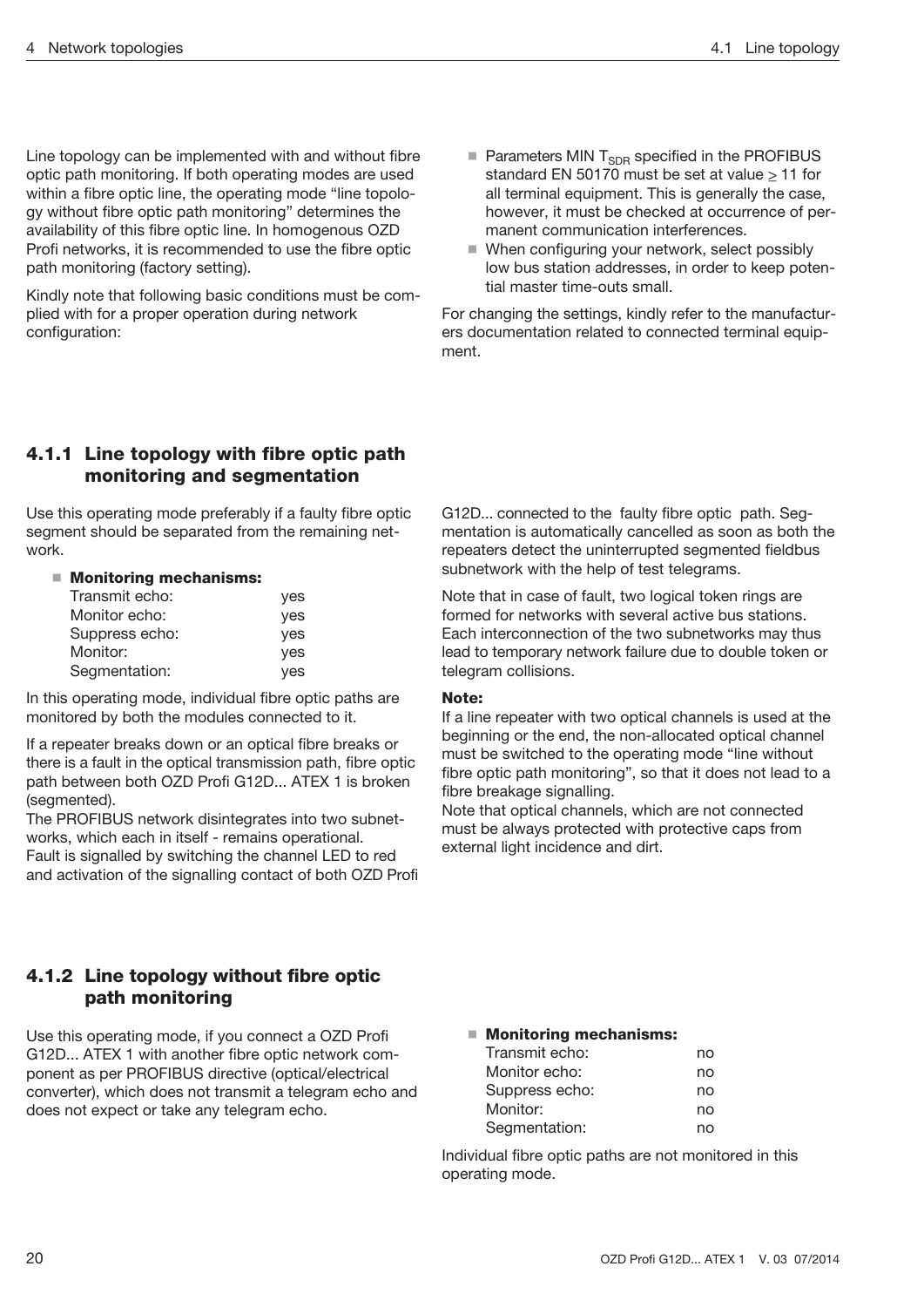# **4.2 Star topology**



*Fig. 5: Network structure in the optical star topology*

Several repeaters are combined to form an active PROFIBUS star coupler. Other repeaters are connected to this via double-wire fibre optic lines.

The repeaters of the star coupler are connected below each through electrical channels (electrical star segment).

## **Kindly note:**

■ For all OZD Profi G12D... ATEX 1, which are connected to the electrical star segment, CH1 must switched to "Monitor off" mode (S0 = 1). Segmentation function of RS 485 channel is thus switched off for this OZD Profi G12D... ATEX 1, for high availability of the electric star.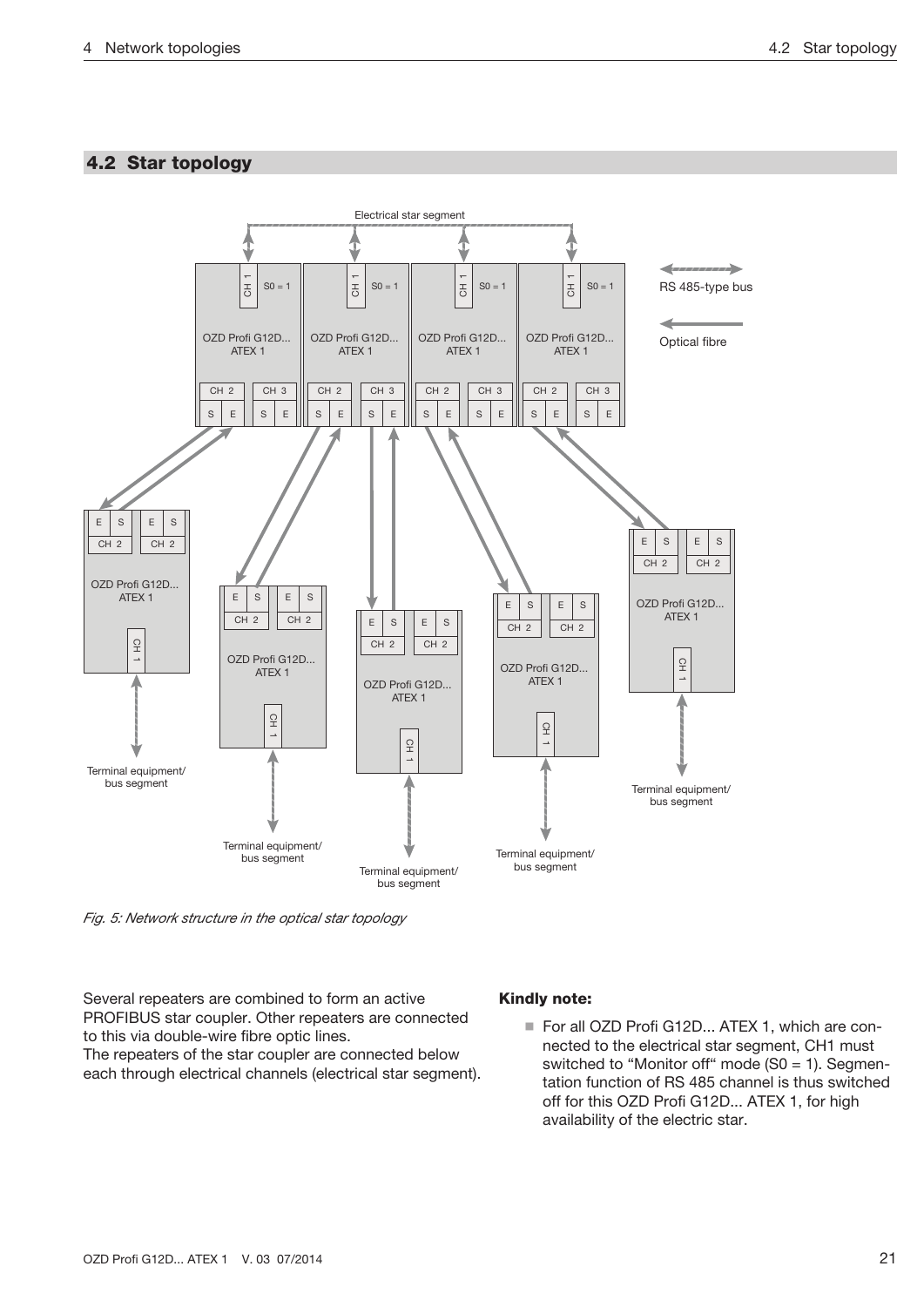- Ensure that the electrical star segment is carefully wired. Keep its extension as short as possible, in order to prevent interferences in the electrical star segment and from there in the entire network. You may attain this by placing the OZD Profi G12D... ATEX 1 in the star segment directly adjacent to each other on a top-hat rail.
- $\blacksquare$  Energise the terminating resistors on both the ends of the electrical star segments (see chapter 5.4.2, "connection/disconnection of internal terminating resistors", page 35).
- Do not possibly connect any bus station to the electric star segment.

For enabled path monitoring on the optical channels, monitoring of fibre optic paths is provided by the respectively connected OZD Profi G12D... ATEX 1.

## **Note:**

Non-allocated optical channels, which example are provided for subsequent extensions, lead to fibre optic line signalling during enabled path monitoring.

You can avoid this error message, wherein, you switch the non-allocated channels to the operating mode "line without fibre optic path monitoring".

Kindly note that optical channels, which are not connected must be always protected with protection caps against external light incidence and dirt.

# **4.3 Redundant optical ring**



*Fig. 6: Network structure in the redundant optical ring topology*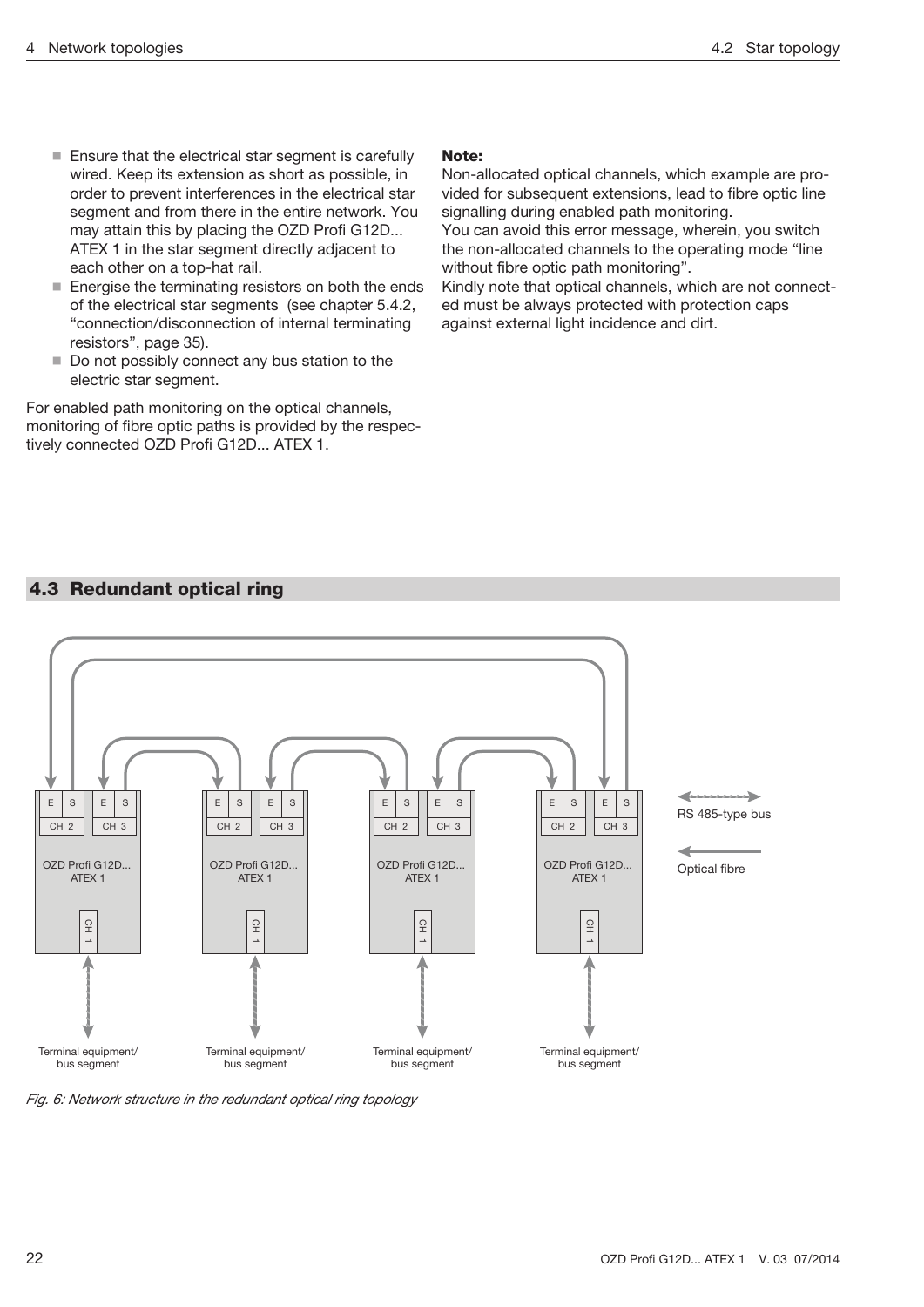This network topology presents a special form of linetopology. High operational safety of the network can be attained by "closing" the optical line.

# **Monitoring mechanisms:**

| Transmit echo: | yes |
|----------------|-----|
| Monitor echo:  | yes |
| Suppress echo: | yes |
| Segmentation:  | yes |

Interruptions of one or both optical fibres between two repeaters is recognised from the OZD Profi G12D... ATEX 1 and the ring becomes an optical line.

If the repeater breaks down, only terminal equipment or the RS 485 segment connected to this repeaterare uncoupled from the ring. The rest of the network itself remains functional as a line. Error reporting is done by the LED of both the OZD Profi G12D... ATEX 1 connected to the faulty fibre optic path and through its signalling contact. Segmentation is automatically cancelled as soon as both the repeaters recognise the uninterrupted segmented fieldbus subnetwork with the help of test telegrams. The line again closes to form a ring.

# **Kindly note:**

Following basic conditions must be complied with for proper operation:

- Operating mode "redundant optical ring" must be set on both the optical channels of all OZD Profi G12D... ATEX 1.
- All repeaters in the course of ring must be connected to each other via fibre optic lines. There should be no RS 485 bus cable during the course of a ring.
- Parameter MIN T<sub>SDR</sub> described in the PROFIBUS standard EN 50170 must be set at value < 11 for all terminal equipment. This is generally the case, however, it must be checked at occurrence of substantial communication interferences.
- When configuring your network, select possibly low bus station addresses, in order to keep potential master time-outs small.

 If there is redundancy (e.g. line breakage), it results into a switching time, during which correct data transmission may not be possible. For ensuring shock-free overbridging of the application, it is recommended to set the number of repetitions (retry) of the telegram at minimum 3 for the PROFIBUS master.

For ensuring shock-free switching back of the optical line to the optical ring after eliminating the fault, there must be no telegram at this point in the network. This state occurs if a master addresses a device, whose address is configured but is not actually available. The master tries to address this device in cycle and waits for a response ("GAP query") maximum up to expiration of the configured slot time. OZD Profi G12D... ATEX 1 recognises this state and closes the optical line in the middle of this query sequence to the optical ring.

Two configuration requirements are produced for the redundant optical ring:

– The value of parameters **HSA** (Highest Station Address) must be set such for all terminal equipment, that between the bus address 0 and the value HSA at least one address in the network is **not** allocated by a bus station, there is at least one address gap. You can get this address gap simply by setting the value of the parameter HSA by at least one higher than the highest station bus address occurring in the network.

**Attention:** If this requirement is not and/or cannot be fulfilled any longer, the optical line cannot be closed for a redundant optical ring after a segmentation.

The fault message (LED and signal contact) of the two concerned OZD Profi G12D... ATEX 1 is not taken back after rectification of the fault.

- The **slot time** must be set at double the value than for a non-redundant network. Other information is in chapter 6, "configuration", page 51.
- Kindly refer to the manufacturers documentation for change in settings of the terminal equipment or configuration software.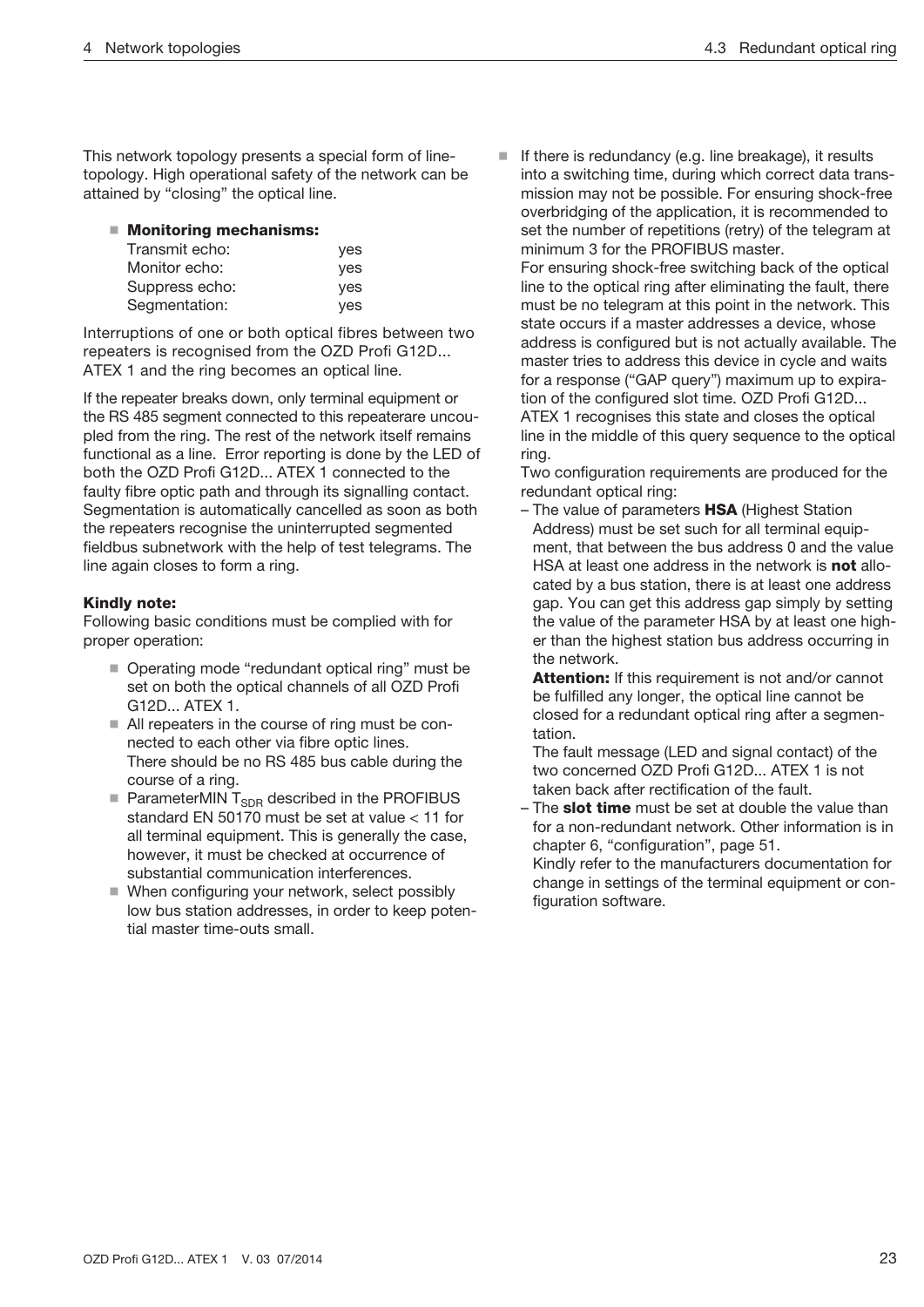# **4.4 Combination with network topologies of ex-zone 2, 22**



*Fig. 7: Example for a transition from the ex-zone 1, 21 to ex-zone 2, 22*

For transitions between the ex-zones 1, 21 and 2, 22 an optical cable for ex-zone 1, 21 a repeater OZD Profi G12D... ATEX 1 must be used in the ex-zone 1 ,21. Other network segments outside the zone 1, 21 can be implemented through its second optical interface with repeaters OZD Profi 12M G11 (PRO), OZD Profi 12M G12 (PRO) or OZD Profi 12M G12 EEC (PRO. All topologies as per chapter 3.1, 3.2 and 3.3 are applied in the individual networks.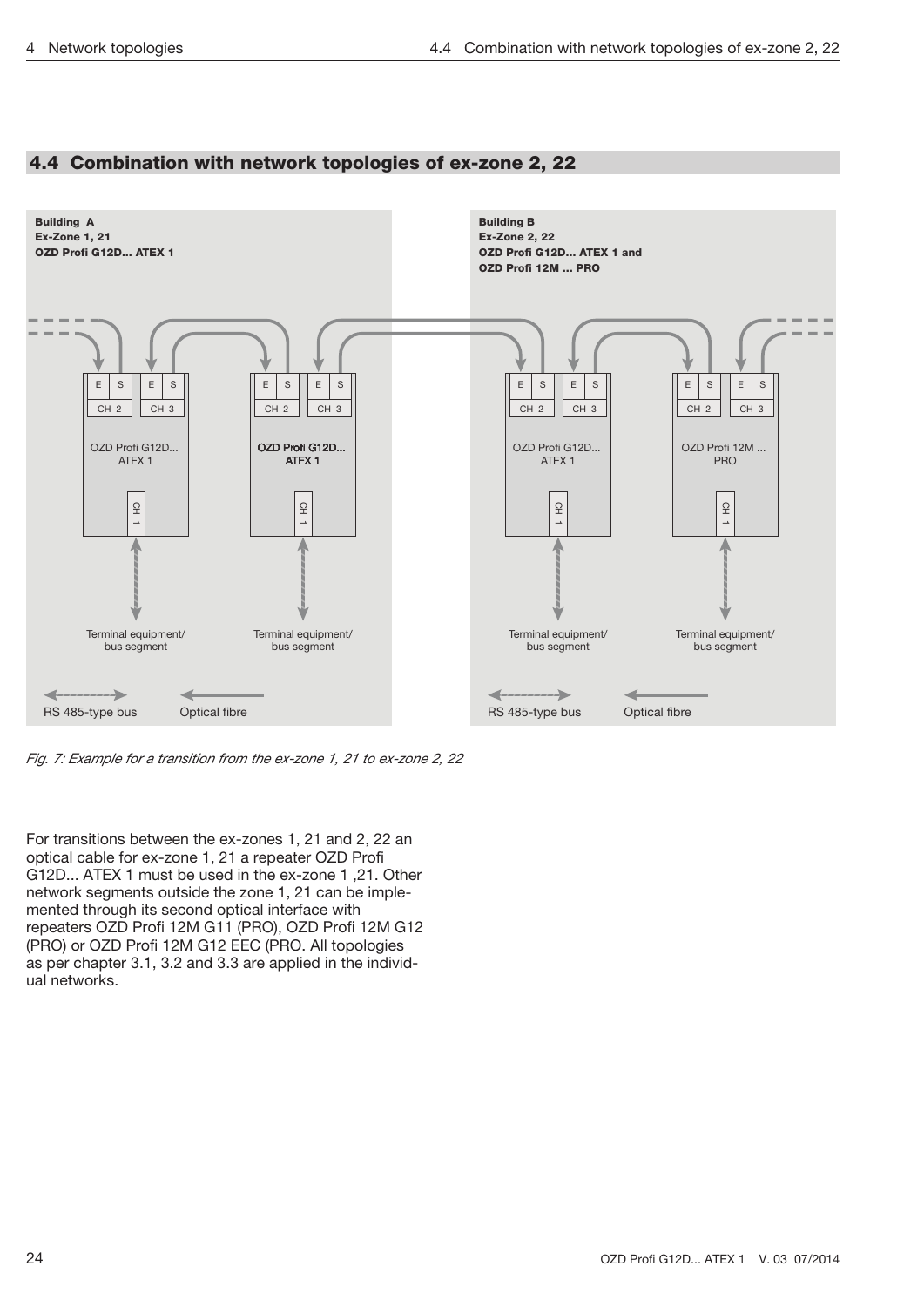# **5 Startup**

# **5.1 Design guidelines**

# **5.1.1 Assembly in zone 1**

OZD Profi G12DU ATEX 1 devices shall be installed into an enclosure that complies with one of

the following types of protection as a minimum according to the respective field of application :

"lncreased Safety", "Flameproof Enclosure" or "Protection by Enclosure".

OZD Profi G12DK/DE ATEX 1 devices may be installed in gas-ex in zone 1 or for dust-ex in zone 21.

The housing cover may be opened in zone 1 for servicing during ongoing operation.

The housing cover for dust-ex in zone 21 is opened only in currentless state or with hot work permit.

Terminals in increased safety are covered.

The cover may be removed only if there is no explosion hazard (hot work permit) or circuits are switched to zero potential beforehand.

Non-used inlet openings are to be sealed securely with certified sealing plugs in order to comply with the IP protection class. Likewise, seal inserts appropriate for the respective cable diameter must be used.

Excessive force on the glands may endanger the protection class.

# **5.1.2 Assembly in zone 2**

OZD Profi G12DU ATEX 1 devices shall be installed into an enclosure that complies with one of

the following types of protection as a minimum according to the respective field of application :

"lncreased Safety", "Flameproof Enclosure" or "Protection by Enclosure".

OZD Profi G12DK/DE ATEX 1 devices may be installed in gas-ex in zone 2 or for dust-ex in zone 22.

IP5\* must be complied with for non-conductive dust and IP6\* for conductive dust.

The housing cover may be opened for servicing during ongoing operation.

# **5.1.3 Assembly in safe area**

The device types can be installed outside the ex-area. The housing cover may be opened for servicing during ongoing operation.

Terminals in increased safety are covered.

The cover may be removed any time during assembly in safe area.

All terminals are covered.

The cover may be removed in zone 2 and also in the safe area for servicing. The terminals are then accessible. Non-used inlet openings are to be sealed securely with certified sealing plugs in order to comply with the IP protection class. Likewise, seal inserts appropriate for the respective cable diameter must be used. Excessive force on the glands may endanger the protection class.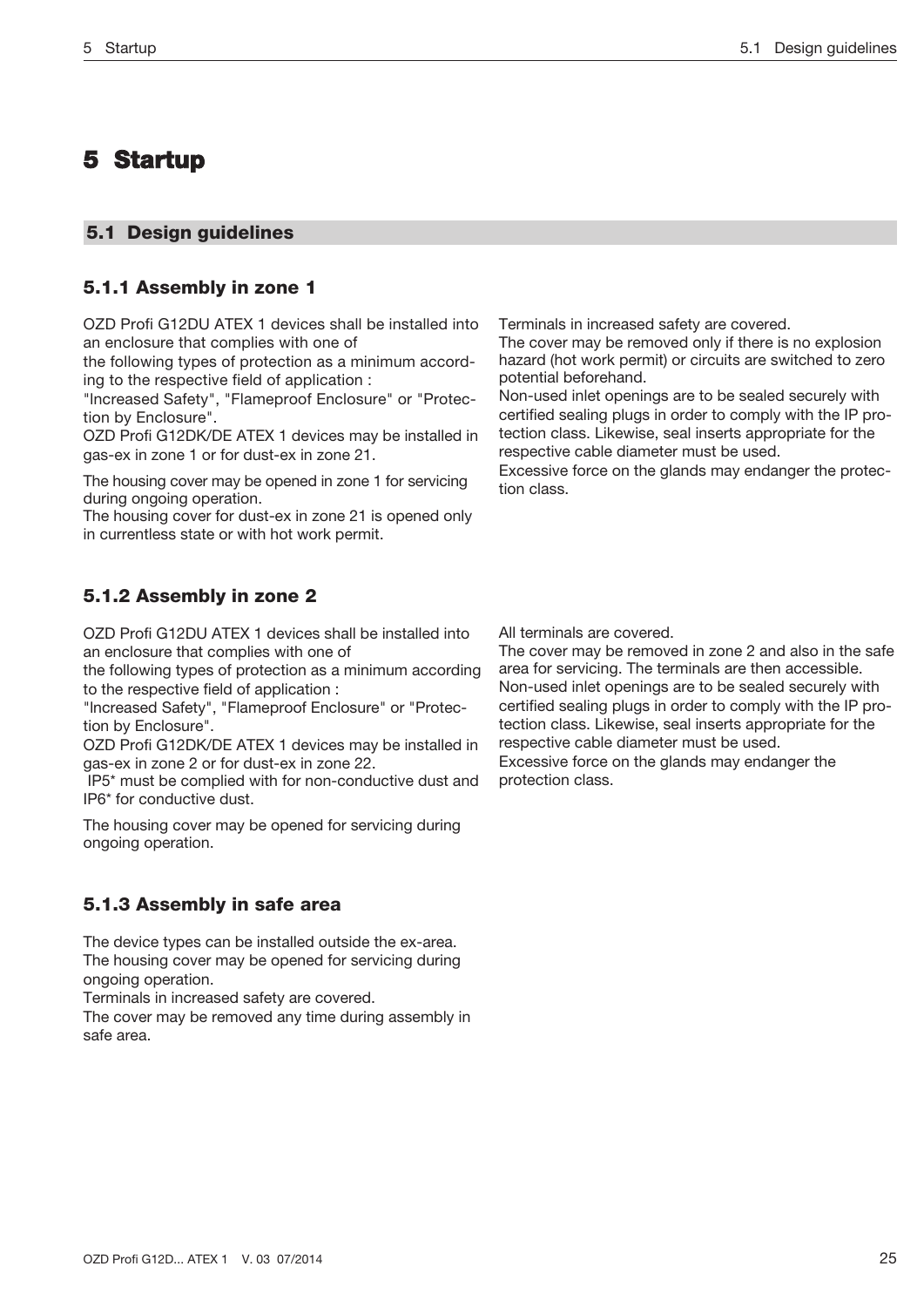# **5.1.4 Electromagnetic Compatibility (EMC)**

The electromagnetic compatibility (EMC) comprises all queries of the electrical, magnetic and electromagnetic spinning and spin-off effects.

for avoiding electromagnetic interferences in electrical systems , these effects must be restricted

to a minimum. Limitation measures mainly include design and proper connection of bus cables and the suppression of switched inductors.

# **5.1.5 Suppression of switched inductors**

# z **Warning!**

Interference suppressor must comply with the ATEX directives in the explosive hazard area.



*Fig. 8: Measures against suppression of fluorescent lamps in the cabinet*

# **5.1.6 Spatial arrangement of devices and cables**

- Execute interference by distance.
	- Likewise a simple as well as effective alternative for reducing interferences is in the spatial separation of interfering and susceptible devices and cable. Inductive and capacitive interferences decrease in the quadrate of the distance of the involved elements. That means, doubling the distance reduces the effects of the interference by factor 4. If layout considerations right in the planning phase of a building or a control cabinet can generally be very cost-effective.
- $\blacktriangleright$  Switch switched inductors with suppressors Switching of inductors e.g in relays and fans causes interference voltages, the amount of which is much more than the switched operating voltage. These interference voltages may affect electronic devices. The interference voltages of inductors must be limited to the emission source by switching with suppressors (diodes or RC wiring). Use only interference suppressors, which are intended for the relays or fans used by you.
- Cabinet lighting

Use bulbs for cabinet lighting, e. g. LINESTRA lamps. Avoid using fluorescent lamps as these lamps create interference fields. If fluorescent lamps cannot be used, measures shown in figure 8 must be taken.

 $\blacktriangleright$  Standard recommendations for spatial arrangement of devices and cables

Recommendations for spatial arrangement of devices and cables with the aim of ensuring a possibly low mutual interference, includes EN 50174-2.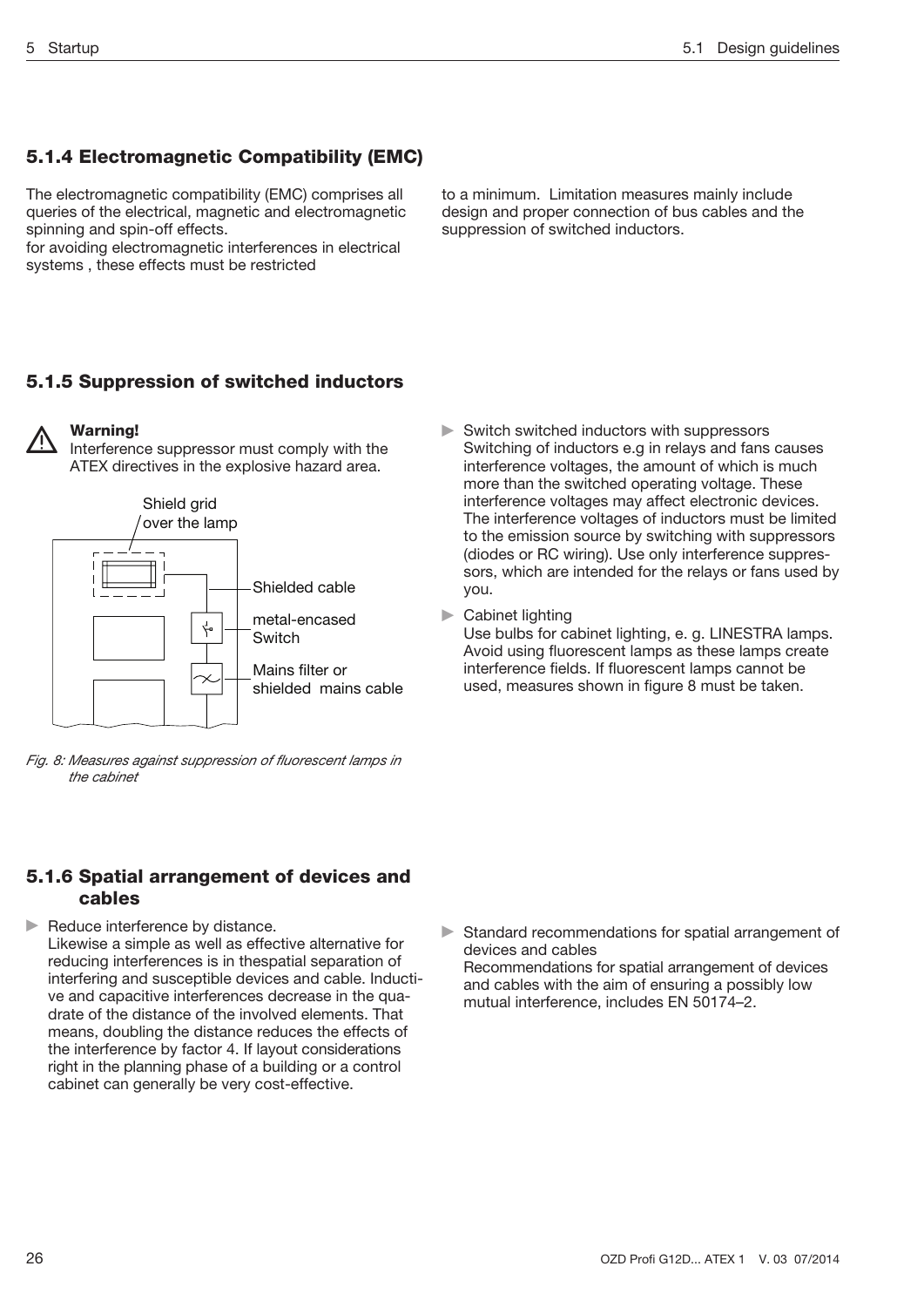- Handling sheaths for the bus cables Follow the following measures when sheathing the cables:
	- Use universally sheathed cables. The sheaths of these cables must feature sufficient coverage density of the sheath , for complying with the legal requirements for interference emissions and interference immunity.
	- Always place the sheaths on both sides of the bus cables. You can fulfill the legal requirements for inter-

**Note:**

For potential differences between the grounding points an unauthorised high equalising current may flow through the sheath connected on both sides. Do not in any case separate the sheath of the bus cable for rectifying the fault!

Following solution is permitted:

Lay an additional potential equalisation cable parallel to the bus cable, which accepts the sheath current. For this note "PROFIBUS, technical directive, design guidelines PROFIBUS-DP/FMS" (issuer: PROFIBUS Nutzer organisation e.V.).

ference emission and interference immunity of your device (CE sign) only by connecting both-sided connection of the sheath.

- Remove the insulation of the sheath of the bus cable without interruption and place it on a potential equalisation bar. This in turn must be connected via a short cable with the functional earth of OZD Profi G12D… ATEX 1.



*Fig. 9: Laying a potential equalisation cable parallel to the bus cable*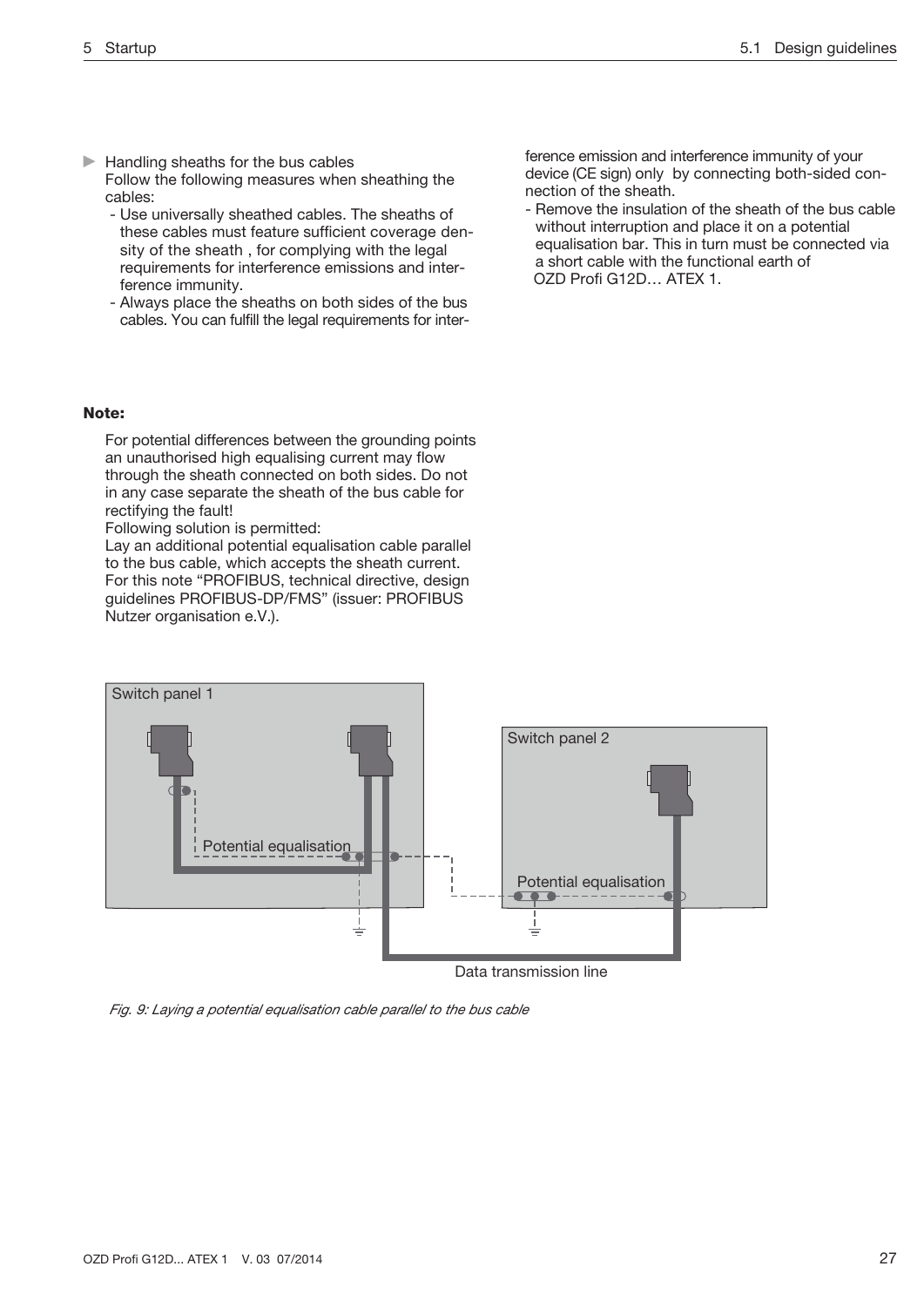# **5.1.7 Execution of sheath connections**



*Fig. 10: Fixing sheathed cables with cableclamps and hose clip (schematic presentation)*

Kindly consider following points when laying the cable sheaths:

- $\blacktriangleright$  Fix braid cable sheath with metal cable clamps.
- $\blacktriangleright$  The clamps must extensively enclose the sheath and have a good contact (see Figure 10).
- **EX** Contact the cables only through the copper braid sheath and not through the aluminium foil sheath. The foil sheath is placed on a plastic foil for increasing the tensile strength and thus non-conductive!
- All cable sheaths leading from outside to the protective housing must be intercepted at the entry point of the protective housing and extensively contacted with the earth of the protective housing.
- $\blacktriangleright$  When removing the cable sheaths ensure that the braid sheath of the cables is not damaged. Tinned or galvanically stabilised surfaces are ideal for a good mutual contact of grounding elements. For tinned surfaces, the required contacts must be ensured with a suitable gland. Painted surfaces at the point of contact are not suitable.
- $\blacktriangleright$  Sheath catching/contacts must not be used as strain relief. Contact to the shielding bus may deteriorate or tear.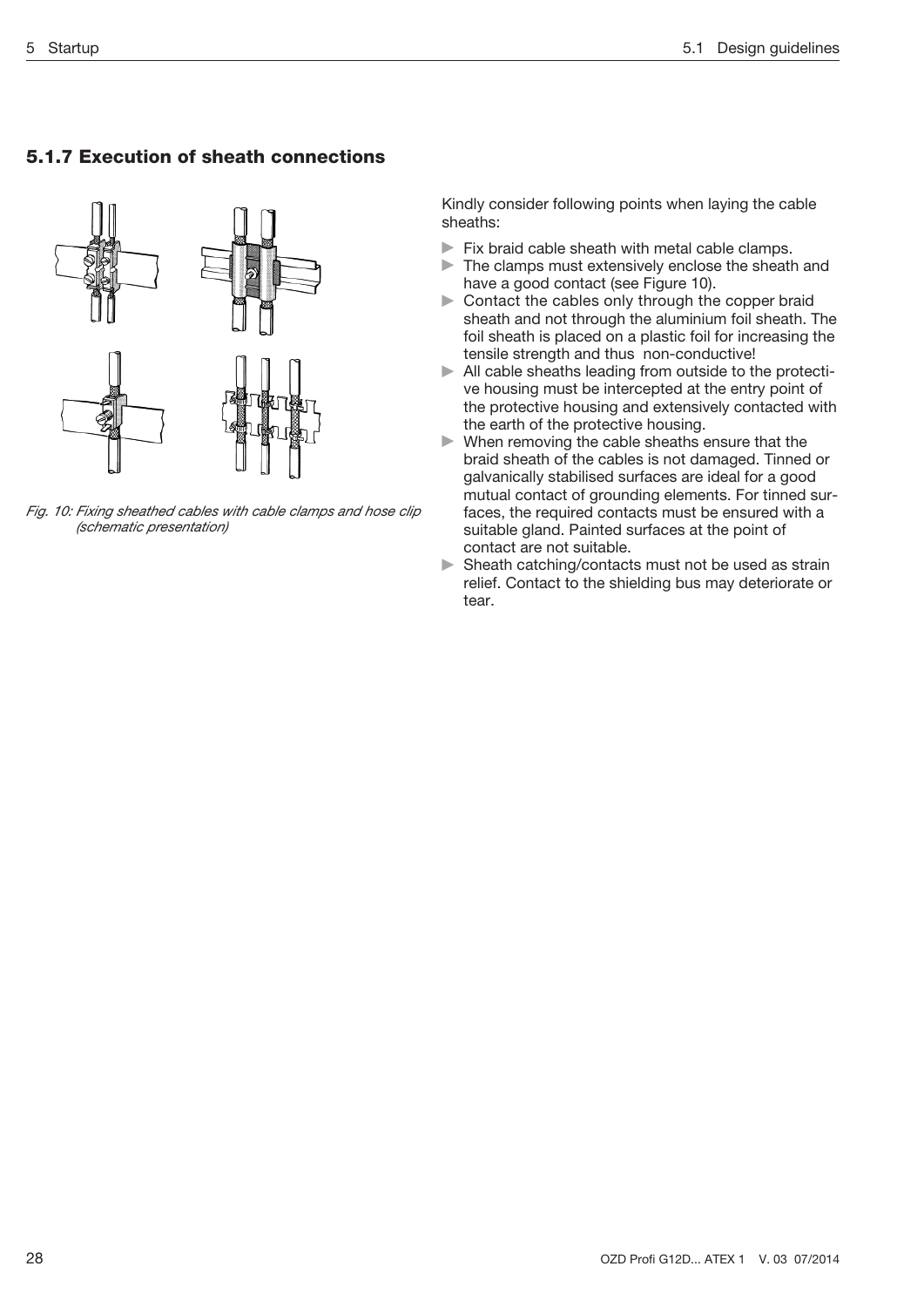# **5.2 Startup process**

Startup of PROFIBUS Fiberoptic Repeater OZD Profi G12D… ATEX 1 is done in following steps:

- **Assemble/disassemble repeater**
- Setting the operating mode, connecting/disconnecting the terminating resistors
- **Exercice** Connect optical bus cables
- **Connect electrical bus cables**
- **Connect functional earth**
- **Connect signal contact cables (optional)**
- **Define reception level of optical channels**
- **Exercice Connect operating voltage supply**
- **Monitor LED indicators**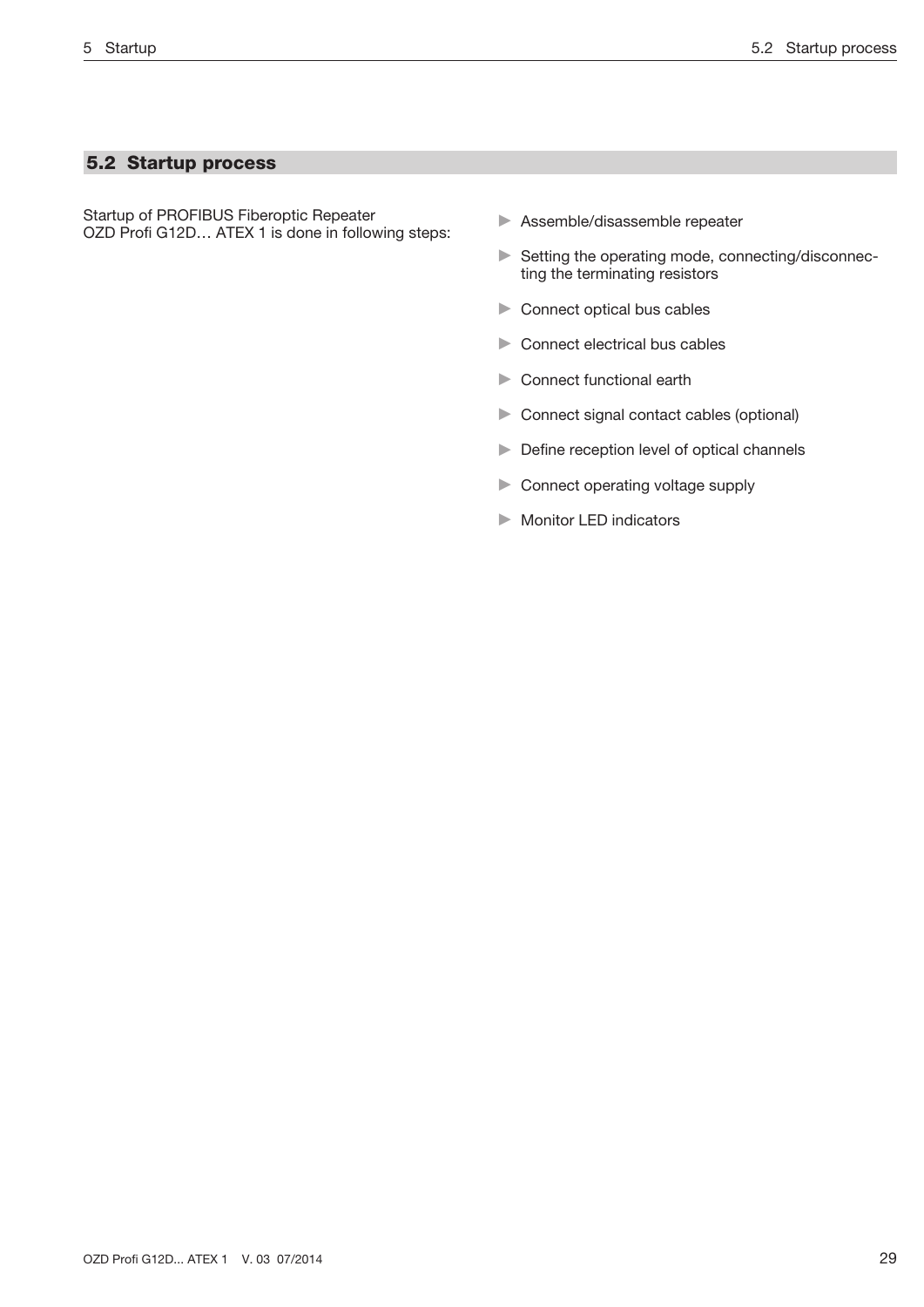# **5.3 Assemble/disassemble repeater**

# **5.3.1 Assembly of OZD Profi G12DU ATEX 1**

The Fiberoptic Repeater OZD Profi G12DU ATEX 1 can be assembled on

- a 35 mm top-hat rail as per IEC 60715: 1981 + A1: 1995 or
- a flat surface (pre-assembled top-hat rail must be unscrewed beforehand).

# **Assembly on top-hat rail**

- Select the assembly location such that climatic limit values specified in the technical data are maintained.
- Consider adequate space for the connection of bus and supply cables.
- For easy installation of the optical fibre connect this to the repeater before the assembly.
- Assemble the repeater on the top-hat rail. For this, mount the top latch of the repeater on the top-*Fig. 11: Assembling the repeater on a top-hat rail* hat rail and press the lower side - as shown in figure 11 - on the rail, till the latch engages.

# **Note:**

You may disassemble the repeater from the top-hat rail, wherein, you unlock the snap device as shown in figure 12 with a screwdriver.





*Fig. 12: Disassembling the repeater from a top-hat rail*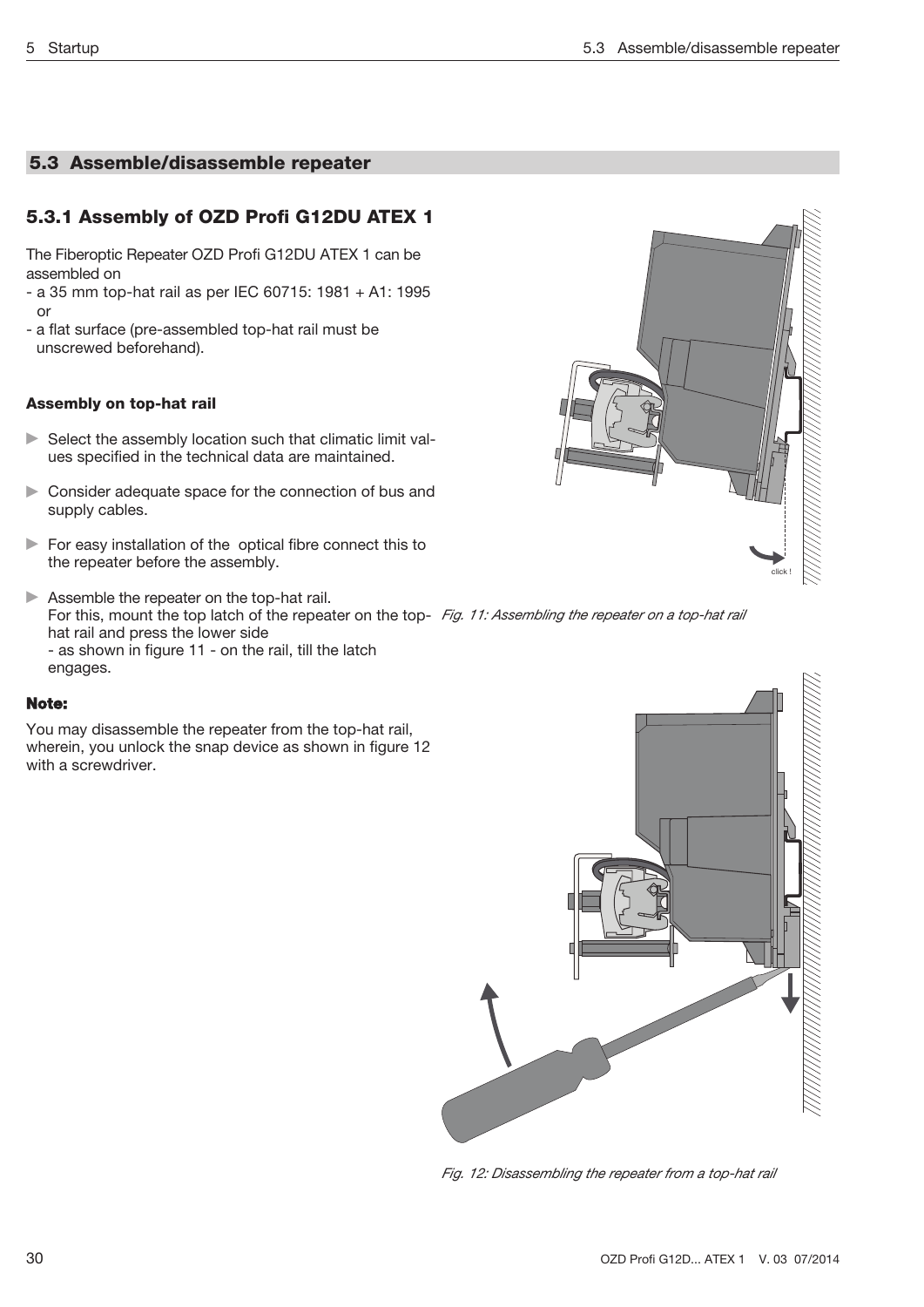## **Assembly on an even base**

The repeaters are provided with three mounting brackets. These enable assembly on an even base - e.g. on the assembly plate of a control cabinet. It can be installed horizontally or vertically.

- Select the assembly location such that climatic limit values specified in the technical data are maintained.
- Unscrew the pre-assembled top-hat rail adapter.
- $\blacktriangleright$  Drill three holes in the assembly plate as per the drilling dimensions in figure 14.
- Screw the repeater on the base.



*Fig. 13: Assembling the repeater on an assembly plate*



*Fig. 14: Drilling dimension OZD Profi G12DU ATEX 1*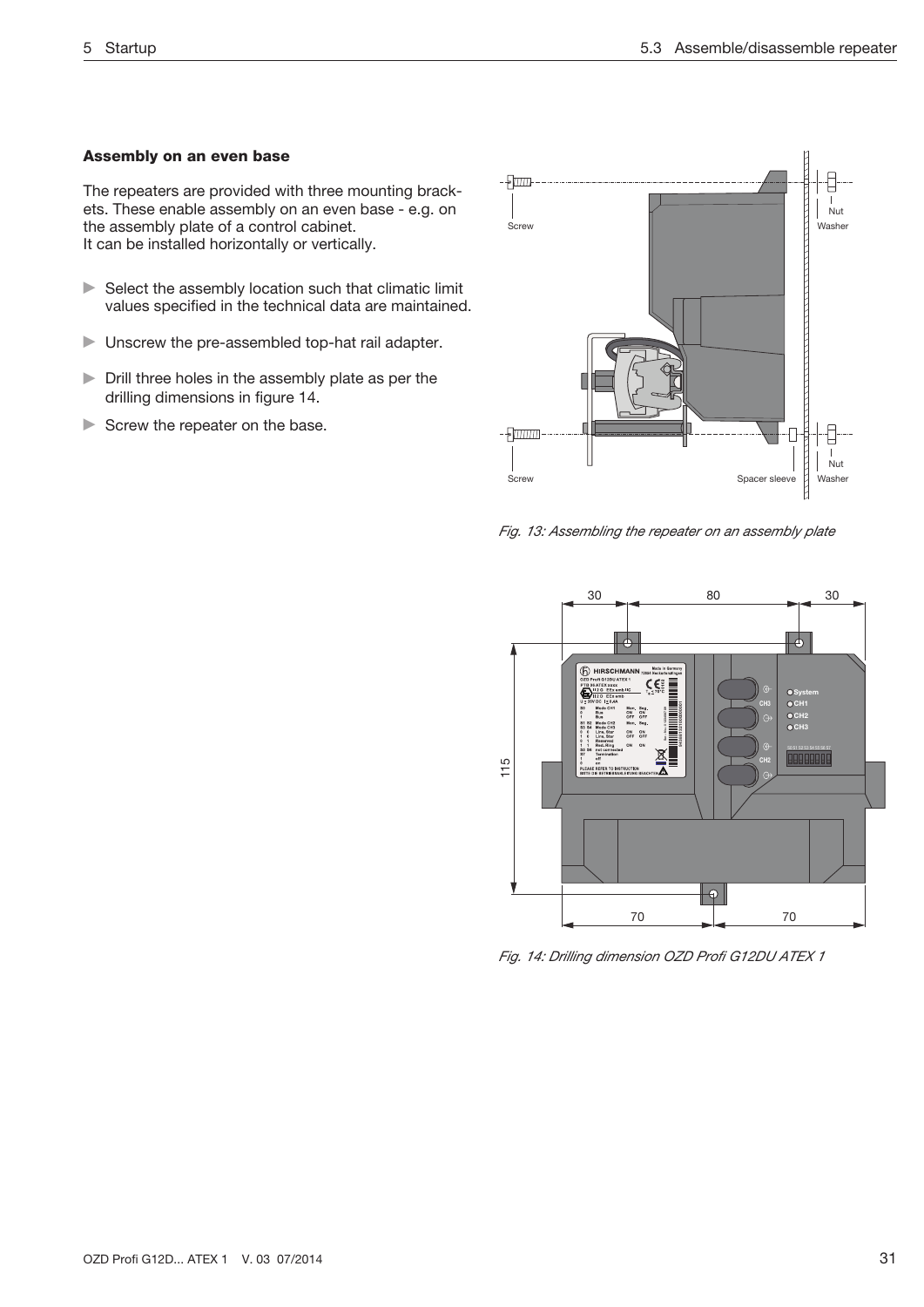# **5.3.2 Assembly of OZD Profi G12DK ATEX 1**

The repeater is provided with four semi-circular cutouts at the bottom. These enable assembly on an even base. It can be installed horizontally or vertically.

- Extect the assembly location such that climatic limit values specified in the technical data are maintained.
- In Drill four holes in the assembly plate as per the drilling dimensions in figure 16.
- **IDED** Unscrew the housing cover.
- **EXA** Remove the four holders for the cover screws.
- Screw the repeater on the base.
- **EXECUTE:** Reinstall the four holders for the cover screws.
- $\blacktriangleright$  If required, screw on the housing cover again.



*Fig. 15: Assembling the repeater on an even base*



*Fig. 16: Drilling dimension OZD Profi G12DK ATEX 1*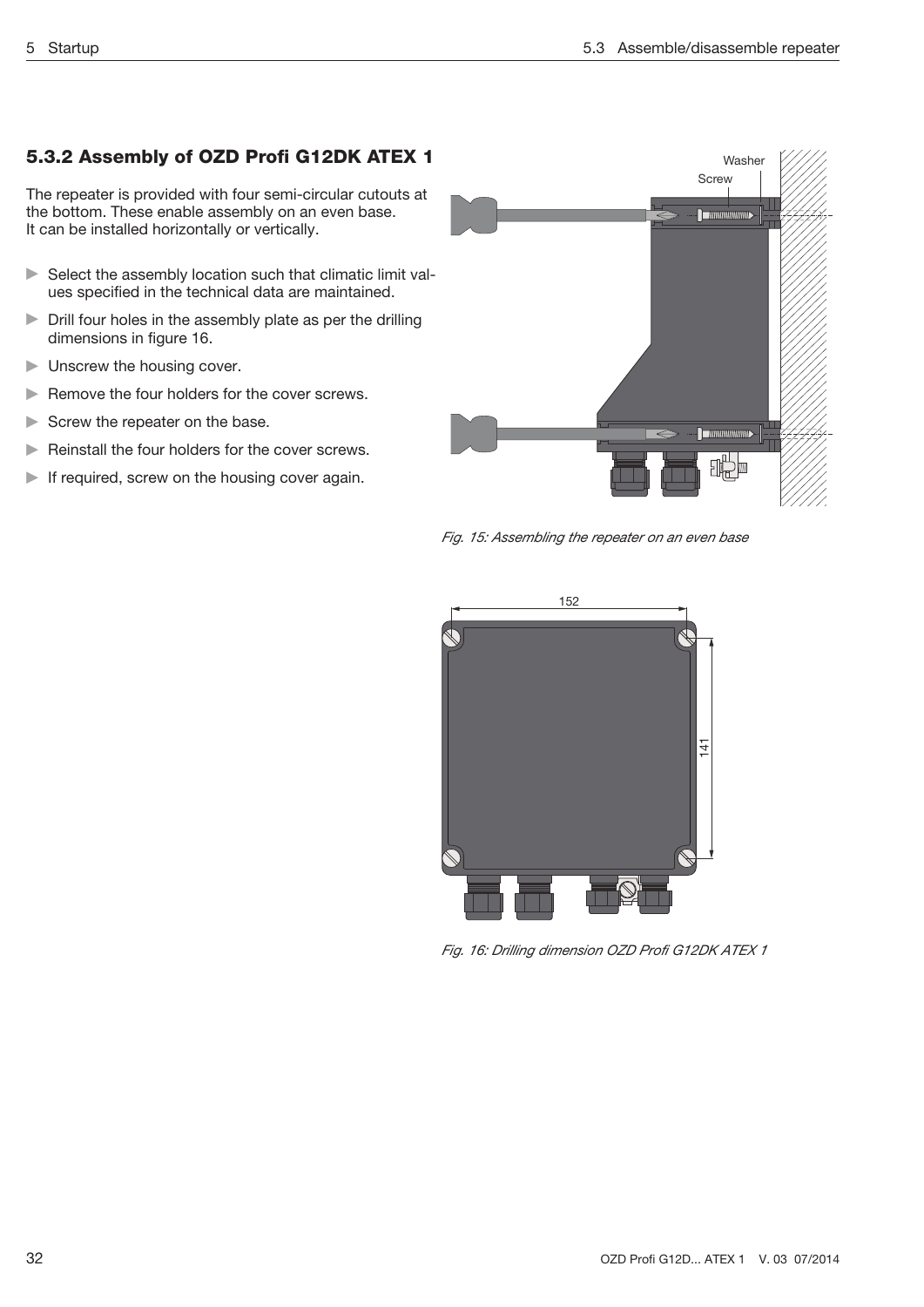# **5.3.3 Assembly OZD Profi G12DE ATEX 1**

The repeater is provided with two brackets at the bottom. These enable assembly on an even base. It can be installed horizontally or vertically.

- Select the assembly location such that climatic limit values specified in the technical data are maintained.
- **Drill two holes in the assembly plate as per the drilling** dimensions in figure 18.
- Screw the repeater on the base.



*Fig. 17: Assembling the repeater on an even base*



*Fig. 18: Drilling dimension OZD Profi G12DE ATEX 1*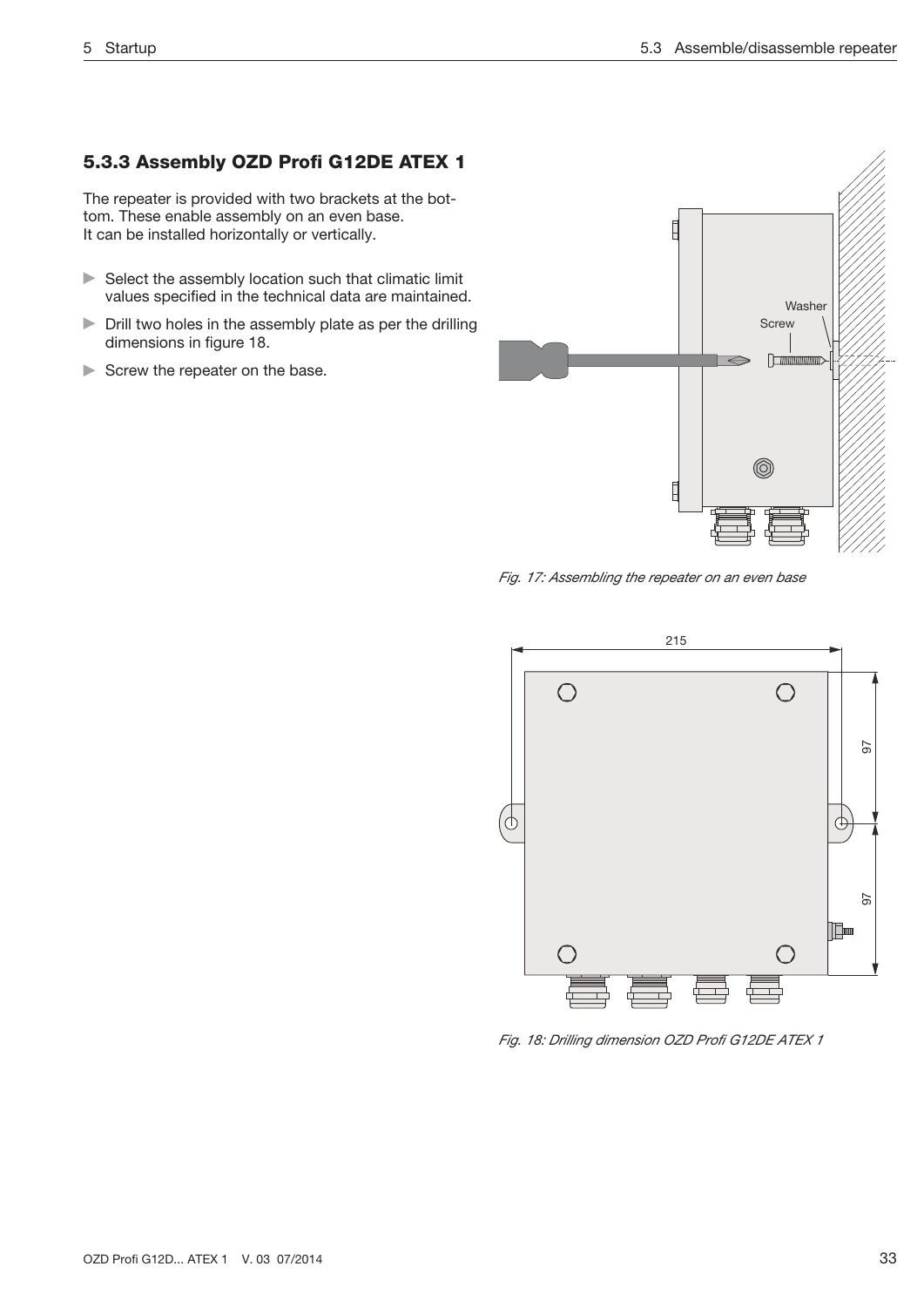# **5.4 Setting the mode, connection/disconnection of terminating resistors**

Setting of the operating mode and the connection/disconnection of the terminating resistors is done with the DIP switches. These are on the front side of the OZD Profi G12DU ATEX 1 (see figure 19).

# **Note**:

For OZD Profi G12DK ATEX 1 and OZD Profi G12DE ATEX 1 the DIP switches are accessible after removing the cover.

# **Note:**

The DIP switches **S5 and S6** are without functions.



*Fig. 19: Location of the DIP switch for OZD Profi G12DU ATEX 1 (OZD Profi ...DK ... and OZD Profi ... DE ... : after opening the housing)*

# **5.4.1 Setting the mode**

# **Kindly note:**

If the operating voltage for the repeater is already applied e.g for subsequent reconfiguration, then the operating voltage must be switched off for setting the operating mode.

With the DIP switch **S0** the **operating mode** of the electrical channel **CH1** is set.

With the DIP switch **S1 and S2** the **operating mode** of the optical channel **CH2** is set.

With the DIP switch **S3 and S4** the **operating mode** of the optical channel **CH3** is set.

With the DIP switch **S7** the internal **terminating resistors** are connected and disconnected.

# **5.4.1.1 Setting the operating mode of the electrical channel (CH1)**

# **Operating mode "electrical channel with segment monitoring"**



CH1 is connected in this operating mode, if S0 is in the OFF position.





CH1 is connected in this operating mode, if S0 is in the ON position. Kindly note that the operating mode should be set only in the star segment of the star topology.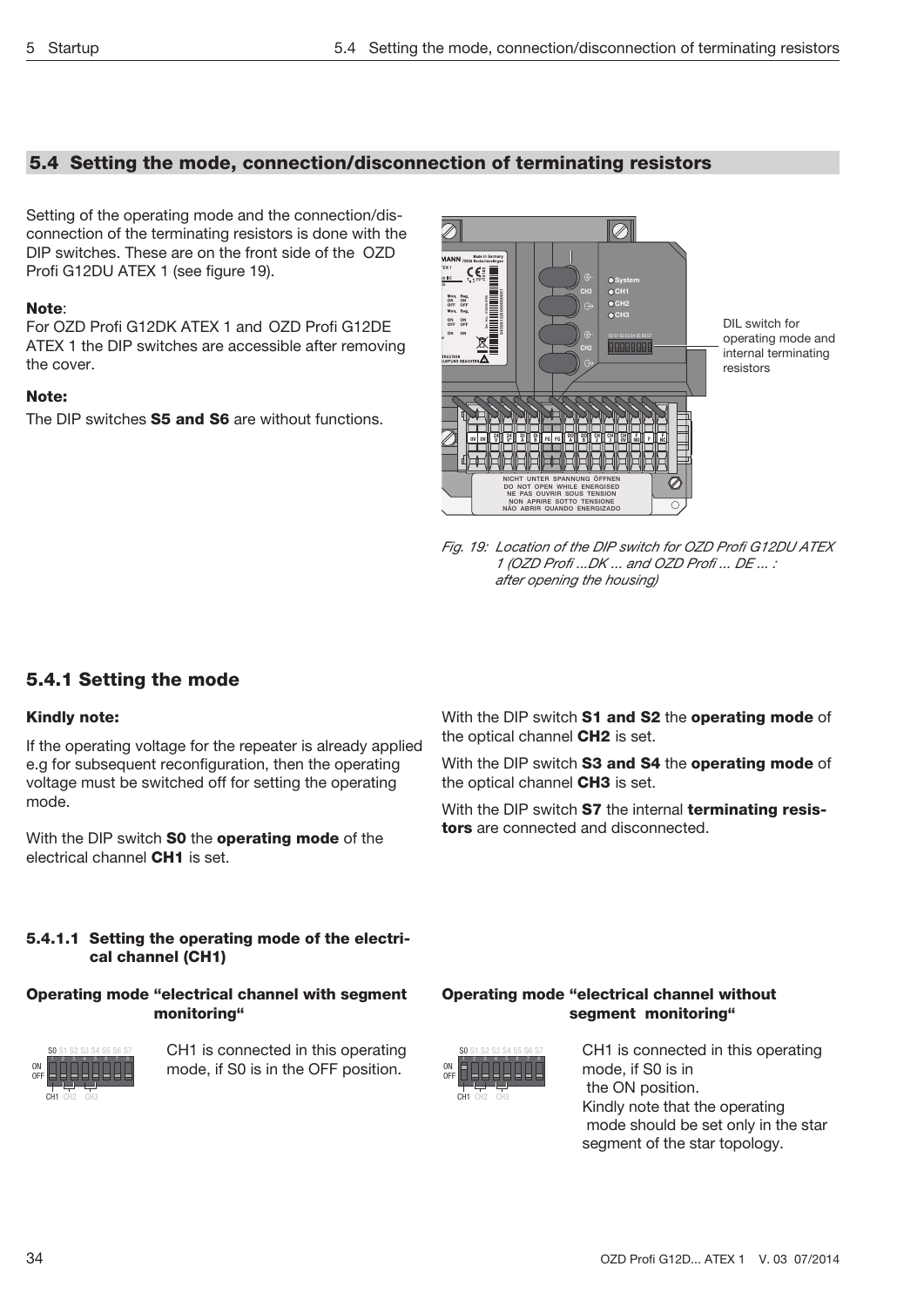# **5.4.1.2 Setting the operating mode of the optical channels (CH2, CH3)**

Operating mode can be set separately for each optical channel. Combinations of the operating modes "Line with and line without fibre optic path monitoring" are possible.

Kindly note that operating mode of both the optical channels connected to each other via the fibre optic cable must be always set similar!

The operating mode "redundant optical ring" must be always set on both the optical channels.

# **Operating mode "Line with fibre optic path monitoring and segmentation" 123 <b>123 123 123 124 125 125 125 125 125 125 125 125 125 125 125 125 125 125 125 125 125 125 125 125 125 125 125 125 125 125 125 125 125 125 125 125**



CH3 is connected in this operating mode, if S3 and S4 are in the OFF position. CH2 is connected in this operating mode, if S1 and S2 are in the OFF position.

# **Operating mode "redundant optical ring"**



CH3 is connected in this operating mode, if S3 and S4 are in the ON position. CH2 is connected in this operating mode, if S1 and S2 are in the ON

# **5.4.2 Connection/disconnection of internal terminating resistors**

position.

If the repeater is at the beginning or end of the bus segment, the internal terminating resistors must be set.

# **Internal terminating resistors are connected**



if S7 is in the OFF position.

# **Operating mode "Line without fibre optic path moni toring"** S0 S1 S2 S3 S4 S5 S6 S7 **123 4 5 6 7 8**



CH3 is connected in this operating mode, if S3 is in the ON position and S4 is in OFF position. CH2 is connected in this operating mode, if S1 is in the ON position and S2 is in the OFF position.

Kindly note that this operating mode must be always set on both optical channels of a module.

**Note:** The repeater must not be disconnected when connecting/disconnecting the terminating resistors.

# **Internal terminating resistors are disconnected ernal terminating resistors are disconn**<br> **123 123 123 123 123 123 123 123 123 123 123 123 124 125 125 125 125 125 125 125 125 125 125 125 125 125 125 125 125 125**

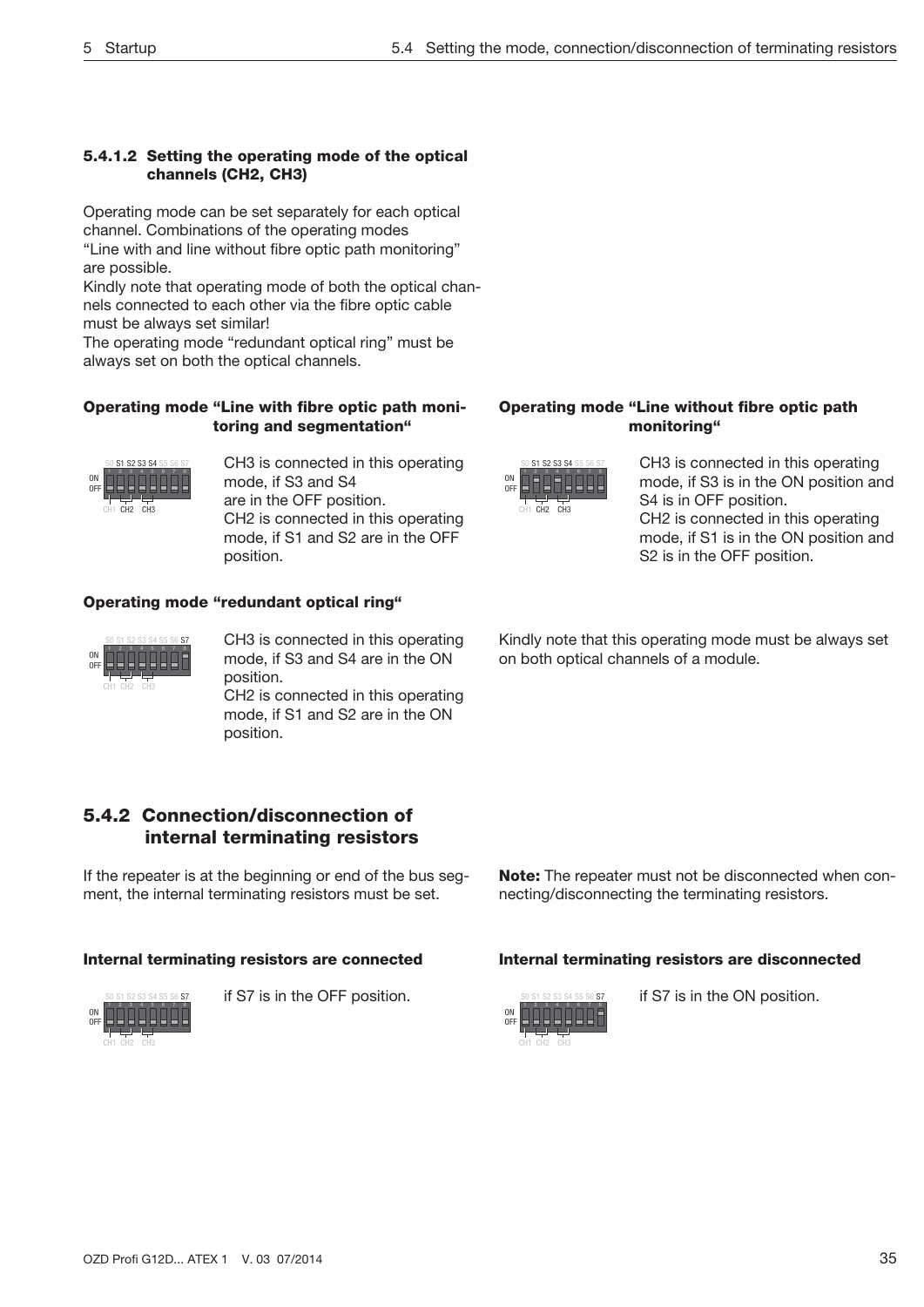# **5.5 Connect optical bus cables**

The repeaters are equipped with two optical ports.

- **Connect the individual repeaters via a duplex fibre** optic cable with BFOC/2.5 (ST $^{\circledR}$ ) plug-in connectors.
- Note the maximum length of the fibre optic cable and the possible fibre types specified in the technical data.
- Always ensure that an optical input a and an optical output J are connected to each other (cross connection). Associated BFOC sockets of both the ports are iden-

tified on the lateral adhesive label.

Exercise Lead the fibre optic cable for OZD Profi G12DK ATEX 1 and OZD Profi G12DE ATEX 1 as shown in figure 20 and figure 21 via cable entries (PG glands).

**Note**: The PG-glands have slotted seals. The fibre optic connector must not be lead through the seal, however, you can bend open the seal and lay it around the fibre optic cable.

- **Ensure adequate stress relief** of fibre optic cable and note its minimum bending radii.
- **Do not close the non-allocated BFOC sockets with** the provided protective caps. Incident ambient light may interfere with the network, particularly at high ambient light.

Penetrating dust may make the optical components unusable.



*Fig. 20: Cable routing of the fibre optic cable for OZD Profi G12DK ATEX 1*



*Fig. 21: Cable routing of the fibre optic cable for OZD Profi G12DK ATEX 1*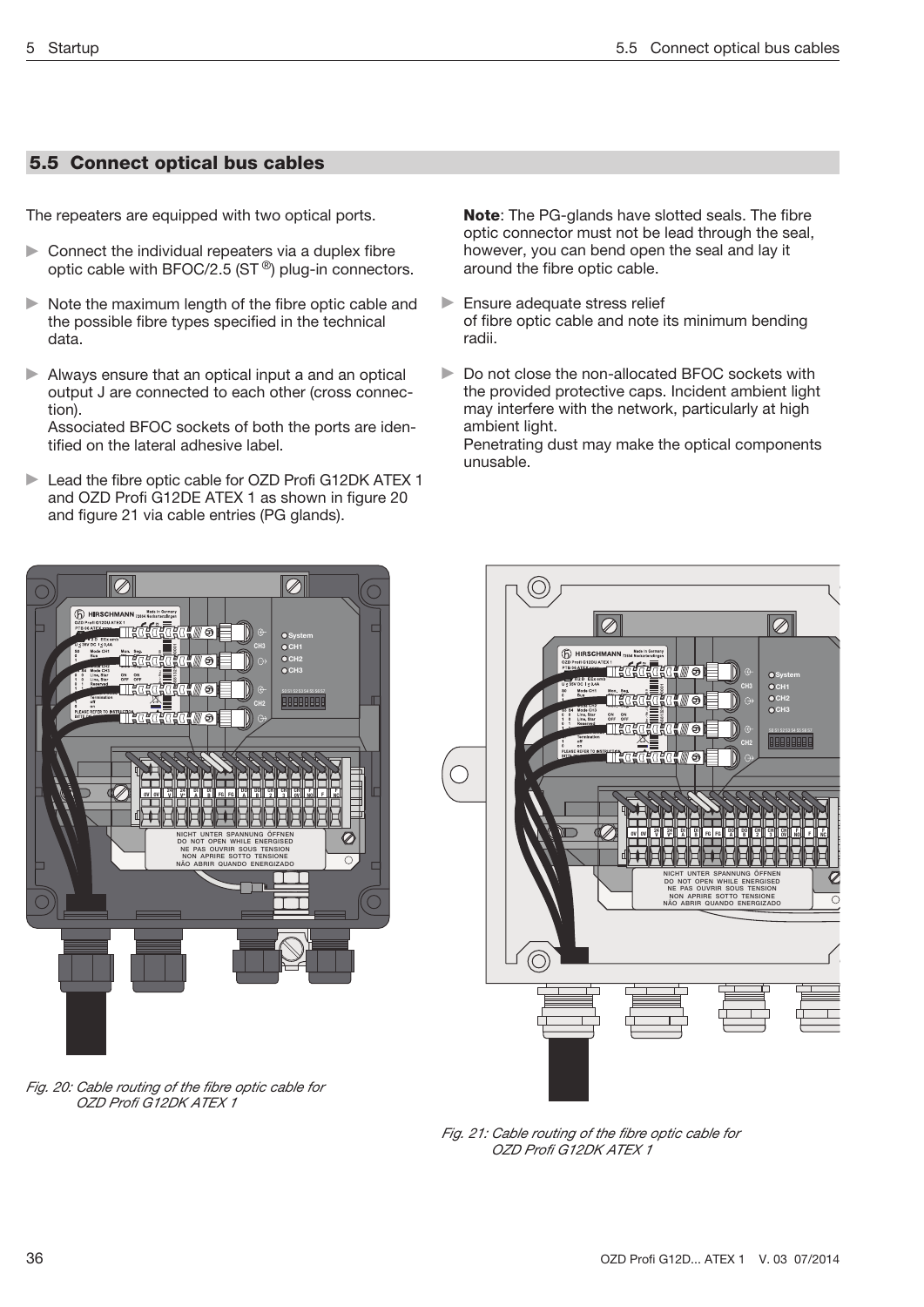# **5.6 Connect electrical bus cables**

z **Warning!**

Work on ex-e cables in zone 1 is permitted only with hot work permit or in the current-free state.

The repeaters are equipped with an electrical port with RS 485 level.

The RS 485 bus cables are designed in the protection class ex-e EN 60079-7:2007. They are placed on the front side of the OZD Profi G12DU ATEX 1 on four separate single terminals (DI A, DI B, DO A and DO B). The terminals have a valid type approval certificate. The connections are in duplicate in order to loop through the bus cable through the device.

**Note**: The terminals are accessible for OZD Profi … DK … and OZD Profi … DE … after opening the protective housing.

**Note**: If the terminating resistors are not connected, data cable is looped through without signal regeneration through the device.

The RS 485 bus cables RxD/TxD–N and RxD/TxD–P are galvanically separated (functional separation) vis-a-vis the 24 V supply voltage within the SELV limits.

The RS 485 interface is galvanically connected to the potential equalisaton connection.

• Connect the RS 485 bus cable and its cable shield to the terminal block, see fig 22.

## **Note:**

Ensure that bus segments connected to the 485 interface are terminated on both the ends.

- Use only shielded pair cables as RS 485 bus cable
- **Ensure adequate stress relief of RS 485 bus cable** and consider its minimum bending radii.



*Fig. 22: Terminal block - connections of the electrical bus cables for OZD Profi G12DU ATEX 1 (OZD Profi ...DK ... and OZD Profi ... DE ... : after opening the housing)*

- ▶ Remove RS 485 bus cable from OZD Profi, if no device is connected on the other cable-end or the same has been switched currentless. The open cable otherwise works as an antennae and can couple interferences.
- **Eollow the following sequence when connecting a RS** 485 bus cable to the OZD Profi G12D… ATEX 1 for an active network, in order to minimise the disturbances : attach 1. RS 485 bus connector to the device to be connected (e.g. on the programming unit) and screw on tightly.

2. Install RS 485 bus cables on OZD Profi G12D… ATEX 1 .

Proceed in the reverse sequence when removing a repeater from the network.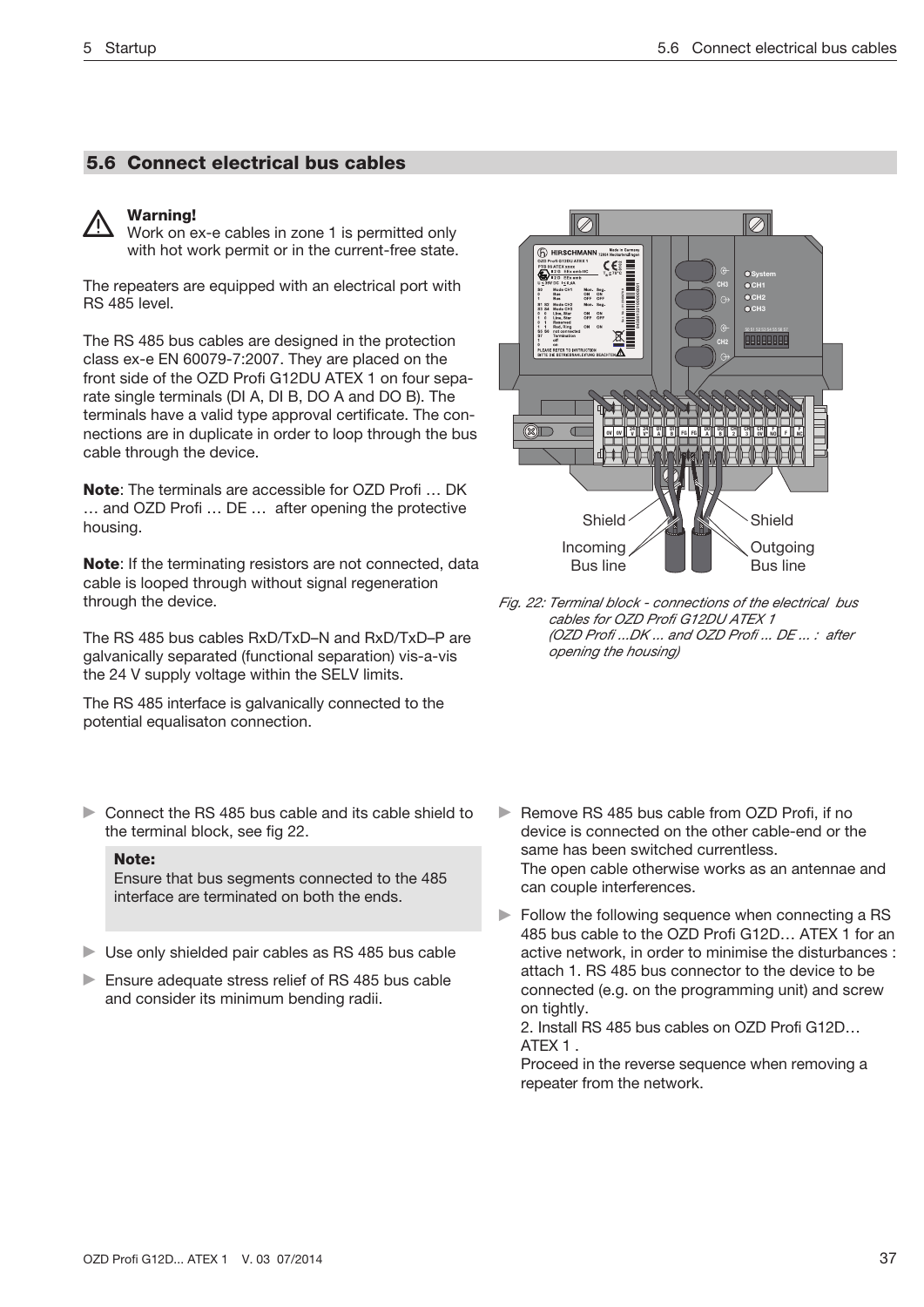Warning!<br>
OZD Profi G12DU ATEX 1: The sheath of the data cable must be connected in the control cabinet together with the functional earth connection to a potential equalisation bar.

> OZD Profi … DK … and OZD Profi … DE … : The connection for the functional earth on the housing must be connected to the potential equalisation bar.

The potential equalisation bars of the control cabinets, which are mutually connected via an electrical RS 485, must be connected mutually at lowresistance.

**11 Warning!**<br>
Do not connect any RS 485 bus cables, which are laid wholly or partially outside

> the building. Otherwise, lightning strikes in the area may destroy the repeater.

Establish the bus connections, leave the building with fibre optic cable!



# **Warning!**

There is no galvanic separation between the bus cables and the functional earth connection. Hence follow the following safety information:

Do not connect the repeater via bus cables with system parts, having a different earth potential. The potential differences may lead to destruction of the repeater!

Lead both the RS 485 cables OZD Profi G12DK ATEX 1 and OZD Profi G12DE ATEX as shown in figure 23 through the two cable entries (PG-glands).



*Fig. 23: Cable lead-through of the electrical bus cables for OZD Profi G12DK ATEX 1 (OZD Profi ... DE ... : analog)*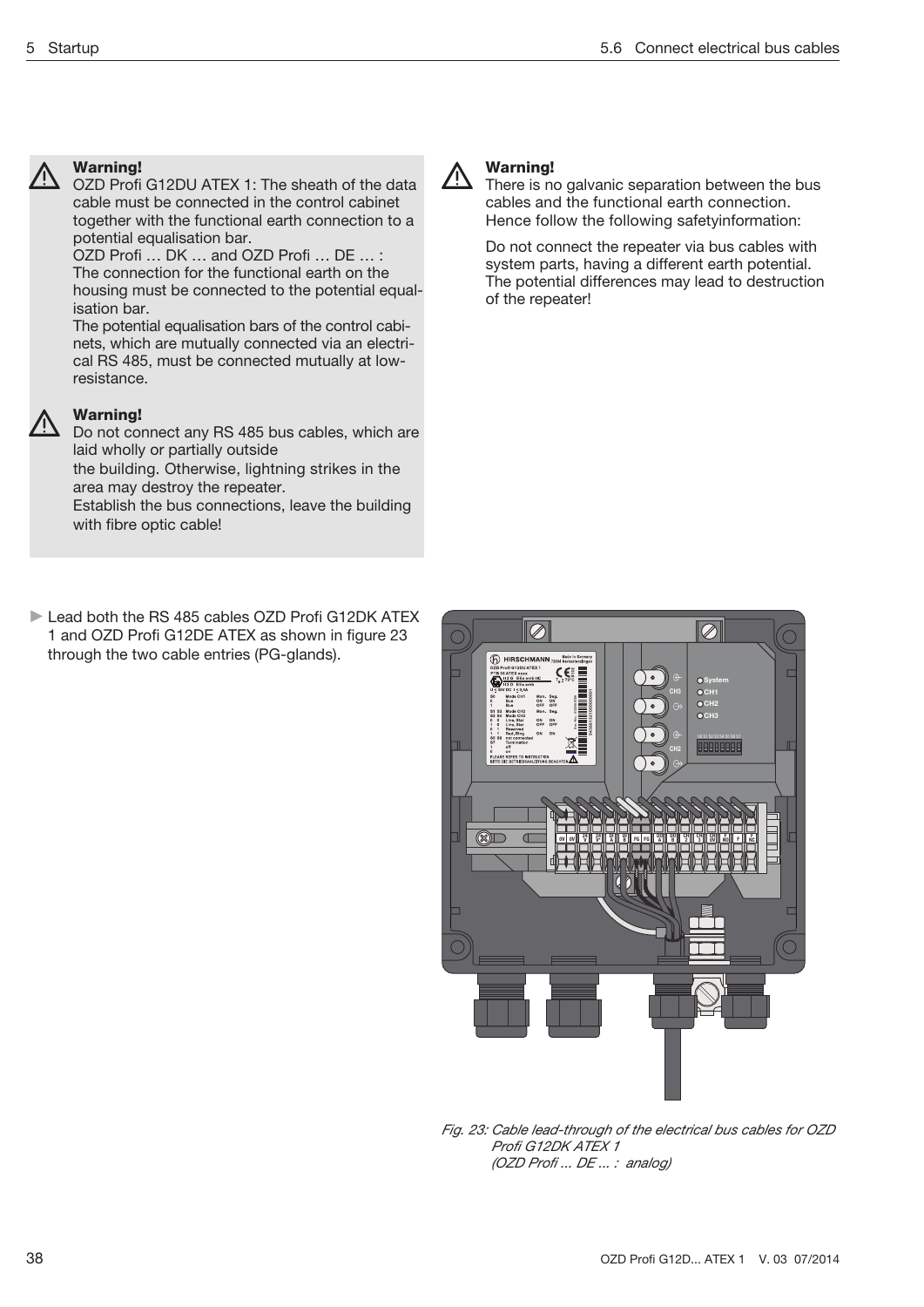# **5.7 Connect functional earth**



#### z **Warning!**

Work on ex-e cables in zone 1 is permitted only with hot work permit or in the current-free state.

The repeaters are equipped with connection for the functional earth.

The functional earths are designed in the protection class ex-e EN 60079-7:2007. It is placed on the front side of the OZD Profi G12DU ATEX 1 on a separate single terminal (FG). The terminal has a valid type approval certificate.

**Note**: For OZD Profi … DK … and OZD Profi … DE … the cables are lead on a terminal accessible from outside (see fig 25).

- Connect the cable for the functional earth for OZD Profi … DK …to the terminal block (see fig 24), for OZD Profi G12DK ATEX 1 and OZD Profi G12DU ATEX 1 (see fig 25) to the terminal accessible from outside.
- **Ensure adequate stress relief of the cables and note** its minimum bending radii.



*Fig. 24: Terminal block - connection of functional earth for OZD Profi G12DU ATEX 1*



*Fig. 25: Connection of the functional earth for OZD Profi G12DK ATEX 1 (OZD Profi ... DE ... : analog)*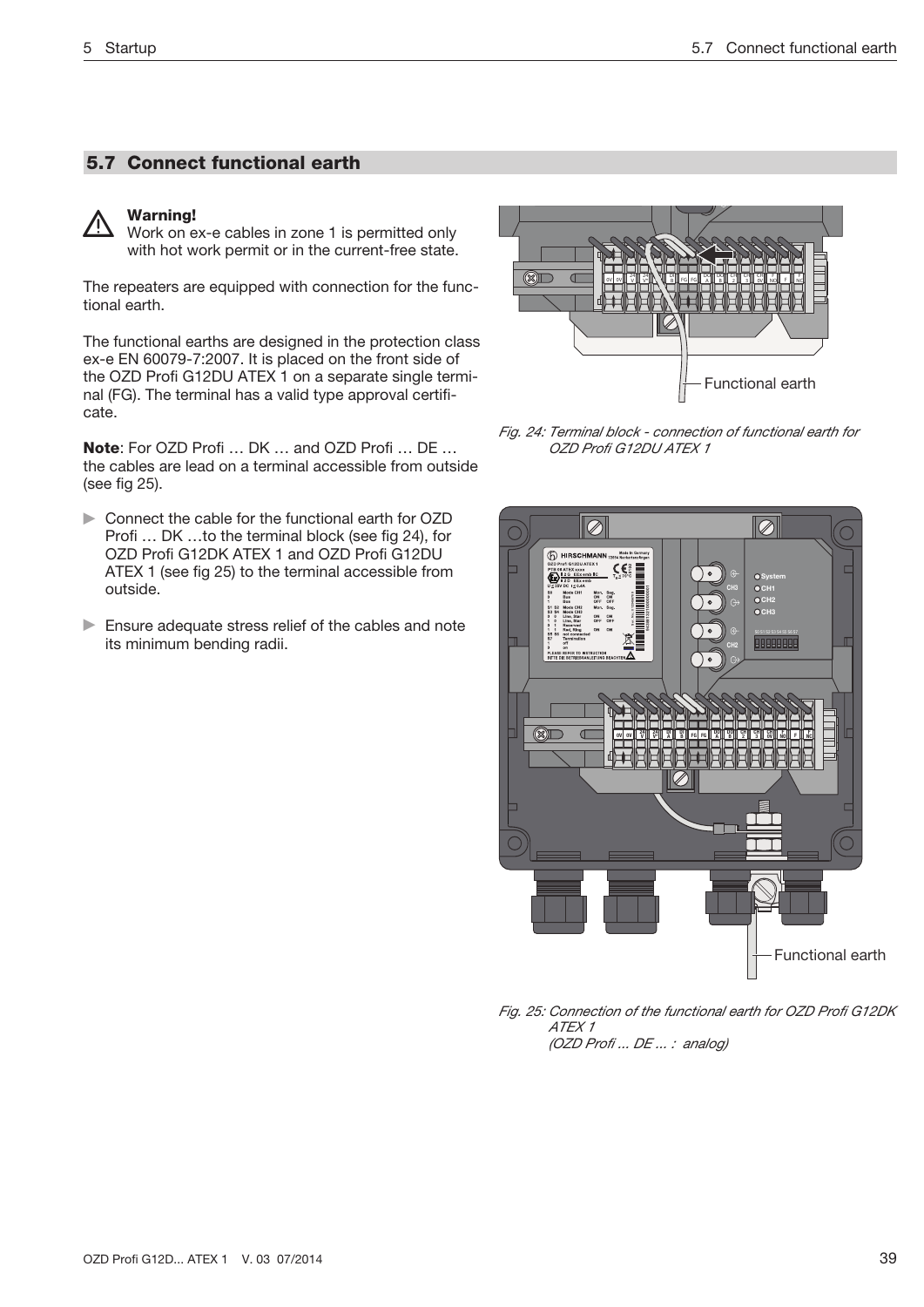# **5.8 Connect signal contact cables (optional)**

# z **Warning!**

Work on ex-e cables in zone 1 is permitted only with hot work permit or in the current-free state.

The repeaters are equipped with a signalling contact connection.

The signalling contact connection is designed in the ignition protection ex-e EN 60079-7:2007. The connection cables are placed on the front side of the OZD Profi G12DU ATEX 1 on three separate single terminals (F NO, F NC and F). The terminals have a valid type approval certificate.

**Note**: The terminals are accessible for OZD Profi … DK … and OZD Profi … DE … after opening the protective housing.

- Connect the signalling contact cable to the terminal block, see fig 26.
- Eead the signalling contact cable for OZD Profi G12DK ATEX 1 and OZD Profi G12DE ATEX as shown in figure 27 through the cable entries (PG-glands).
- Ensure adequate stress relief of the cables and note its minimum bending radii.

# Warning!

- Limit values of the relay contact
- maximum switching voltage:32 V
- maximum switching current: 1.0 A
- maximum switching capacity: 30 W

Voltage connected to the relay must be a **safety low voltage** as per IEC 950/EN 60 950/ VDE 0805 and according to the UL/CSA approval must comply with the regulations of NEC, class 2.

Kindly ensure correct connection allocation of the terminal block. Ensure adequate electrical isolation of the connection cables of the signalling contacts. Faulty allocation may destroy the repeater.

Breakdowns of the network and the repeater can be signalled by the signalling contact connection.



*Fig. 26: Terminal block - connection of the signalling contact cables for OZD Profi G12DU ATEX 1 (OZD Profi ...DK ... and OZD Profi ... DE ... : after opening the housing)*



*Fig. 27: Cable lead-through of the signalling contact for OZD Profi G12DK ATEX 1 (OZD Profi ... DE ... : analog)*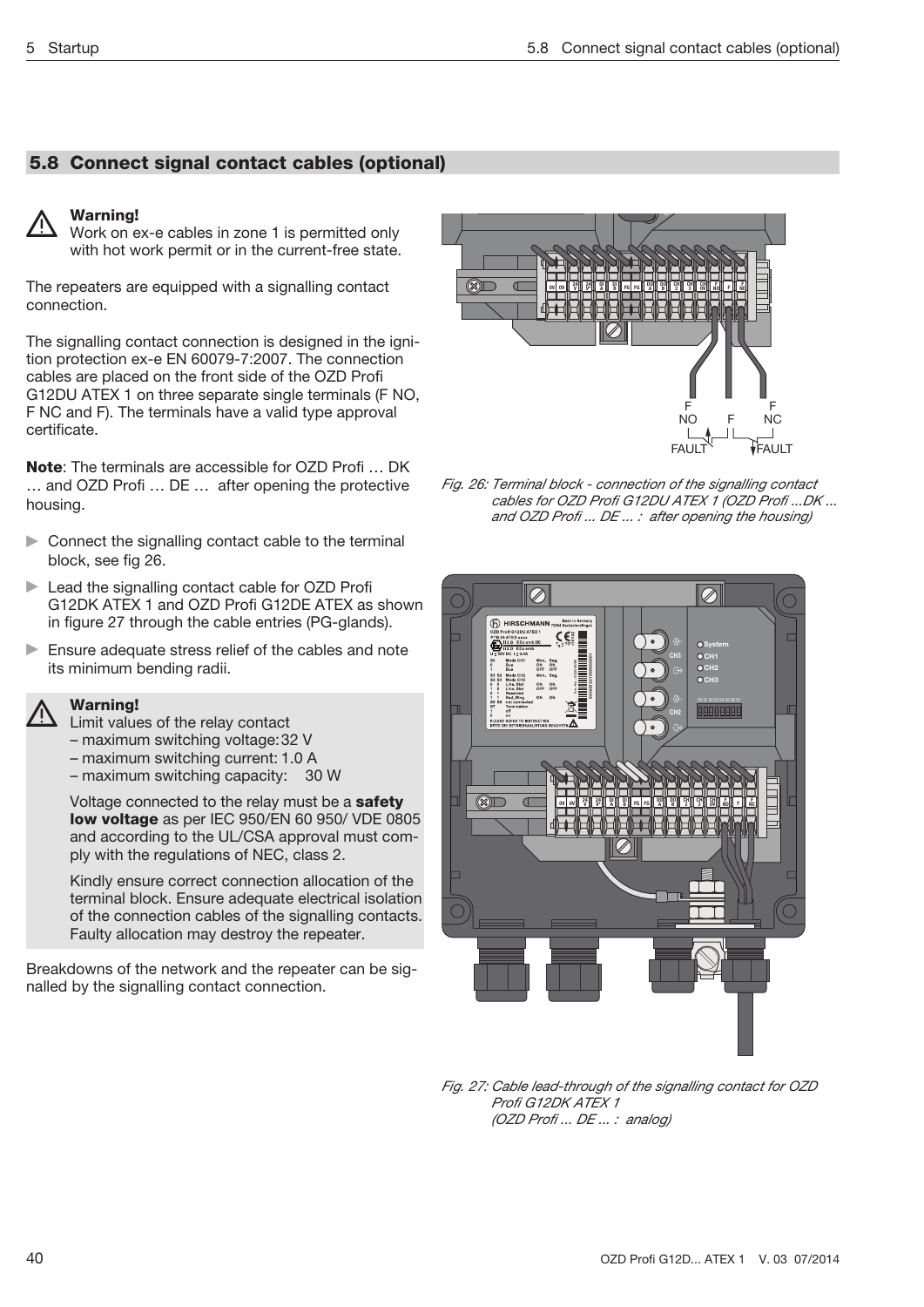In an error-free operation, the connections F and FNC (NC -> normally connected) are connected mutually by an internal relay contact. At occurrence of an error or disconnected supply voltage, F and FNO (NO -> normally open) are mutually connected.

Kindly refer to chapter 6.1 "LED indicators", page 45 for breakdowns signalled with the signalling contact.

# **5.9 Define reception level of optical channels**

#### z **Warning!**

Work on ex-e cables in zone 1 is permitted only with hot work permit or in the current-free state.

The repeaters are equipped with measuring points for two analog voltage for diagnosis.

The analog voltage outputs are designed in the protection class ex-e EN 60079-7:2007. They are placed on the front side of the OZD Profi G12DU ATEX 1 on three separate single terminals (CH 2, CH 3 and CH 0V). The terminals have a valid type approval certificate.

**Note**: The terminals are accessible for OZD Profi … DK … and OZD Profi … DE … after opening the protective housing.

The reception level of the two optical channels CH 2 and CH 3 can be determined with a standard voltmeter on the terminal block (see fig 27 and 28). The OZD Profi G12D… ATEX 1 is protected against a short-circuit on the terminals, brief interruption of data transmission is however possible\*.

# With that

– the incoming optical power is documented, e.g. for subsequent measurements (aging, damage) – a good/bad check can be conducted (limit value).

Further information is in appendix A.1, "Determine reception level of the optical channels" page 57.

\* Measurement is done with a floating, high impedance voltmeter.

The reference potential socket must not be connected to the housing of the OZD Profi 12M ….



*Fig. 28: Terminal block - reception level for CH 2 for OZD Profi G12DU ATEX 1 (OZD Profi ...DK ... and OZD Profi ... DE ... : after opening the housing)*



*Fig. 29: Terminal block - reception level for CH 3 for OZD Profi G12DU ATEX 1 (OZD Profi ...DK ... and OZD Profi ... DE ... : after opening the housing)*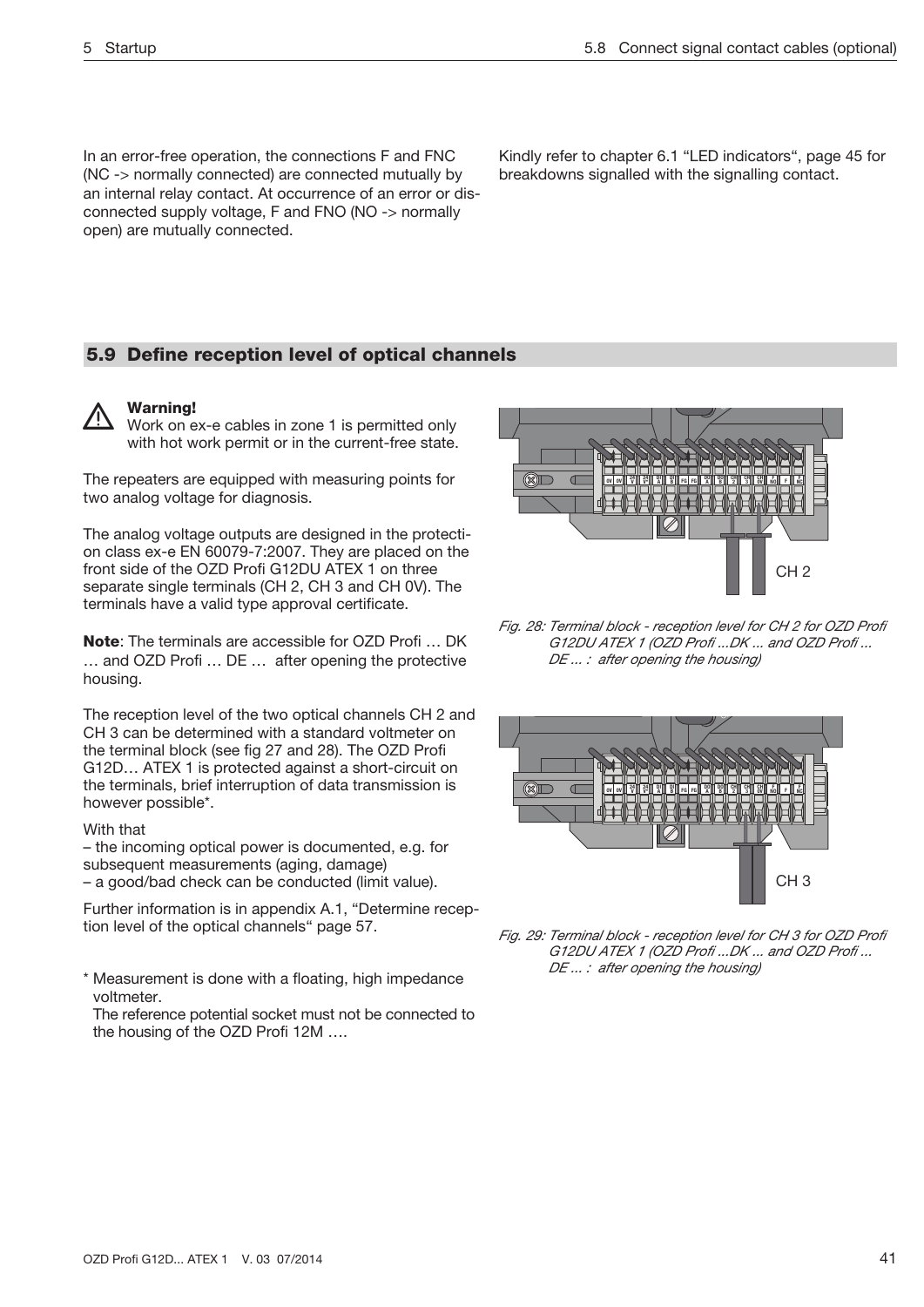# **5.10 Connect operating voltage supply**

# z **Warning!**

Work on ex-e cables in zone 1 is permitted only with hot work permit or in the current-free state.

The repeaters are equipped with a connection for two independent operating voltages.

The supply voltage connection is designed in the ignition protection ex-e EN 60079-7:2007. The connection cables are placed on the front side of the

OZD Profi G12DU ATEX 1 on three separate single terminals (24 V, 24 V\* and 0V). The terminals have a valid type approval certificate.

The 4 connections of the double terminal for the 0V connection are galvanically connected to each other, colour gray, ex-e.

**Note**: The terminals are accessible for OZD Profi … DK … and OZD Profi … DE … after opening the protective housing.

- Connect the cables for the operating voltage supply to the terminal block, see fig 30.
- Exead the RS cable for the operating voltage for OZD Profi G12DK ATEX 1 and OZD Profi G12DE ATEX as shown in figure 31 through the cable entries (PG glands).
- Ensure adequate stress relief of the cables and note its minimum bending radii.

# z **Warning!**

Supply the module only with a stable **safety low voltage** as per IEC 950/EN 60 950/VDE 0805 of maximum +32 VDC (typ. +24 VDC). Voltage source must comply with NEC, class 2 as per the UL/CSA approval.

For increasing the operational safety, the module can be supplied redundant through terminals 0 V and 24 V<sup>\*</sup>. At breakdown of the regular supply voltage the module automatically switches to the redundant operating voltage supply. There is no load distribution between individual supply options.

The signalling contact does not signal the breakdown of an individual 24 V supply. For monitoring, like the signalling contact, both the supplies must be placed on an input module.



*Fig. 30: Terminal block - connection of the supply voltage for OZD Profi G12DU ATEX 1 (OZD Profi ...DK ... and OZD Profi ... DE ... : after opening the housing)*



*Fig. 31: Cable lead-through of the supply voltage for OZD Profi G12DK ATEX 1 (OZD Profi ... DE ... : analog)*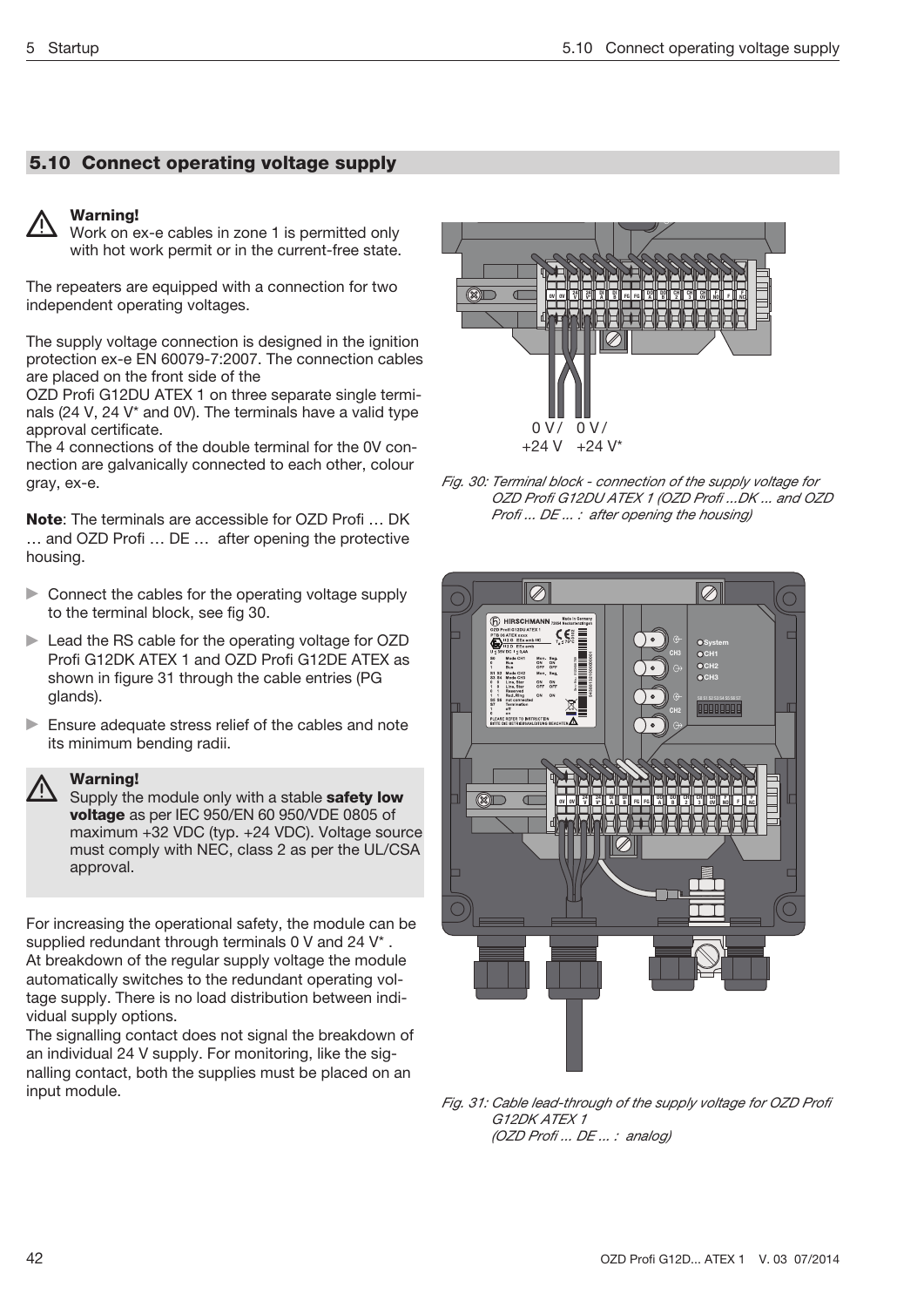# **5.11 Monitor LED indicators**

EDs for diagnosis are on the front side of the device of OZD Profi G12DU ATEX 1. You can find the meaning in chapter 6.1, LEDindicators, page 45.

**Note**: For OZD Profi … DK … and OZD Profi … DU … the LEDs are visible after opening the protective housing.

**Note**: For the OZD Profi … DK … a housing cover with a window is provided as an accessory, so that the LEDs are always visible.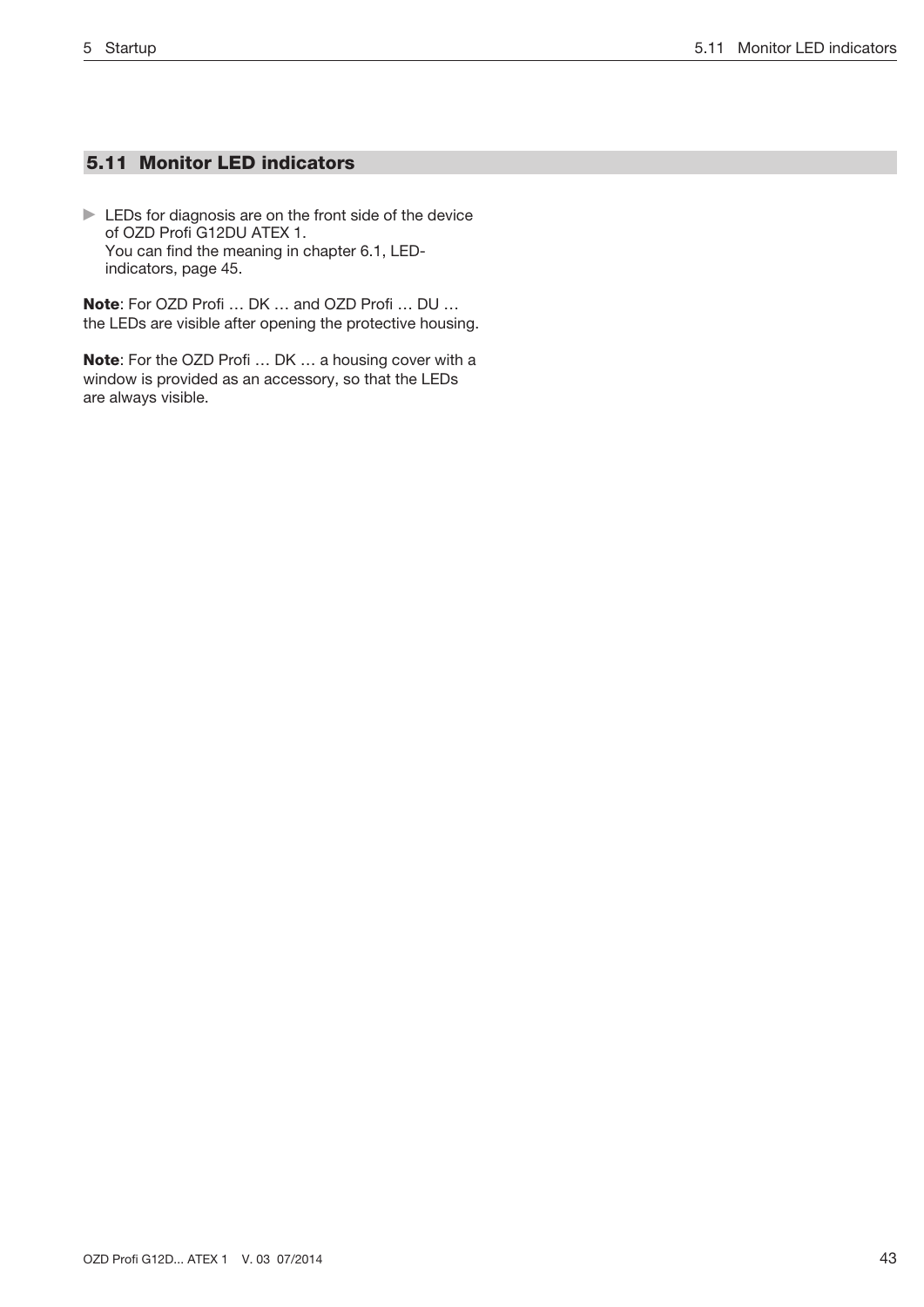5 Startup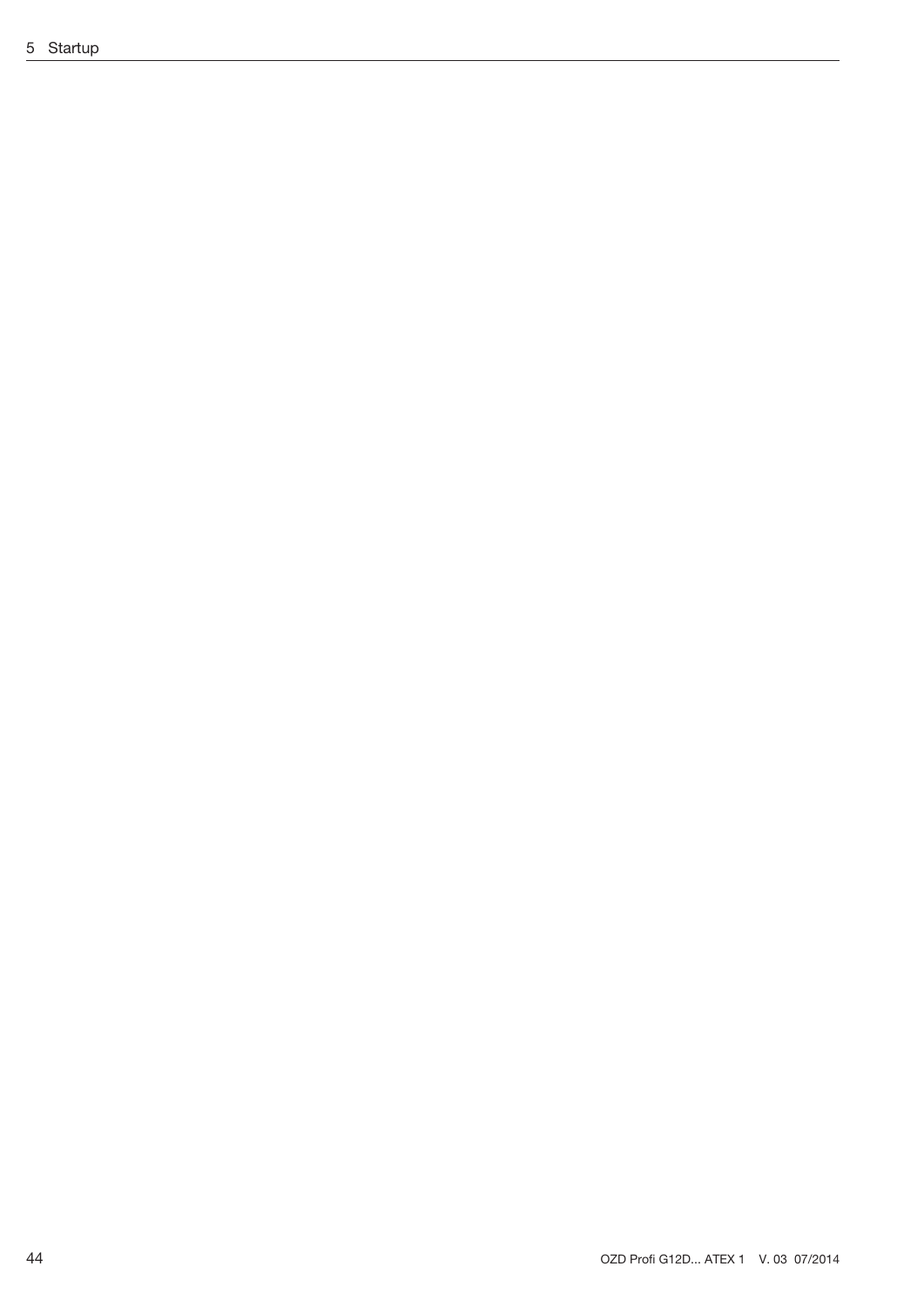# **6 Troubleshooting**

# **6.1 LED indicators**



*Fig. 32: LED indicators for OZD Profi G12DU ATEX 1 (OZD Profi ...DK ... and OZD Profi ... DE ... : after opening the housing)*

| <b>LED indicators</b> |                                                            | <b>Possible reasons</b>                                                                                                                                                                                                                                                                                                                                                                                                                                                                                                                                                     | <b>Signalling contact</b>    |
|-----------------------|------------------------------------------------------------|-----------------------------------------------------------------------------------------------------------------------------------------------------------------------------------------------------------------------------------------------------------------------------------------------------------------------------------------------------------------------------------------------------------------------------------------------------------------------------------------------------------------------------------------------------------------------------|------------------------------|
| <b>System</b>         | $\blacksquare$ glows green<br>$\blacksquare$ does not glow | - The transmission speed was detected and the voltage supply is ok<br>- Breakdown of the voltage supply (total breakdown*)<br>- Supply voltage wrongly connected<br>- Defective module                                                                                                                                                                                                                                                                                                                                                                                      | does not respond<br>responds |
|                       | $\blacksquare$ blinks red                                  | Transmission rate not yet detected<br>- No transmitting bus station available<br>- No connection to a telegram transmitting partner module<br>- Transmitting and receiving fibre optics are swapped<br>- Transmission rate does not comply with the PROFIBUS standard<br>- Only one active bus station is connected, which transmits token only to itself.<br>After connecting a second bus station the indicator must change (token tele-<br>grams alone are not adequate for setting the transmission rate).<br>- The connected RS 485 segment is closed only on one side | does not respond             |
|                       | blinks red/green                                           | Transmission rate detected but<br>- The slot time of the network could not be determined (network parameter<br>HSA set very low, no transmitting bus station available)<br>- An optical channel is set at mode "redundant optical ring", but not the sec-<br>ond one (this operating mode must be always set at both optical channels)<br>- The slot time of the network is set at a very low value                                                                                                                                                                         | does not respond             |

\* for redundant supply breakdown of both supply voltages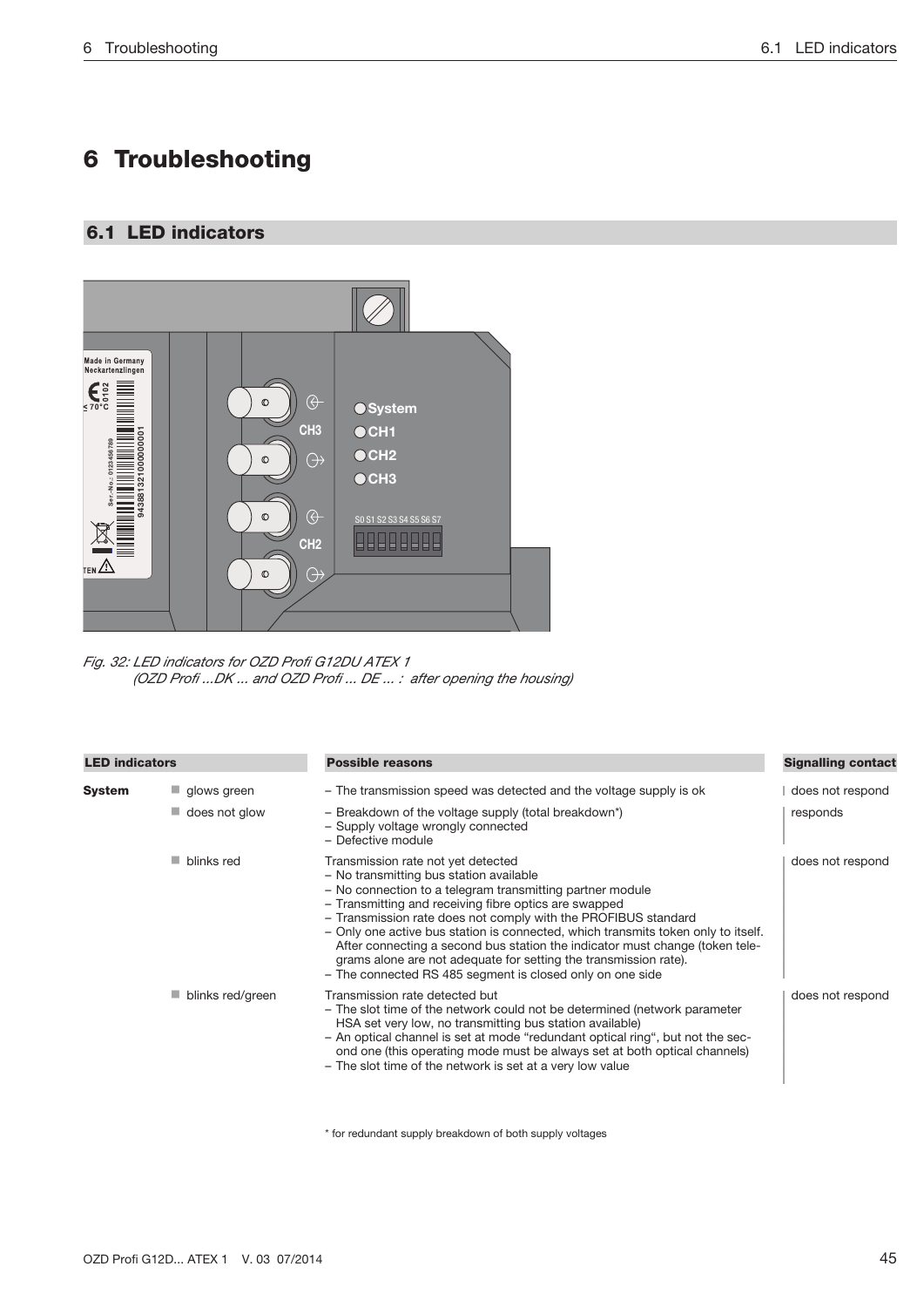# 6 Troubleshooting 6.1 LED indicators

| <b>LED indicators</b>                        |                                                             | <b>Possible reasons</b>                                                                                                                                                                                                                                                                                                                                                                                                                                                                                                                                                                                                                                                                                                                                                                                                                            | <b>Signalling contact</b>            |
|----------------------------------------------|-------------------------------------------------------------|----------------------------------------------------------------------------------------------------------------------------------------------------------------------------------------------------------------------------------------------------------------------------------------------------------------------------------------------------------------------------------------------------------------------------------------------------------------------------------------------------------------------------------------------------------------------------------------------------------------------------------------------------------------------------------------------------------------------------------------------------------------------------------------------------------------------------------------------------|--------------------------------------|
| CH <sub>1</sub><br>electric                  | $\blacksquare$ glows yellow<br>$\blacksquare$ does not glow | Signals are received on RS 485 bus cable.<br>- Bus station is not connected<br>- Connected bus station is not switched on<br>- Interruption of one or both wires of the RS 485 bus cable                                                                                                                                                                                                                                                                                                                                                                                                                                                                                                                                                                                                                                                           | does not respond<br>does not respond |
|                                              | blinks/glows red                                            | Sporadic interferences through<br>- Inadequate sheathing of the RS 485 bus cable<br>- Open, i.e. RS 485 bus cable connected only on one side to the module<br>- RS 485 segment not connected or connected only on one side<br>- Pull/insert a RS 485 bus terminal or terminal plug<br>Constant interference due to<br>- Wires A and B of the RS 485 bus cable are swapped<br>- Short circuit on the RS 485 bus cable<br>- Transmission timeout caused by a bus station, which is in a bus segment<br>connected to channel 1<br>- Module and a bus station connected through channel 1 transmit simulta-<br>neously (e.g. due to duplicate address allocation or very little set slot time or<br>when removing the segmentation in the optical line, see chap. 4.1.1, page 20)<br>- RS 485 driver of the module is defective (e.g. after lightning) | responds<br>does not respond         |
| CH <sub>2</sub> , CH <sub>3</sub><br>optical | $\blacksquare$ glows yellow                                 | PROFIBUS telegrams are received on the optical channel                                                                                                                                                                                                                                                                                                                                                                                                                                                                                                                                                                                                                                                                                                                                                                                             | does not respond                     |
|                                              |                                                             | Operating mode "Line with fibre optic path monitoring" and<br>"redundant optical ring"                                                                                                                                                                                                                                                                                                                                                                                                                                                                                                                                                                                                                                                                                                                                                             |                                      |
|                                              | $\blacksquare$ does not glow                                | Transmission rate is not yet detected - "LED" blinks red<br>- No transmitting bus station available<br>- Transmitting and receiving fibre optics are swapped<br>- No partner module connected or partner module is not switched on<br>- Connected partner module defective                                                                                                                                                                                                                                                                                                                                                                                                                                                                                                                                                                         | does not respond                     |
|                                              |                                                             | Transmission rate is detected - LED "system" glows green<br>- If operating mode "redundant optical ring" is set, the<br>optical channel functions as standby channel There is no malfunction in the<br>OZD Profi or on the fibre optic<br>- If one of the operating modes "Line fibre optic path monitoring " is set, no<br>PROFIBUS telegrams are received on the optical channel. There is no mal-<br>function in the OZD Profi or on the fibre optic.                                                                                                                                                                                                                                                                                                                                                                                           |                                      |
|                                              | blinks yellow                                               | Transmission rate is detected - LED "system" glows green or blinks red/green<br>- There is no transmitting bus station (fibre optic connection is ok)                                                                                                                                                                                                                                                                                                                                                                                                                                                                                                                                                                                                                                                                                              | l does not respond                   |
|                                              | $\blacksquare$ glows red                                    | - Transmitting and receiving fibre optics are swapped<br>- No partner module connected or partner module is not switched on<br>- Connected partner module defective<br>- Transmission timeout of the connected partner module<br>- Interruption of a fibre optic cable<br>- Fibre optic path to partner module is longer than allowed<br>- Loose connection on a fibre optic connector<br>- Optical fibre in the fibre optic connector is loose<br>- If on a redundant optical ring the channel LED glows red even after rectifica-<br>tion of fibre optic failure, check whether setting of parameter HSA described<br>in chap. 4.3 page 22 has been complied with.                                                                                                                                                                               | responds                             |
|                                              | blinks red/yellow                                           | - Periodically occurring error (see above)<br>- Loose connection on a fibre optic connector<br>- Optical fibre in the fibre optic connector is loose<br>- Only one active bus station is connected, which transmits token only to itself.<br>After connecting a second station, no error should be displayed                                                                                                                                                                                                                                                                                                                                                                                                                                                                                                                                       | responds                             |
|                                              |                                                             | Operating mode "Line without fibre optic path monitoring"                                                                                                                                                                                                                                                                                                                                                                                                                                                                                                                                                                                                                                                                                                                                                                                          |                                      |
|                                              | $\blacksquare$ glows yellow                                 | Signals are received on the optical channel                                                                                                                                                                                                                                                                                                                                                                                                                                                                                                                                                                                                                                                                                                                                                                                                        | does not respond                     |
|                                              | $\blacksquare$ does not glow                                | - No transmitting bus station available<br>- Transmitting and receiving fibre optics are swapped<br>- No partner module connected or partner module is not switched on<br>- Connected partner module defective                                                                                                                                                                                                                                                                                                                                                                                                                                                                                                                                                                                                                                     | does not respond                     |

*Table 1: Meaning of LED indicators and signalling by signal contact*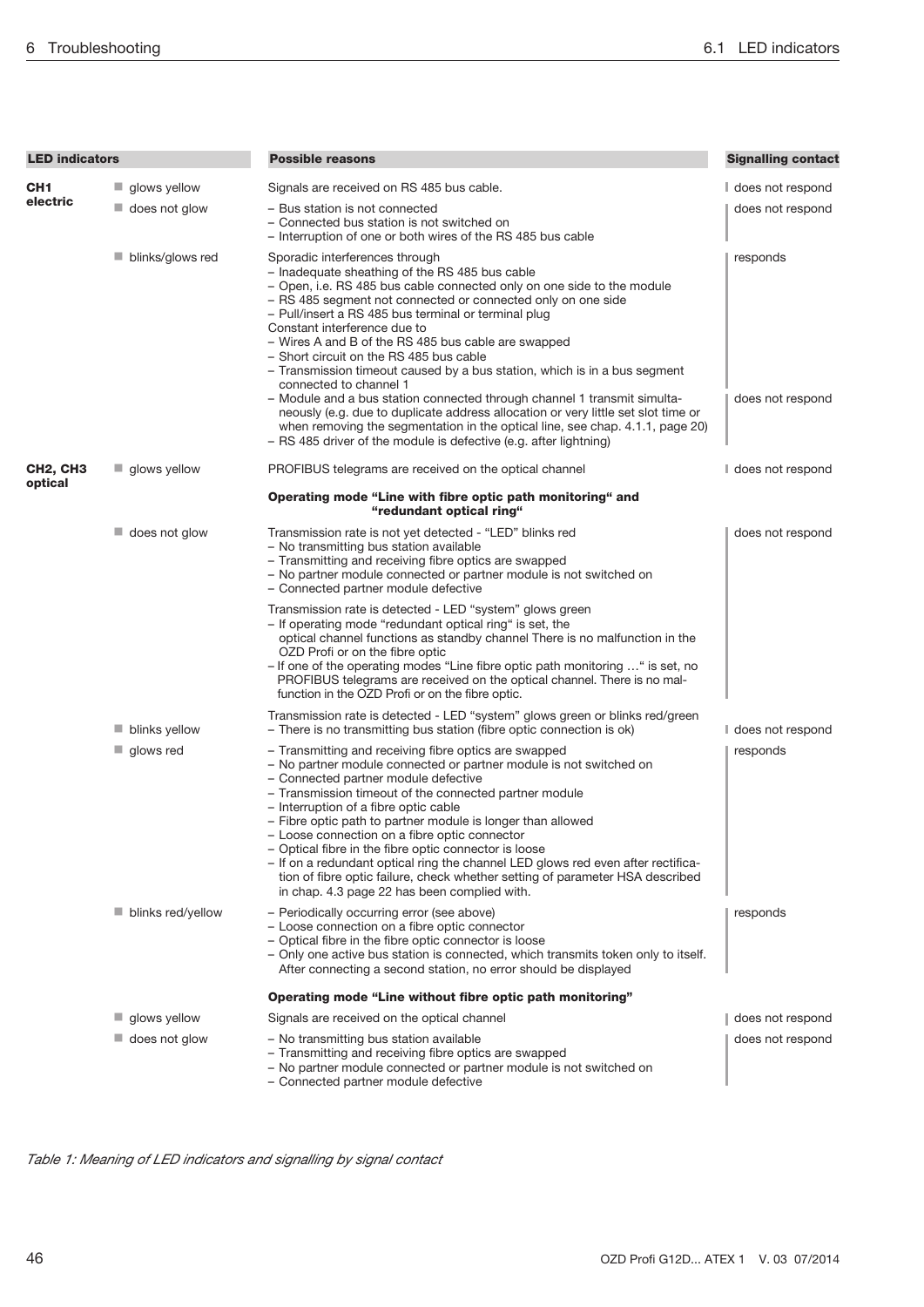# **6.2 Fault finding**

This chapter provides you help to locate the location of error after error signalling (LED or signal contact). For this kindly note the description of the LED indicators in chapter 6.1, pag 45.

# **Error display in the system LED**

See description of LED indicators in chapter 6.1, page 45.

# **Error display on CH1**

## Check whether

- $\blacktriangleright$  the DIP switch is in the ON position, if the OZD Profi on the electric star segment is on a star topology. (see chapter 4.2, "Star topology", page 21)
- the error pattern can be seen even after disconnecting the electrical bus stations. Also: device defective". Replace the OZD Profi. No longer exists: The interference is from the RS485 bus segment.
	- **Check**
	- the structure and the shielding of the RS485 bus segment
	- the RS485 bus segment with a PROFIBUS bus monitor
	- configuration of all bus stations.

\* Is not applicable, if the monomaster of a PROFIBUS network is connected to a RS485 bus segment that is to be checked In this case replace the conspicuous OZD profi with another OZD Profi of the network and subsequently execute the above test.

If the error migrates with the OZD Profi, there is a defect in the device. Replace the OZD Profi.

If the error does not migrate with the OZD Profi, then the interference is from the RS485 bus segment. Execute measures as described above.

## **Error display on CH2 / CH3**

- 1. Check whether
- optically only repeaters of the same type are connected mutually (see chapter 4, "network topologies" page 19).
- $\blacktriangleright$  he optical fibre is permitted for the used module type and the permitted length is not exceeded
- optical channels, which are mutually connected, have the same operating mode set. (see chapter 5.4; "setting the operating mode, connect/disconnect terminating resistors", page 34)
- $\triangleright$  when connecting and laying the optical bus cables, specifications in 5.5 "connect optical bus cables" page 36 were complied with.
- 2. Determine the optical reception level (see Appendix A.1,"determine reception level of the optical channels", page 57):
	- Level is in the range "Function not guaranteed". - Check the optical fibre attenuation with an optical level measuring device.
		- very high: Replace optical fibre within the One of the two OZD Profi of the valid range: faulty fibre optic segment is defective. First replace the other OZD Profi of the faulty fibre optic segment (i.e. the OZD Profi, which delivers the transmissionsignal to the above measurement). If the error persists, instead of this replace the other OZD Profi.
	- Level is in the range "optical system reserve reduced" or "normal operation". As described above, check the optical reception level of the other OZD Profi of the faulty fibre optic segment on the appropriate channel.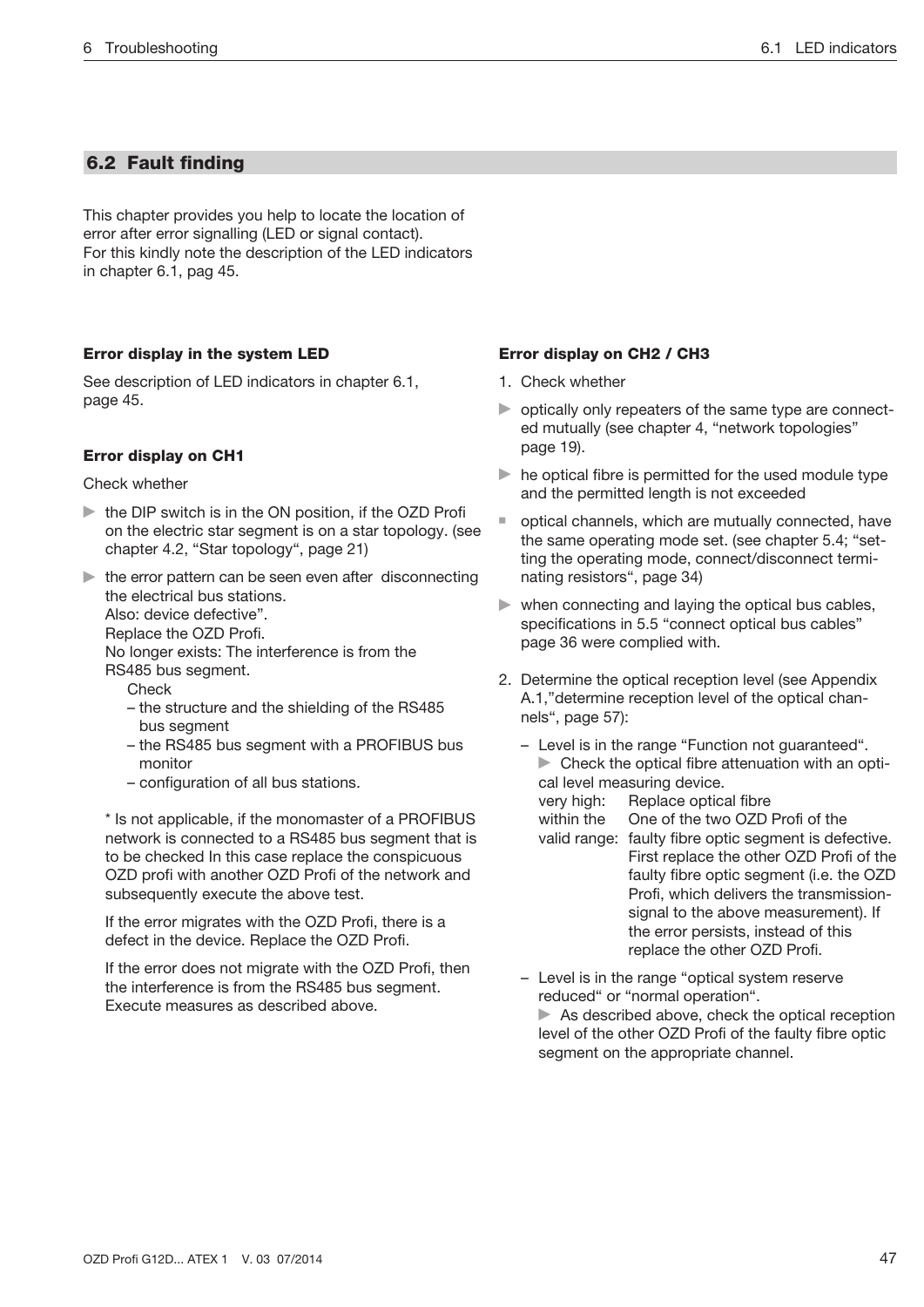– Level is on **both** OZD Profi of the faulty fibre optic segment in the range "optical system reserve reduced" or "normal operation": one of the two OZD Profi of the faulty fibre optic segment is defective.

- First replace a OZD Profi of the faulty fibre optic segment. If the error persists, instead of this replace the other OZD Profi.

# **6.3 Problem report**

If the transmission in the RS 485 network is not satisfactory even after clarification of points in chapter 6.2 , "fault finding", page 47, send your replies to the following queries as well as the requested documents to our service hotline (contact address: see chapter 6.4, page 49):

- 1. Precise type description of OZD Profi G12D… ATEX 1. Kindly specify the 18 digit number printed on the device for clear identification.
- 2. Does the bus system to be transmitted comply with standard RS 485 in the physical interface?
- 3. Does the bus access method of the used bus system ensure that only station on the bus can be accessed at any point of time? **Attention!** collision-afflicted access methods (e.g. CAN) are not permitted!
- 4. Does the fieldbus system work in "half duplex-" or "full duplex" procedure?
- 5. Give a possibly detailed error description in your own words.
- 6. Send a detailed network plan with
	- the fibre type and the fibre length – the location and the length of the electrical
	- segments, – the values, the type and the position of the termination on the electrical bus segment.
- 7. Which data rate is used?
- 8. How are the DIP switches set for the individual OZD Profi G12D… ATEX 1 ?
- 9. What is the status of the LEDs on the concerned OZD Profi G12D… ATEX 1?
- 10. Specify the voltage value of the analog voltage outputs (terminal Ua2 and Ua3 on the 3 pole terminal block on the front side of the device) of the concerned port.
- 11. Name and manufacturer of the fieldbus system?

# **Important!**

We cannot process your request without complete details on questions 1 to 11!

## **Note:**

The current version of this manual is on the Internet under http://www.hirschmann.com/ through the product search for product.

The version of the manual is on every page of the manual at the bottom opposite the page number.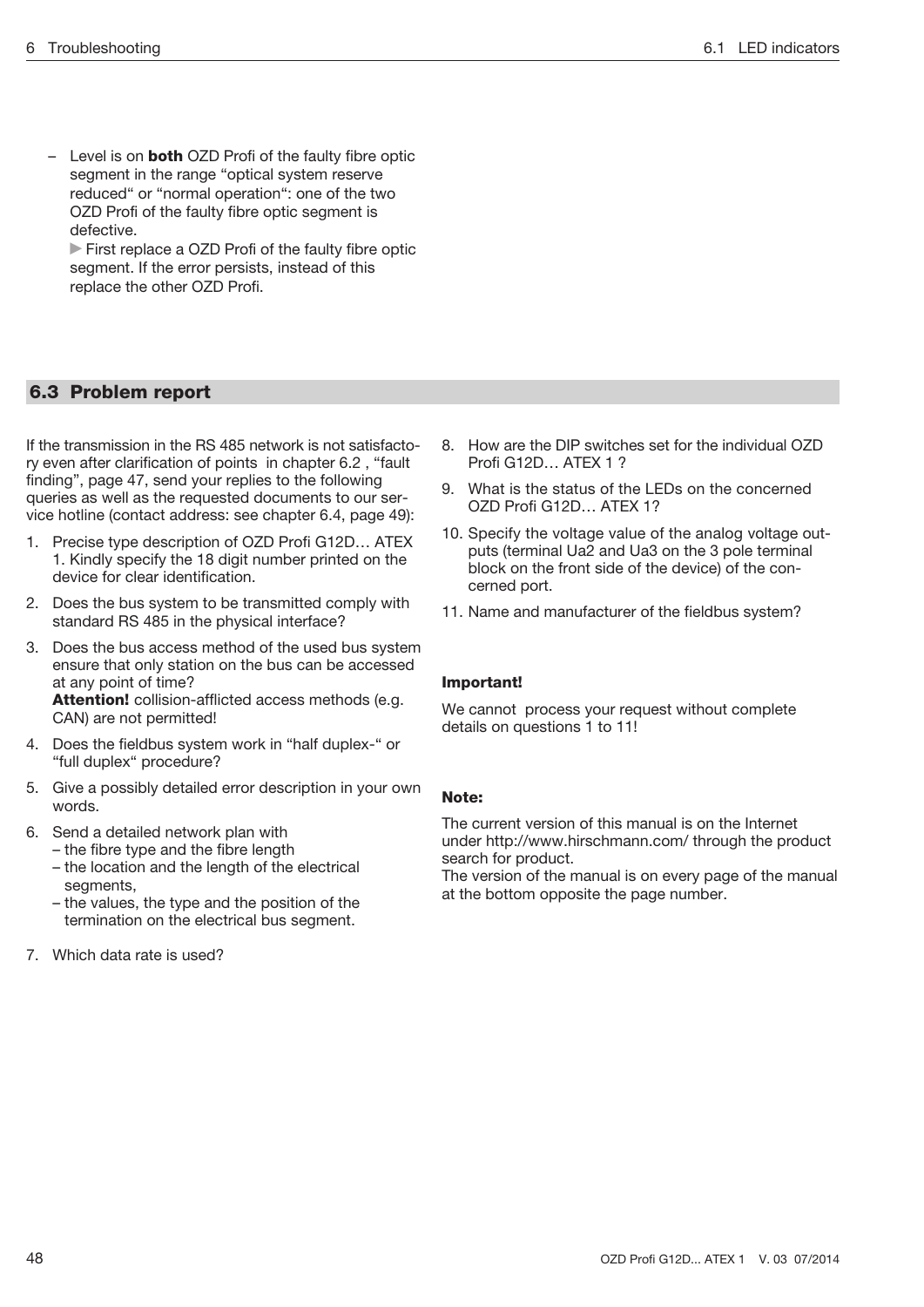# **6.4 Contact address**

# **Contact address for technical support**

Hirschmann Automation and Control GmbH Stuttgarter Strasse 45 - 51 72654 Neckartenzlingen **Germany** 

Tel.: +49 (0)1805 14 1538 E-Mail: HAC.Support@Belden.com Internet: http://www.hirschmann.com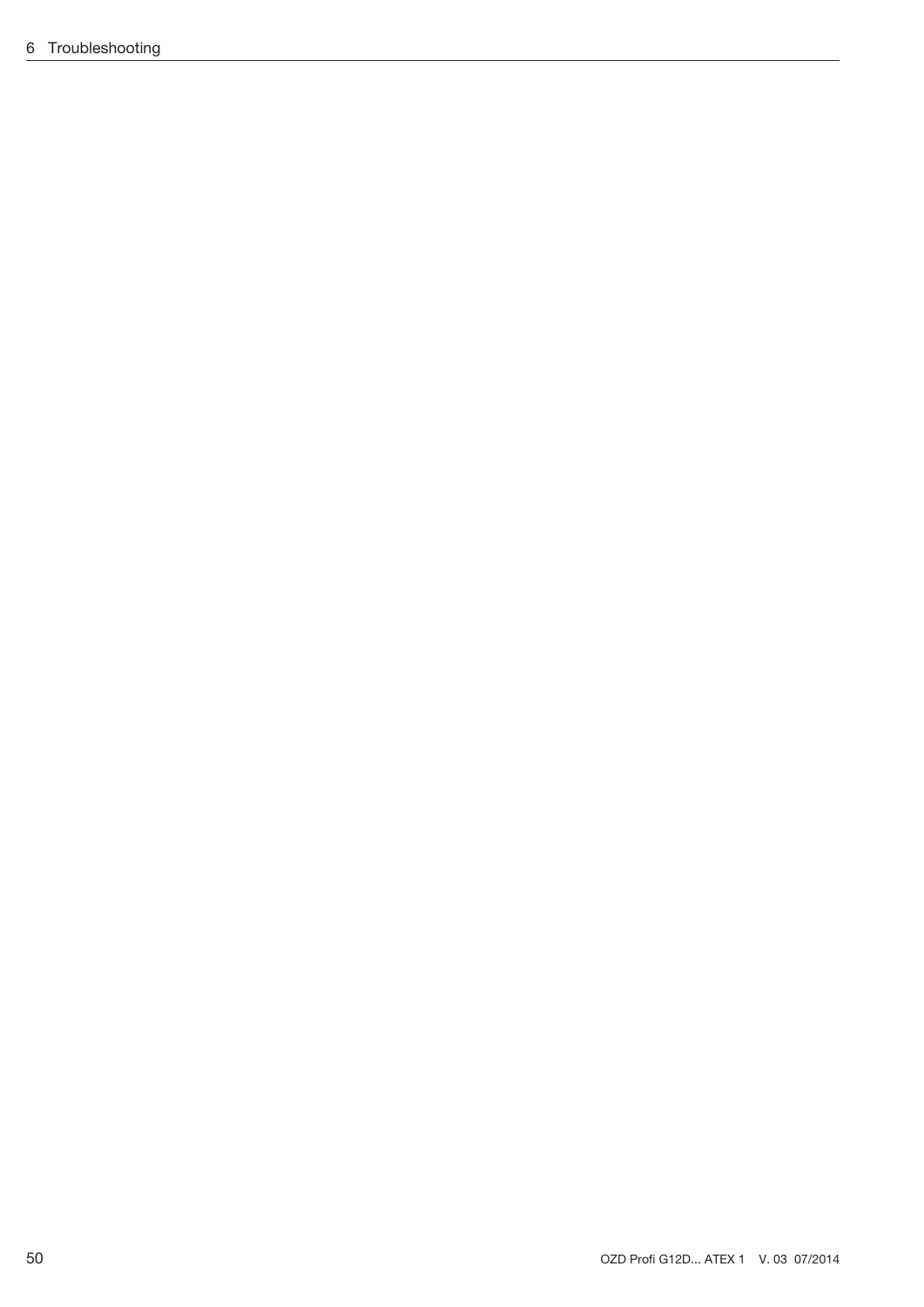# **7 Configuration**

Due to the telegram delays through cables and network components and through monitoring mechanism in the network components, when configuring the PROFIBUS

network parameter "slot time" must be adapted to the network extension, network topology and the data rate.

# **7.1 Configuration of redundant optical rings**

In the redundant optical ring following configuration conditions must be fulfilled (details see chapter 4.3, "redundant optical ring", page 22):

- $(1)$  Configuration of a non-available bus station
- $(2)$  Increase in retry value to minimum value 3
- (3) Reviewing and adjusting the slot time

For setting the parameter under (2) and (3) use user-specific profile of the configuration tools.

Calculate the slot time according to the following equation:

Slot time = a + (b **.** Length of the fibre optic) + (c **.** number OZD)

|  |                                  | SIOL UITIE = $a + (D - L)$ Let gut of the fibre optic $f + (C - L)$ Truttliber $OZD$                               |
|--|----------------------------------|--------------------------------------------------------------------------------------------------------------------|
|  | "Slot time"                      | is the monitoring time in bit times                                                                                |
|  | "Length <sub>fibre optic</sub> " | is the total of all fibre optic<br>cables (segment lengths) in the<br>network.<br>Length specification must in km! |
|  | "Number $_{\rm OZD}$ "           | is the number of OZD Profi<br>G12D ATEX 1 in the network.                                                          |

Factors a, b and c depend upon the transmission speed and can be inferred from the following table.

| Data rate |                        | а    | b     | C  |
|-----------|------------------------|------|-------|----|
| 12        | $MBit/s$ <sup>1)</sup> | 1651 | 240   | 28 |
| 6         | $MBit/s$ <sup>1)</sup> | 951  | 120   | 24 |
| 3         | $MBit/s$ <sup>1)</sup> | 551  | 60    | 24 |
| 1.5       | MBit/s                 | 351  | 30    | 24 |
| 500       | kBit/s                 | 251  | 10    | 24 |
|           | 187,5 kBit/s           | 171  | 3,75  | 24 |
|           | 93,75 kBit/s           | 171  | 1,875 | 24 |
|           | 45,45 kBit/s           | 851  | 0,909 | 24 |
|           | 19,2 kBit/s            | 171  | 0,384 | 24 |
| 9.6       | kBit/s                 | 171  | 0,192 | 24 |

*Table 2a: Constants for calculating the slot time for DP standard (redundant optical ring)*

| Data rate    |                        | а    | h     | C  |
|--------------|------------------------|------|-------|----|
| 12           | $MBit/s$ <sup>1)</sup> | 1651 | 240   | 28 |
| 6            | MBit/s $1$ )           | 951  | 120   | 24 |
| 3            | MBit/s <sup>1)</sup>   | 551  | 60    | 24 |
| 1.5          | MBit/s                 | 2011 | 30    | 24 |
| 500          | kBit/s                 | 771  | 10    | 24 |
| 187,5 kBit/s |                        | 771  | 3,75  | 24 |
|              | 93,75 kBit/s           | 451  | 1,875 | 24 |
|              | 45,45 kBit/s           | 851  | 0,909 | 24 |
|              | 19,2 kBit/s            | 181  | 0,384 | 24 |
| 9.6          | kBit/s                 | 171  | 0,192 | 24 |

*Table 2b: Constants for calculating the slot time for DP/FMS ("Universal") and DP with S595U (redundant optical ring)*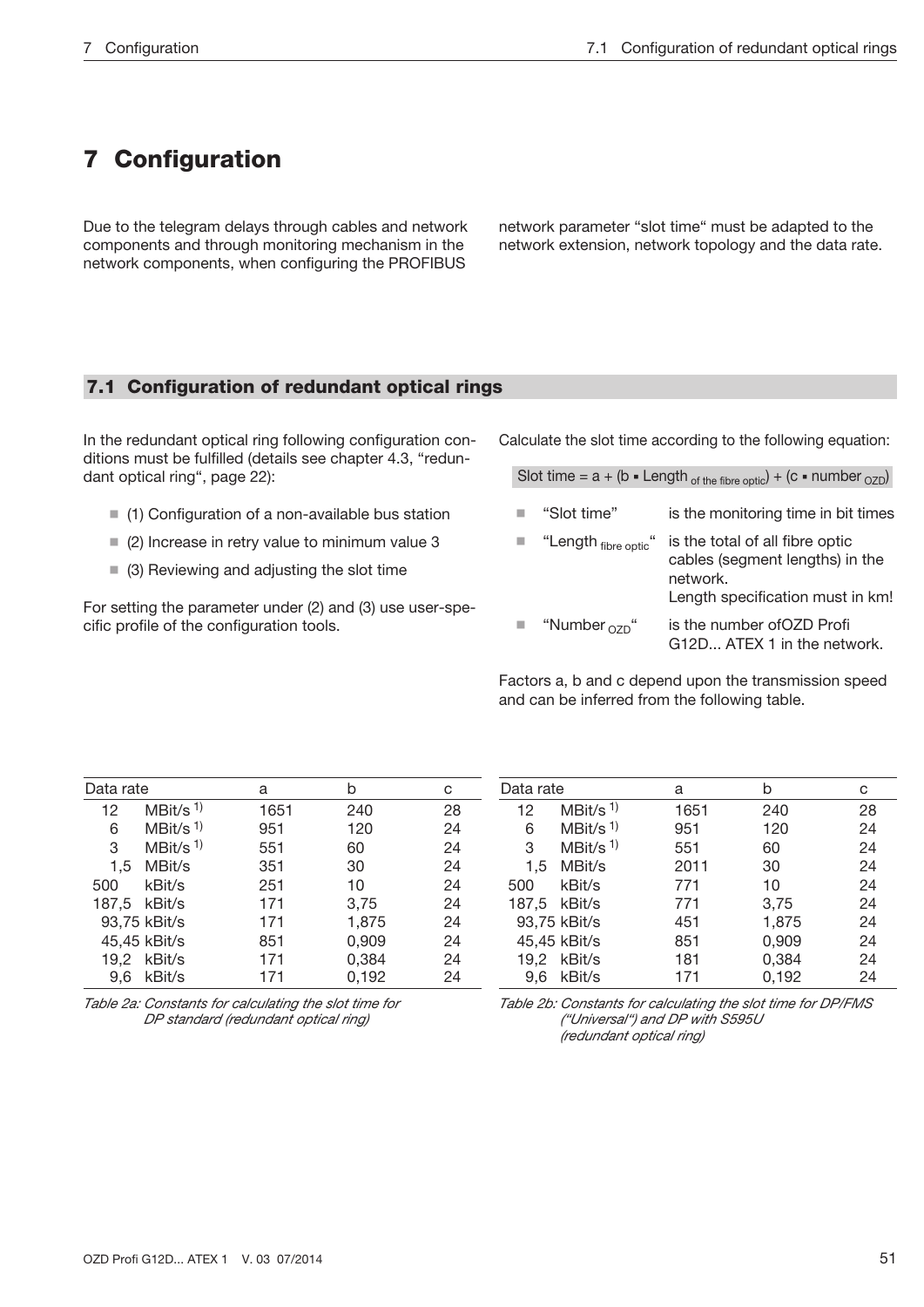The slot time calculation considers only the optical network and the connection of bus stations to the OZD Profi through max. 20 m length RS 485 bus segment. Longer RS 485 bus segments must be calculated additionally, wherein, they are added to the Length fibre optic.

## **Note:**

If the slot time is calculated with a very low value, it may lead to malfunctions and error displays on OZD Profi 12M …. The system LED blinks red/green.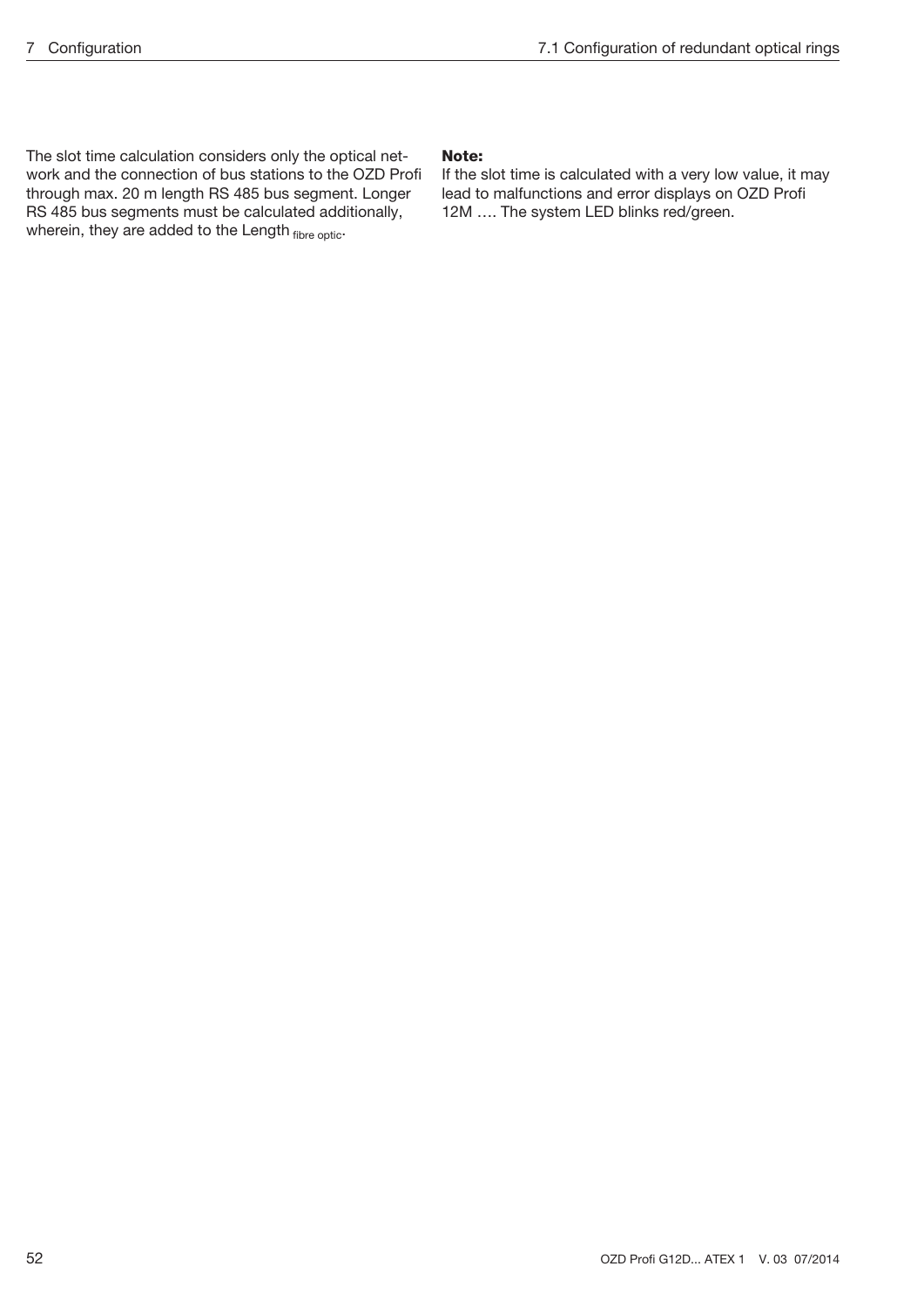# **8 Technical data**

| OZD Profi G12                                                                                          | <b>DU ATEX 1</b>           | <b>DK ATEX 1</b>                                                                                         | <b>DE ATEX 1</b>                                                |  |  |
|--------------------------------------------------------------------------------------------------------|----------------------------|----------------------------------------------------------------------------------------------------------|-----------------------------------------------------------------|--|--|
| power supplies                                                                                         |                            |                                                                                                          |                                                                 |  |  |
| Operating voltage                                                                                      |                            | 18 V to 32 VDC, typ. 24 VDC, (redundant inputs decoupled),<br>Safety low voltage, galvanically separated |                                                                 |  |  |
| Power consumption                                                                                      | max. 200 mA                |                                                                                                          |                                                                 |  |  |
| Power input                                                                                            | 5 W                        |                                                                                                          |                                                                 |  |  |
| Signalling contact<br>Maximum witching voltage                                                         |                            | housing and all electric connections                                                                     | 60 VDC; 42 VAC safety low voltage), galvanically separated from |  |  |
| Maximum switching current<br><b>Signal transmission</b>                                                | 1.0A                       |                                                                                                          |                                                                 |  |  |
|                                                                                                        |                            |                                                                                                          |                                                                 |  |  |
| <b>Transmission speed</b>                                                                              | 1.5; 3; 6; 12 Mbit/s       | 9.6; 19.2; 45.45; 93.75; 187.5; 500 kBit/s                                                               |                                                                 |  |  |
| Adjustment of transmission speed                                                                       | automatic                  |                                                                                                          |                                                                 |  |  |
| Bit error rate                                                                                         | $< 10^{-9}$                |                                                                                                          |                                                                 |  |  |
| Signal processing time (any input/output)                                                              | $< 6.5 t_{\rm bit}$        |                                                                                                          |                                                                 |  |  |
| <b>Retimer</b>                                                                                         |                            |                                                                                                          |                                                                 |  |  |
| Input channel 1 to 3<br>Signal distortion<br><b>Bit length</b>                                         | ±30%<br>±0,12%             |                                                                                                          |                                                                 |  |  |
| Output channel 1 to 3<br>Medium bit length                                                             | ±0,01%                     |                                                                                                          |                                                                 |  |  |
| <b>Electric channel</b>                                                                                |                            |                                                                                                          |                                                                 |  |  |
| Input/output signal                                                                                    | RS 485 level               |                                                                                                          |                                                                 |  |  |
| Input resistance                                                                                       | $-10$ V to $+15$ V         |                                                                                                          |                                                                 |  |  |
| <b>Optical channels</b>                                                                                |                            |                                                                                                          |                                                                 |  |  |
| Wave length                                                                                            | 860 nm                     |                                                                                                          |                                                                 |  |  |
| Launchable optical power<br>$-$ in glass fibre <b>G 50/125</b><br>$-$ in glass fibre <b>G 62.5/125</b> | $-15$ dBm<br>$-13$ dBm     |                                                                                                          |                                                                 |  |  |
| Optical input                                                                                          | $min. -28$ dBm             |                                                                                                          |                                                                 |  |  |
| Transmission limit receiver                                                                            | $-3$ dBm                   |                                                                                                          |                                                                 |  |  |
| Bridgeable distance<br>with glass fibre G 50/125<br>$-$<br>(860 nm: 3.0 dB/km)                         | $0 - 3000$ m <sup>1)</sup> |                                                                                                          |                                                                 |  |  |
| with glass fibre G 62.5/125<br>(860 nm: 3.5 dB/km)                                                     | $0 - 3000$ m <sup>1)</sup> |                                                                                                          |                                                                 |  |  |
| Plug-in connector                                                                                      | B/2.5                      |                                                                                                          |                                                                 |  |  |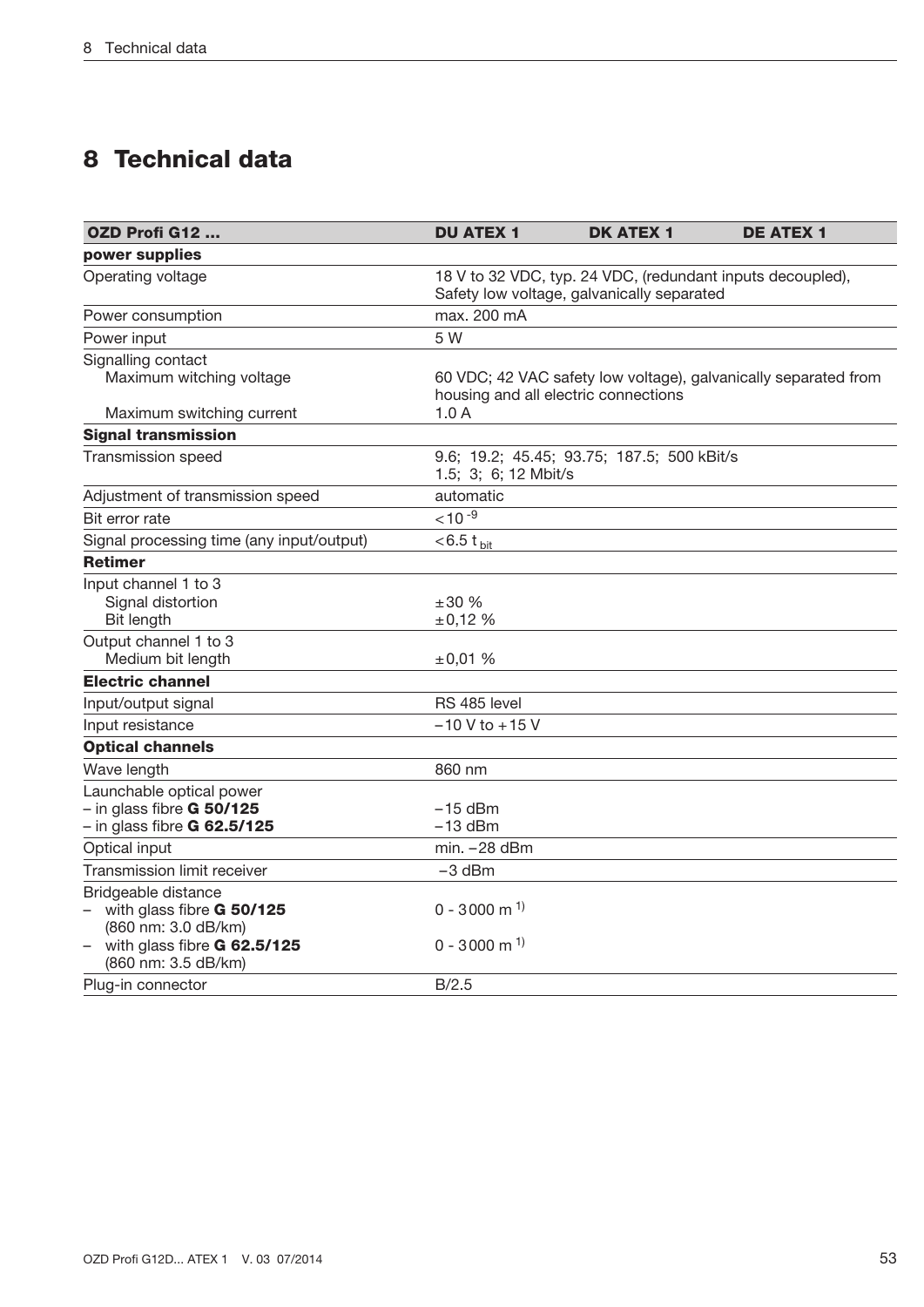| OZD Profi G12                                                                  | <b>DU ATEX 1</b>                                                                                                                                                                                                  | <b>DK ATEX 1</b>                                                           | <b>DE ATEX 1</b>          |  |
|--------------------------------------------------------------------------------|-------------------------------------------------------------------------------------------------------------------------------------------------------------------------------------------------------------------|----------------------------------------------------------------------------|---------------------------|--|
| <b>Electromagnetic Compatibility (EMC)</b>                                     |                                                                                                                                                                                                                   |                                                                            |                           |  |
| <b>Emitted immunity</b>                                                        | Limit class A (EN 55022), FCC CFR 47 part 15, Class A                                                                                                                                                             |                                                                            |                           |  |
| Interference immunity against static discharge                                 | on shield connection and housing parts: ±4 kV contact discharge<br>(EN 61000-4-2)                                                                                                                                 |                                                                            |                           |  |
| Interference immunity against high<br>frequency radiation                      | -10 V/m at 80% amplitude modulation with 1 kHz,<br>$-80$ MHz - 1 GHz (EN 61000-4-3)<br>$-10$ V/m with 50% duty cycle at 900 MHz (ENV 50204)<br>-10 V/m at 80% amplitude modulation with 1 kHz,<br>10 kHz - 80 MHz |                                                                            |                           |  |
| Interference immunity against conducted<br>disturbances (burst)                | On power supply lines and sheathed<br>RS 485 bus cables: ±2 kV (EN 61000-4-4)                                                                                                                                     |                                                                            |                           |  |
| Interference immunity against conducted<br>disturbances (surge voltage, surge) | - On power supply lines: ±1 kV symmetric<br>- On sheathed RS 485 bus cables:: ±2 kV asymmetric<br>(EN 61000-4-5)                                                                                                  |                                                                            |                           |  |
| <b>Climatic ambient conditions</b>                                             |                                                                                                                                                                                                                   |                                                                            |                           |  |
| Ambient temperature                                                            | $-20$ °C to $+60$ °C (IEC 60068-2-1, IEC 60068-2-2)                                                                                                                                                               |                                                                            |                           |  |
| Storage temperature                                                            | $-40$ °C to +70 °C (IEC 60068-2-14)                                                                                                                                                                               |                                                                            |                           |  |
| Relative humidity                                                              | 10 % - 100 %                                                                                                                                                                                                      |                                                                            |                           |  |
| Air pressure                                                                   | Operation: to 2000 m (795 hPa)<br>Transport and storage: to 3,000 m (700 hPa)                                                                                                                                     |                                                                            |                           |  |
| Pollution degree                                                               | 2                                                                                                                                                                                                                 |                                                                            |                           |  |
| <b>Explosion protection</b>                                                    |                                                                                                                                                                                                                   |                                                                            |                           |  |
| EC-type examination certification                                              | PTB 09 ATEX 2044 X PTB 09 ATEX 2045                                                                                                                                                                               |                                                                            | PTB 09 ATEX 2045          |  |
| Fibre optic                                                                    | inherent safe                                                                                                                                                                                                     |                                                                            |                           |  |
| Ignition protection                                                            | $II$ 2 (1) G Ex mb e [ia] opis II, IIC, IIB T4/T6                                                                                                                                                                 |                                                                            |                           |  |
|                                                                                |                                                                                                                                                                                                                   | II 2 (1) D Ex tD A21 II 2 (1) D Ex tD A21<br>IP 66 T 130 °C IP 66 T 130 °C |                           |  |
| <b>Cable glands</b>                                                            |                                                                                                                                                                                                                   |                                                                            |                           |  |
| Supply voltage                                                                 |                                                                                                                                                                                                                   |                                                                            |                           |  |
| Number of glands                                                               |                                                                                                                                                                                                                   | 2                                                                          | 2                         |  |
| Diameter of gland<br>Permissible cable diameter                                |                                                                                                                                                                                                                   | M 20<br>$5.5 - 13$ mm                                                      | M 20<br>$5.5 - 13$ mm     |  |
| Signalling contact                                                             |                                                                                                                                                                                                                   |                                                                            |                           |  |
| Number of glands                                                               |                                                                                                                                                                                                                   |                                                                            |                           |  |
| Diameter of gland                                                              |                                                                                                                                                                                                                   | M 16                                                                       | M 16                      |  |
| Permissible cable diameter                                                     |                                                                                                                                                                                                                   | $5.5 - 10$ mm                                                              | $5.5 - 10$ mm             |  |
| RS 485 bus cable                                                               |                                                                                                                                                                                                                   |                                                                            |                           |  |
| Number of glands                                                               |                                                                                                                                                                                                                   | 2                                                                          | 2                         |  |
| Diameter of gland<br>Permissible cable diameter                                |                                                                                                                                                                                                                   | M 16<br>$5.5 - 10$ mm                                                      | M 16<br>$5.5 - 10$ mm     |  |
| Optical connections                                                            |                                                                                                                                                                                                                   |                                                                            |                           |  |
| Number of glands                                                               |                                                                                                                                                                                                                   | 2                                                                          | 2                         |  |
| Diameter of gland                                                              |                                                                                                                                                                                                                   | M 20                                                                       | M 20                      |  |
| Permissible cable diameter                                                     |                                                                                                                                                                                                                   | $6.4 - 13$ mm                                                              | $6.4 - 13$ mm             |  |
| Not used                                                                       |                                                                                                                                                                                                                   |                                                                            |                           |  |
| Number of glands                                                               |                                                                                                                                                                                                                   | 1                                                                          | 1                         |  |
| Diameter of gland<br>Permissible cable diameter                                |                                                                                                                                                                                                                   | M 16                                                                       | M 16                      |  |
|                                                                                |                                                                                                                                                                                                                   | $5.5 - 10$ mm                                                              | $5.5 - 10$ mm             |  |
| Functional earth                                                               |                                                                                                                                                                                                                   | fixed mount<br>connection                                                  | fixed mount<br>connection |  |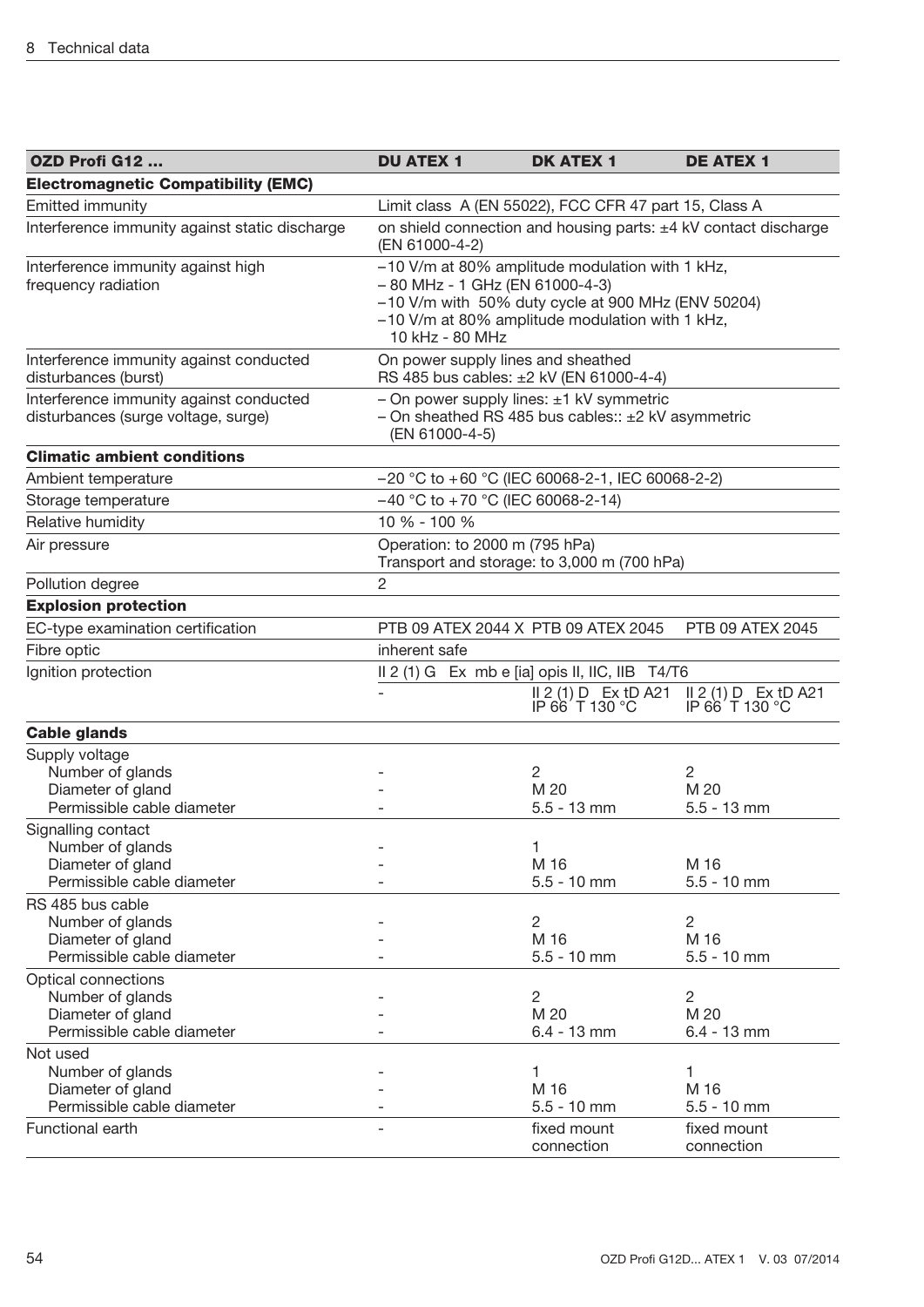| OZD Profi G12                                | <b>DU ATEX 1</b>         | <b>DK ATEX 1</b> | <b>DE ATEX 1</b>              |  |
|----------------------------------------------|--------------------------|------------------|-------------------------------|--|
| <b>Test torques</b>                          |                          |                  |                               |  |
| Cover screws                                 | $\overline{\phantom{a}}$ | $2.50$ Nm        | $2.50$ Nm                     |  |
| Pressure screw of cable entry M12            |                          | 1.65 Nm          |                               |  |
| Pressure screw of cable entry M16 - M20      |                          | $2.50$ Nm        |                               |  |
| Pressure screw of cable entry M25            |                          | 3.50 Nm          |                               |  |
| Pressure screw of metal ex-e cable entry M16 | -                        |                  | 7.5 Nm<br>Type E1WF/e, (ex-e) |  |
| Pressure screw of metal ex-e cable entry M20 | $\overline{\phantom{a}}$ |                  | 10 Nm<br>Type E1WF/e, (ex-e)  |  |
| Pressure screw of metal ex-e cable entry M25 | ۰                        |                  | 15 Nm<br>Type E1WF/e, (ex-e)  |  |
|                                              |                          |                  |                               |  |
| Protection class                             | IP 40                    | IP 66            | IP 66                         |  |
| Dimensions ( $B \times H \times T$ )         | see chapter 5.3, page 31 |                  |                               |  |
| Housing                                      | Encapsulation cup        | Plastic housing  | Stainless steel               |  |
|                                              |                          |                  | housing                       |  |
| Mass approx. 1.5 kg                          | approx. 2.4 kg           | approx. 3.7 kg   |                               |  |

1) Depending upon the optical performance record, the path length between two OZD Profi must not be exceeded in any case.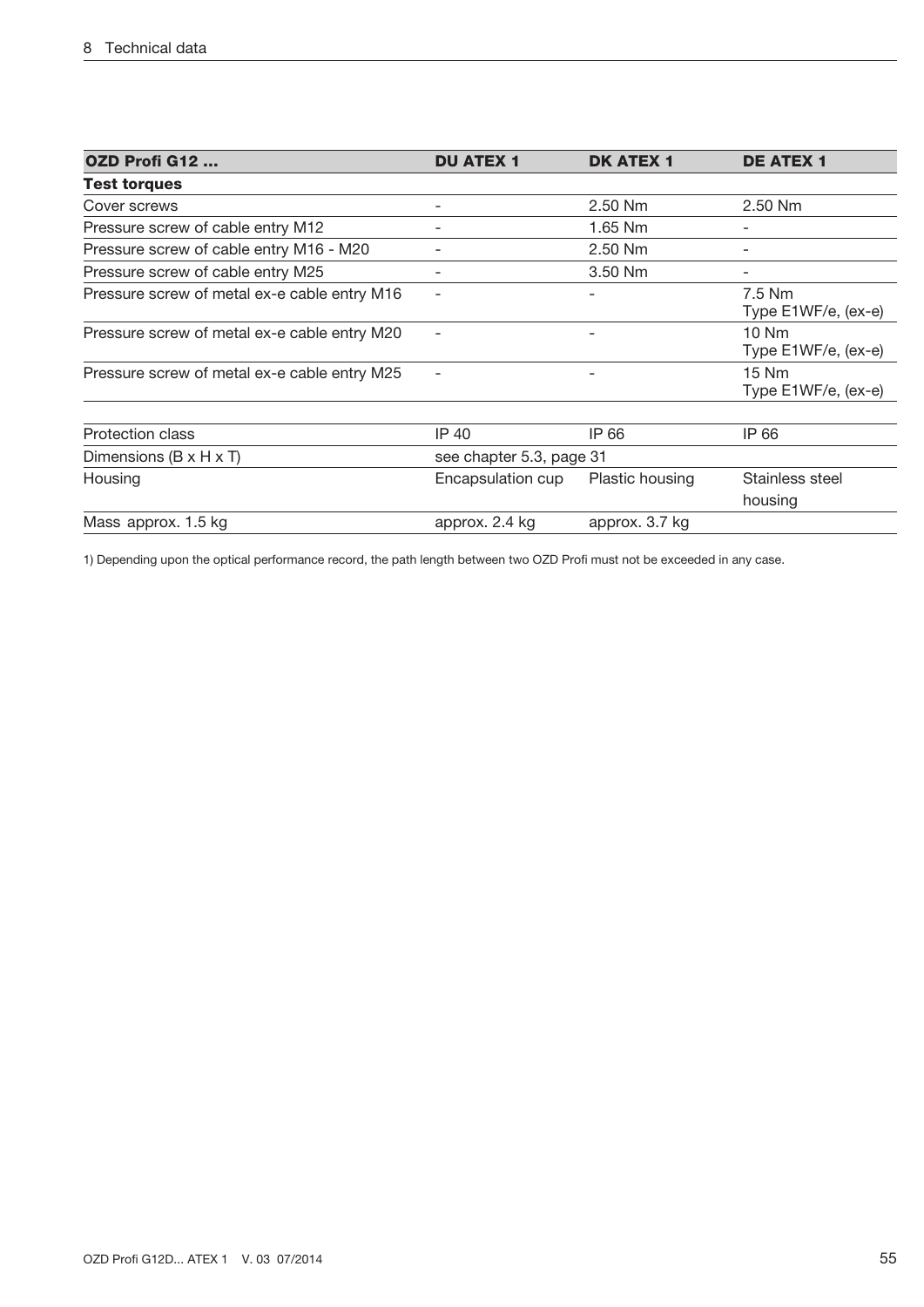# **9 Accessories**

OZD SFK ATEX, Order no. 943 884-001

Housing cover with window for OZD Profi G12DK ATEX 1.

For replacing the housing cover (without window) of OZD Profi G12 DK ATEX 1.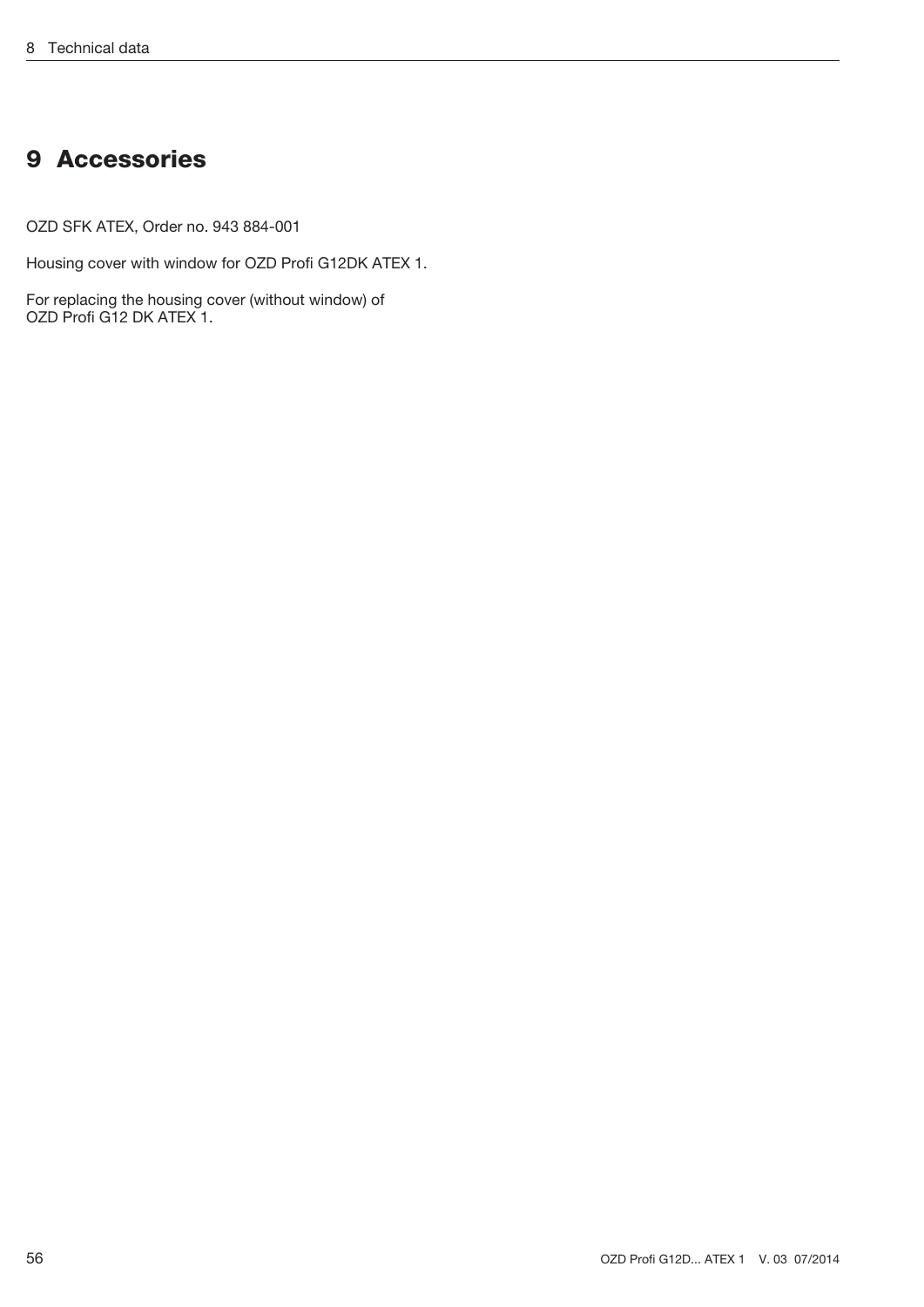# **A Appendix**



# **A.1 Define reception level of optical channels**

*Fig. 33: Relation between the output voltage on the terminals CH2 and CH3 and the signal quality at port 2 or port 3*

# **Note:**

For a valid measuring value it is necessary that the partner-OZD Profi transmits regular PROFIBUS telegrams at the other end of fibre optic. This can be recognised from the LED image of the partner-OZD Profi (see chap. 6.1, "LEDindicators", page 45).

Output voltages on the measuring outlets are influenced by many influence factors like e.g.:

- Strength of the transmission power of the partner OZD Profi
- Ambient temperature of the optical transmitter and the receiver
- Attenuation of the transmission path
- Used transmission rate

The measuring outlets are hence not planned as replacement of calibrated level measuring device with calibrated light. The read-out value is only used for classifying the received optical signal in the 3 classes

- qood (Normal operation)
- critical (Optical system reserve reduced)
- bad (Function not guaranteed)

Measurement must be done with a standard floating and high impedance voltmeter. A connection to the housing of OZD Profi G12D... ATEX 1 is permitted neither by the measuring outputs nor the reference potential.